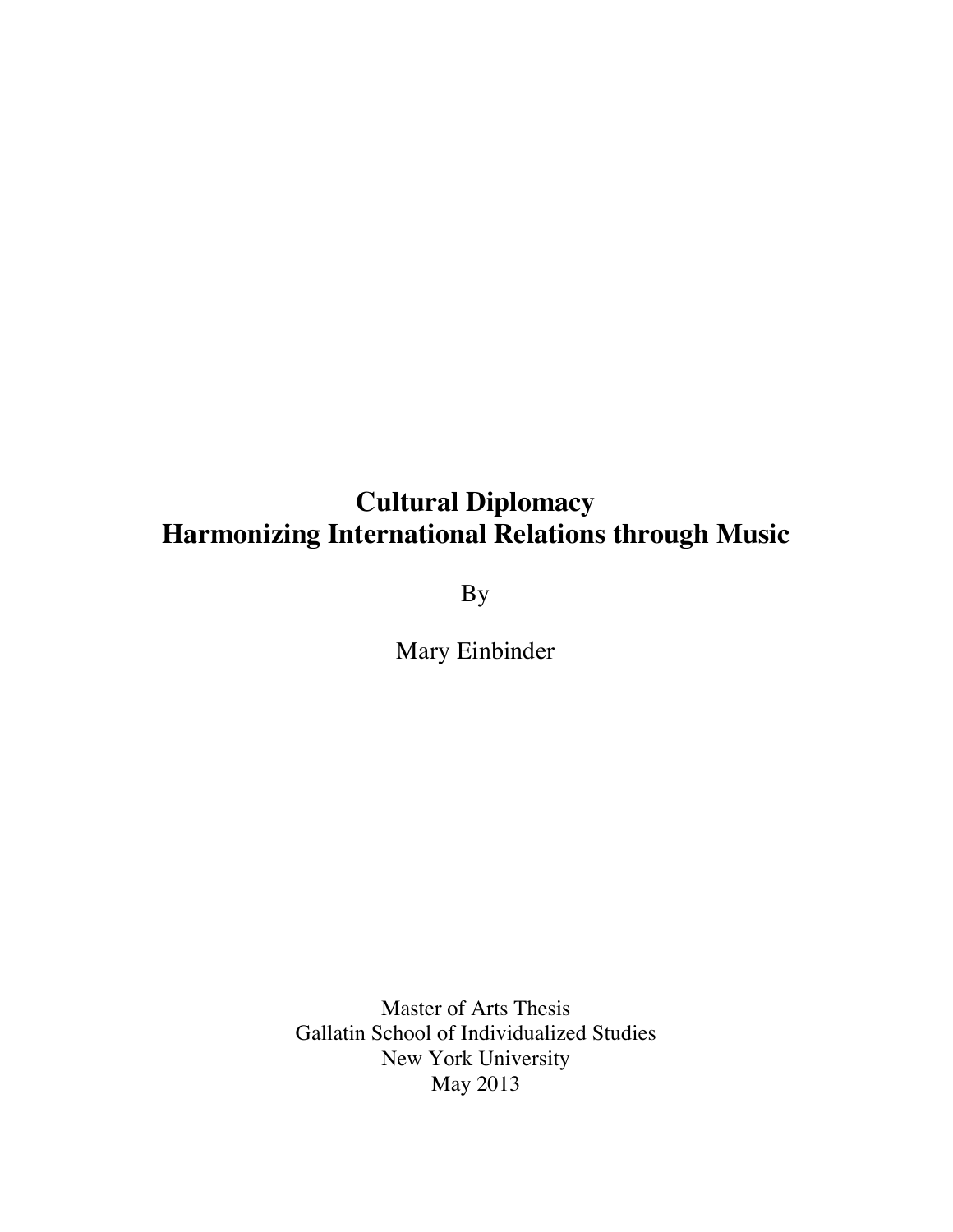# **Abstract**

This thesis argues for the promotion of music as a cultural diplomacy instrument to improve intercultural communication and cooperation between the peoples of the world. How can music contribute to international cooperation and cross-cultural understanding? This question will be studied through an interdisciplinary framework connecting the fields of international relations and cultural studies. The constructivist theory in international relations fits best within this framework as it considers how the international structure is "socially constructed" and thus capable of being transformed by ideas, thoughts, beliefs and discourses. Constructivism focuses the analysis of international relations on human consciousness. This research derives from Milton Cummings' definition of cultural diplomacy. "Cultural diplomacy" for Cummings is the exchange of ideas, values and information having for ultimate goal to promote mutual understanding. Cummings's definition thus includes cultural relations and intercultural exchanges. This thesis disproves the notion of music as being a universal language in arguing that not every culture of the world relates to music the same way. A universal characteristic of music however, is its capacity to express man's deepest emotions. Music through its ability to transcend boundaries can thus create relationships between people from different backgrounds and opposing beliefs. It will be argued that cultural diplomacy and cultural relations are our best hope of transforming prejudices, mistrust and hatred into curiosity, tolerance and understanding. These arguments will be defended through case studies; an overview of foreign policies in the field of musical diplomacy, an analysis of the West-Eastern Divan Orchestra, the contribution of non-state actors in the field of musical diplomacy and the efforts of United Nations organizations in the promotion of cultural diplomacy at the multilateral level. It is important to find the appropriate ways to use musical diplomacy at its fullest potential while simultaneously respecting the diversity of the world's definition of music. A multilateral perspective on musical diplomacy including the works of governments, international organizations and non-state actors is key for the understanding of music as a platform for collaboration, interaction and dialogue. Peacebuilding is only achievable through the creation of sustainable relationships between the peoples of the world.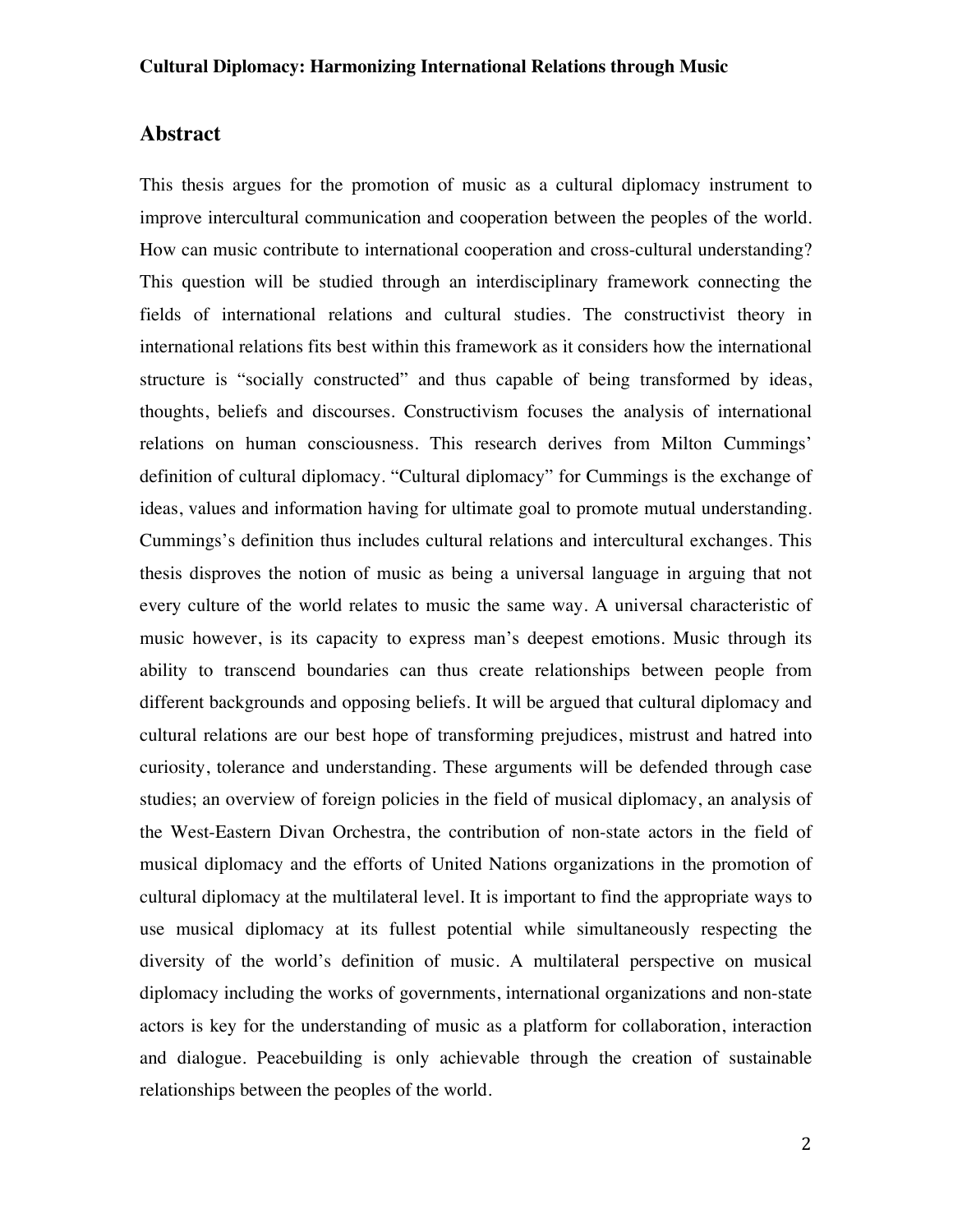# **Table of Contents**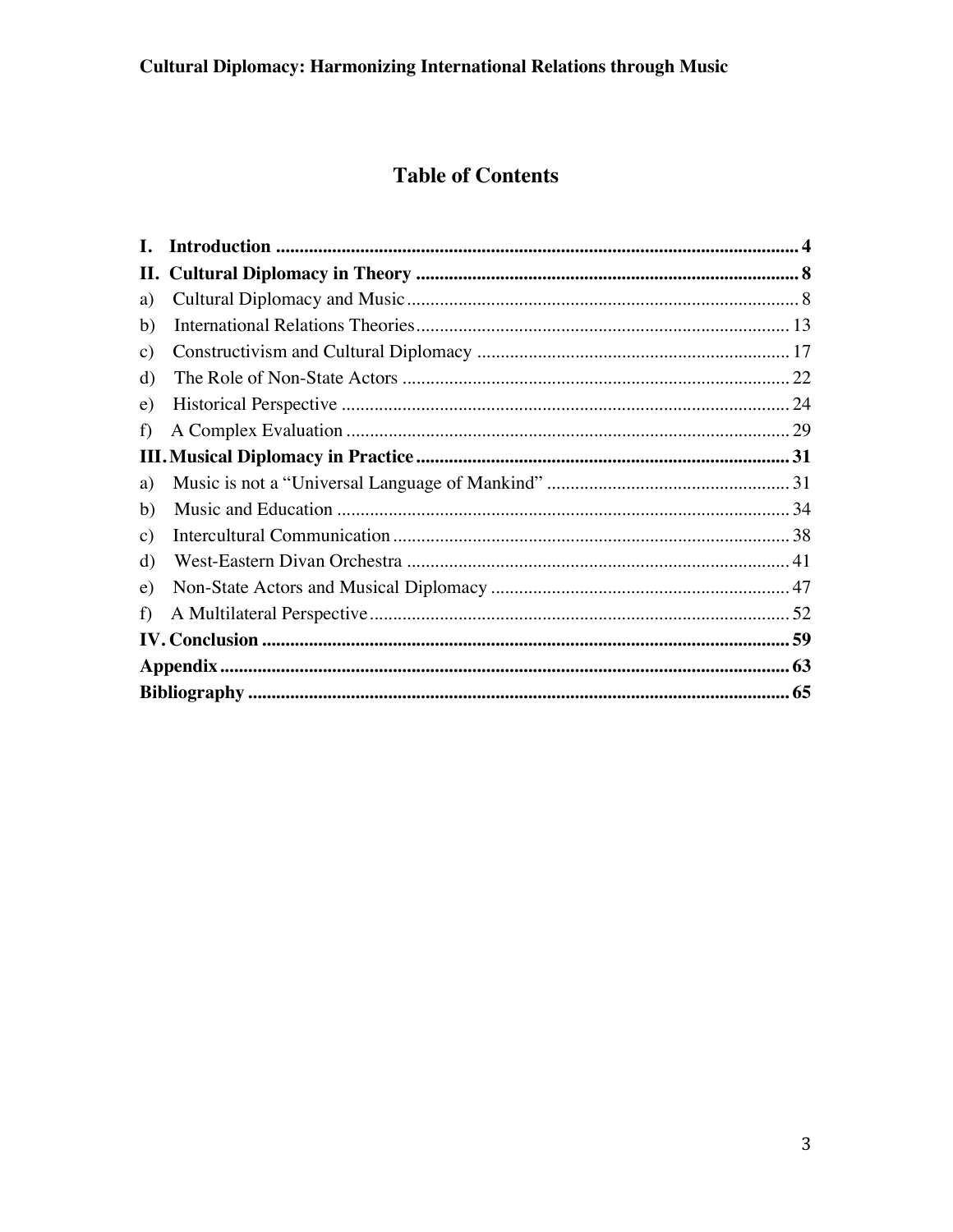*"Without music, life would be a mistake" Friedrich Nietzsche*

*"Before I built a wall I'd ask to know What I was walling in or walling out, And to whom I was like to give offence". Robert Frost1*

# **I. Introduction**

"Music can capture a wide range of feelings, go to the essence of things and speak to the soul. It has the power to bind us together and strengthen our sense of community through shared emotions.<sup>2</sup>" These remarks were expressed on October 24, 2003 at the United Nations Headquarters by former Secretary-General Kofi Annan<sup>3</sup> on the occasion of the celebration of United Nations Day. The following year, Annan maintained analogous thoughts in an introductory speech for a lecture entitled "Why Music Matters". Annan declared "in a world of diversity where often values clash, music leaps across language barriers and unites people of quite different cultural backgrounds. And so, through music, all peoples can come together to make the world a more harmonious place.<sup>4</sup>" With these words, the Secretary-General highlighted music's potential for building trust and understanding. According to him, music can transcend geographical, cultural, economic and political barriers. Unfortunately, Kofi Annan is one of the rare

<sup>1</sup> Frost, Robert, "Mending Wall". *North of Boston*, David Nutt, 1914.

<sup>&</sup>lt;sup>2</sup> Annan, Kofi, "Secretary-General underscores the Importance of Music to Humankind". Concert Celebration of the United Nations Day and the Anniversary Membership of Switzerland. United Nations Headquarters, New York City. October 28, 2003.

 $3$  Ibid..

<sup>4</sup> Annan, Kofi, "Music Unites People of Different Background". Introductory Remarks at the Lecture on "Why Music Matters" by Leon Botstein. United Nations Headquarters, New York City on November 8, 2004.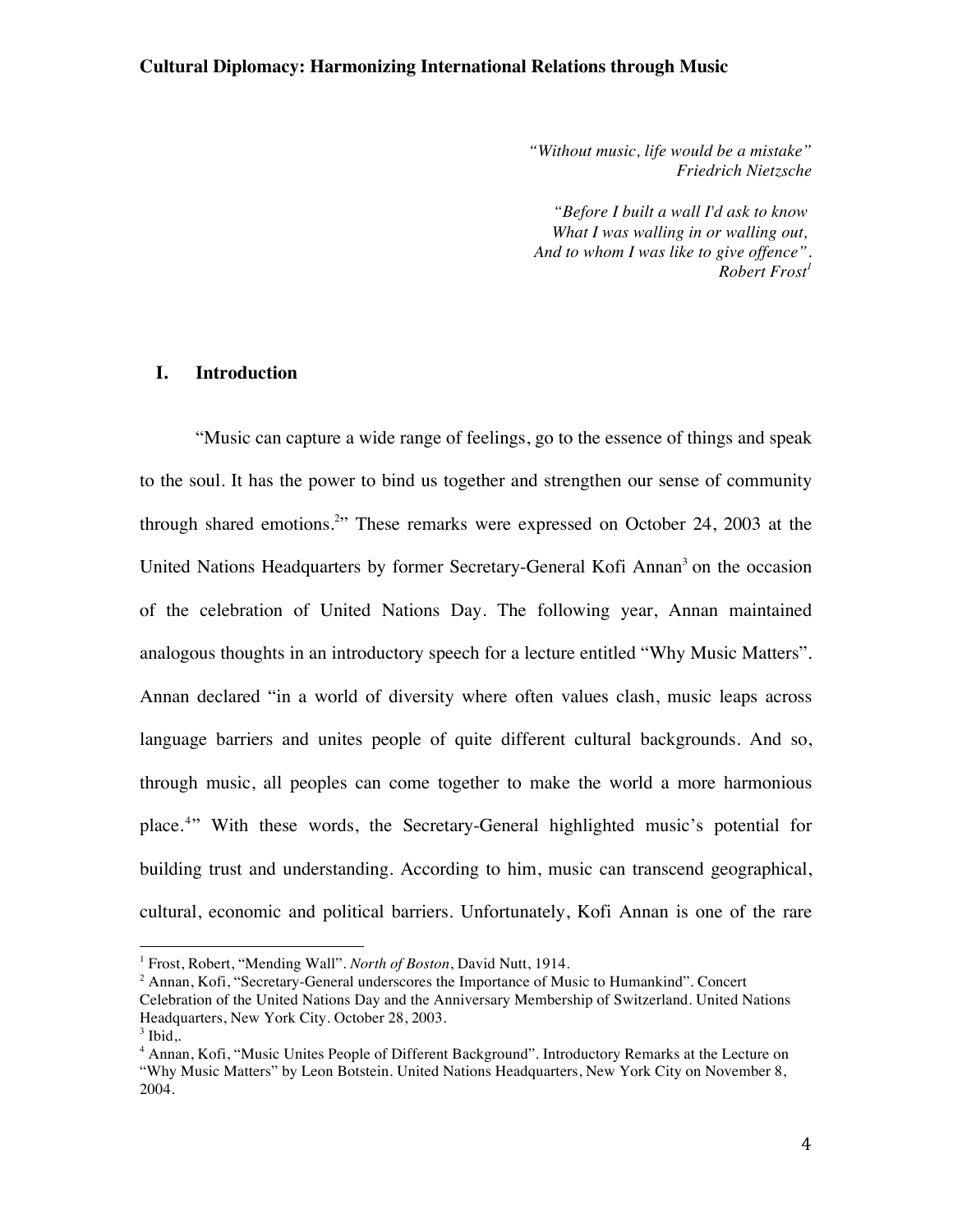individuals who acknowledge the potential of music for international cooperation and understanding.

This research argues for the promotion of musical diplomacy as a tool for "harmonizing international relations". The international order has drastically changed from the bipolar Cold War structure to the multipolar world we live in today. The realist theory based on the argument that international relations are dominated by power and national state interests is not as relevant anymore. International cooperation has become an attainable ideal through increased interconnectedness, the development of crosscultural relations and the promotion of intercultural communication.<sup>5</sup> However, the improvement of communication has not reduced intolerance, mistrust and prejudices. The argument that I am defending in this interdisciplinary thesis is that cultural diplomacy can become a strategic tool to enhance intercultural dialogue, cooperation and mutual understanding. The promotion of the arts in foreign polices coupled with the contribution of non-state actors and artists to the development of cultural relations and the free flow of ideas and values, can become a tool for creating "sustainable" relationships across cultures.

This thesis seeks to answer the following problematic: Can musical diplomacy improve international understanding? How can music contribute to cross-border interaction and intercultural communication? In the framework of this problematic, I will be looking at examples of musical diplomacy developed by governments, multilateral intergovernmental organizations, non-governmental organizations as well as cultural initiatives developed by musicians. It is necessary to pay special attention to international

<sup>5</sup> United Nations Educational, Scientific and Cultural Organization. *UNESCO World Report Investing in Cultural Diversity and Intercultural Dialogue.* UNESCO, France, 2009.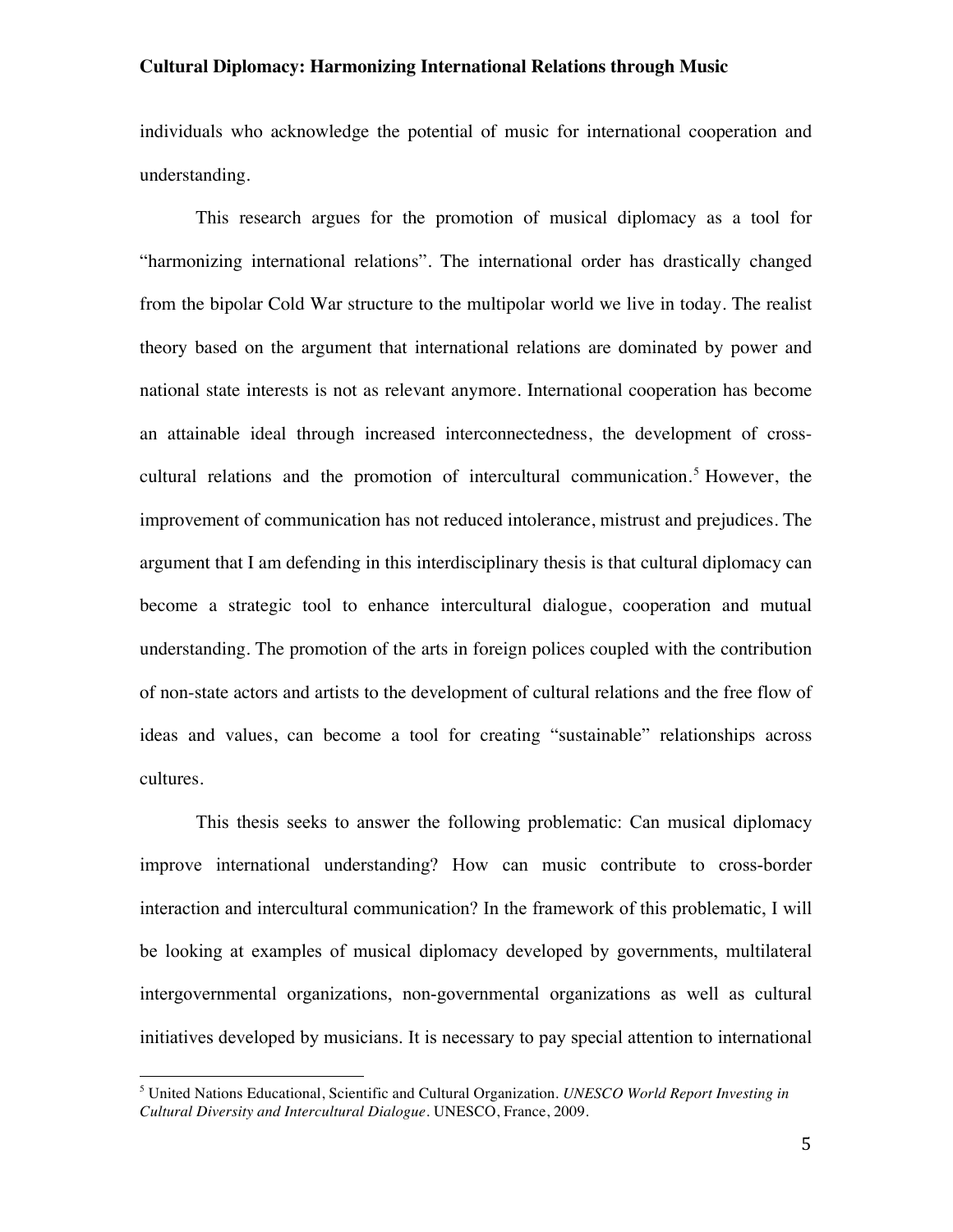governmental organizations and non-state actors, as they have the opportunity to conduct programs in a two-way street rather than advancing state interests<sup>6</sup>. Many programs have been developed promoting cultural activities and cultural education as a means to improve cross-cultural relations through the reduction of prejudices and mistrust. Cultural diplomacy programs should promote "listening to others, recognizing the values of cultures, showing a desire to learn from them, and conducting programs as a two-way street.<sup>7</sup>"

"Musical diplomacy" needs to be understood as a tool to engage countries to work in concert towards intercultural understanding. Therefore, musical diplomacy should be utilized not only in times of peace with favorable publics, but also in conflicts and instability with skeptical publics<sup>8</sup>. The first section of this thesis will look at theories of "musical diplomacy". First, I will define the terms "cultural diplomacy" and "musical diplomacy". Secondly, I will consider which international relations theory fits best in regards to cultural diplomacy. I will argue that constructivism is the most relevant of all international relations theories in this context. After briefly retracing the history of the major instances of musical diplomacy in international relations, I will consider the limitations when it comes to evaluating the effectiveness of such programs.

The second part will consider the practical application of music for intercultural education and communication. I will argue that music has an intercultural communication quality that other arts form lack. This section will consider the purpose of using musical diplomacy programs in raising awareness for cultural diversity, education and cross-

 $6$  Ibid..

<sup>7</sup> U.S. Dept. of State, Report of the Advisory Commission on Cultural Diplomacy. *Cultural Diplomacy: The Linchpin of Public Diplomacy,* 2005.

<sup>8</sup> Jorgensen.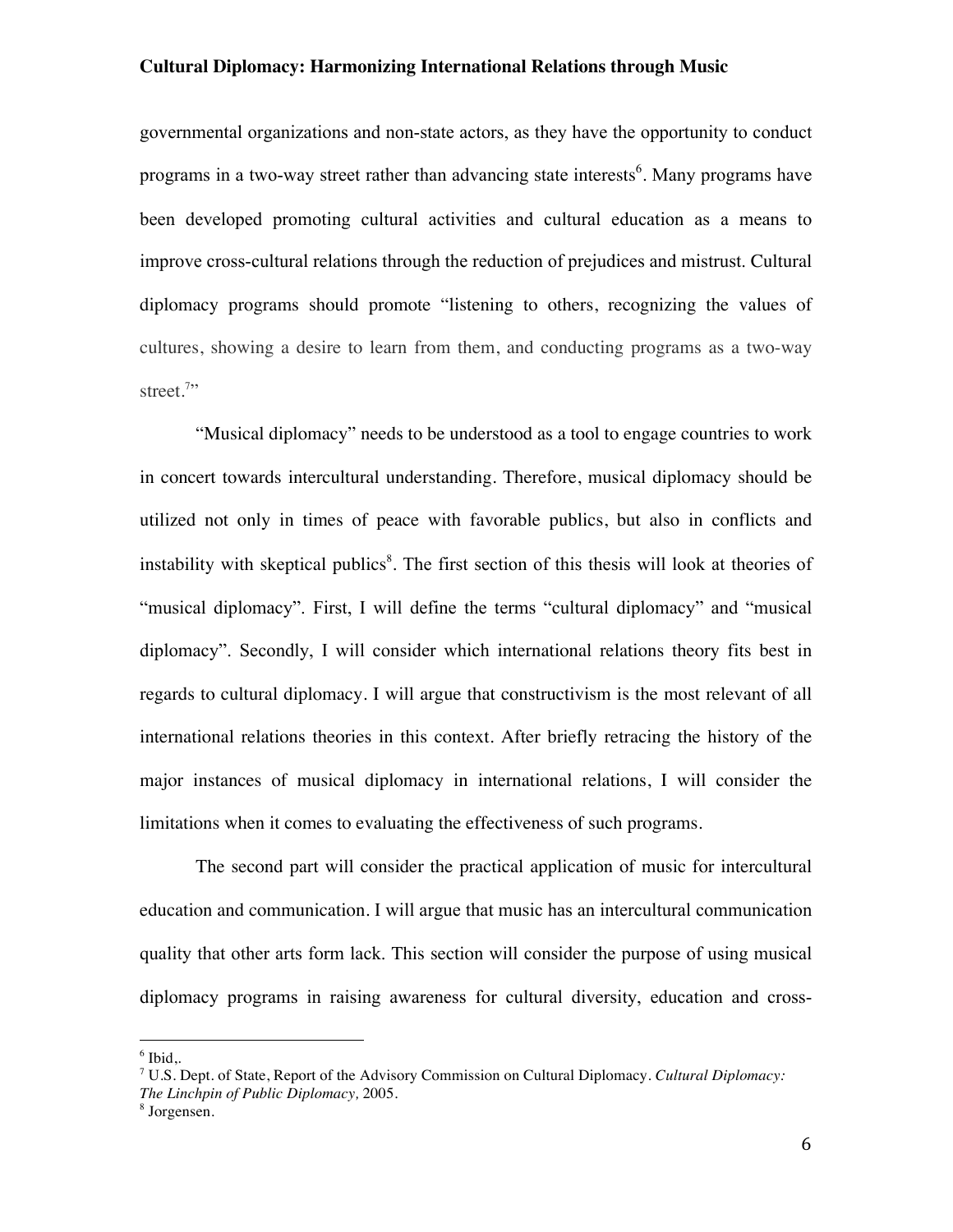cultural understanding. One of the case studies that will be explored is an attempt at creating a bridge between Israelis and Palestinians to allow for dialogue to happen through the means of music. This project, created by Daniel Barenboim and Edward Said, is called the "West-Eastern Divan Orchestra". Furthermore this section will also analyze the work of non-states actors in the field of musical diplomacy. These will illustrate the diversity of actors in the field such as the non-governmental organization *Musicians without borders,* the *Jeunesse Musicale International* youth music organization, the association *Melody for a Dialogue among civilizations,* the academic research of Brandeis University as well as the music project *Playing for change* that uses social media to connect musicians from across the world. The last section of this research will concentrate on the multilateral perspective. The United Nations Educational, Scientific and Cultural Organization (UNESCO) promotes a "multilateral musical diplomacy" through its International Musical Council, UNESCO conventions and declarations and its musical education programs and cultural diversity initiatives. I thus argue for the use of music through a multilateral cultural diplomacy perspective based upon the theory of constructivism. Music can develop intercultural communication and improve crosscultural understanding therefore musical diplomacy has a potential for peacebuilding.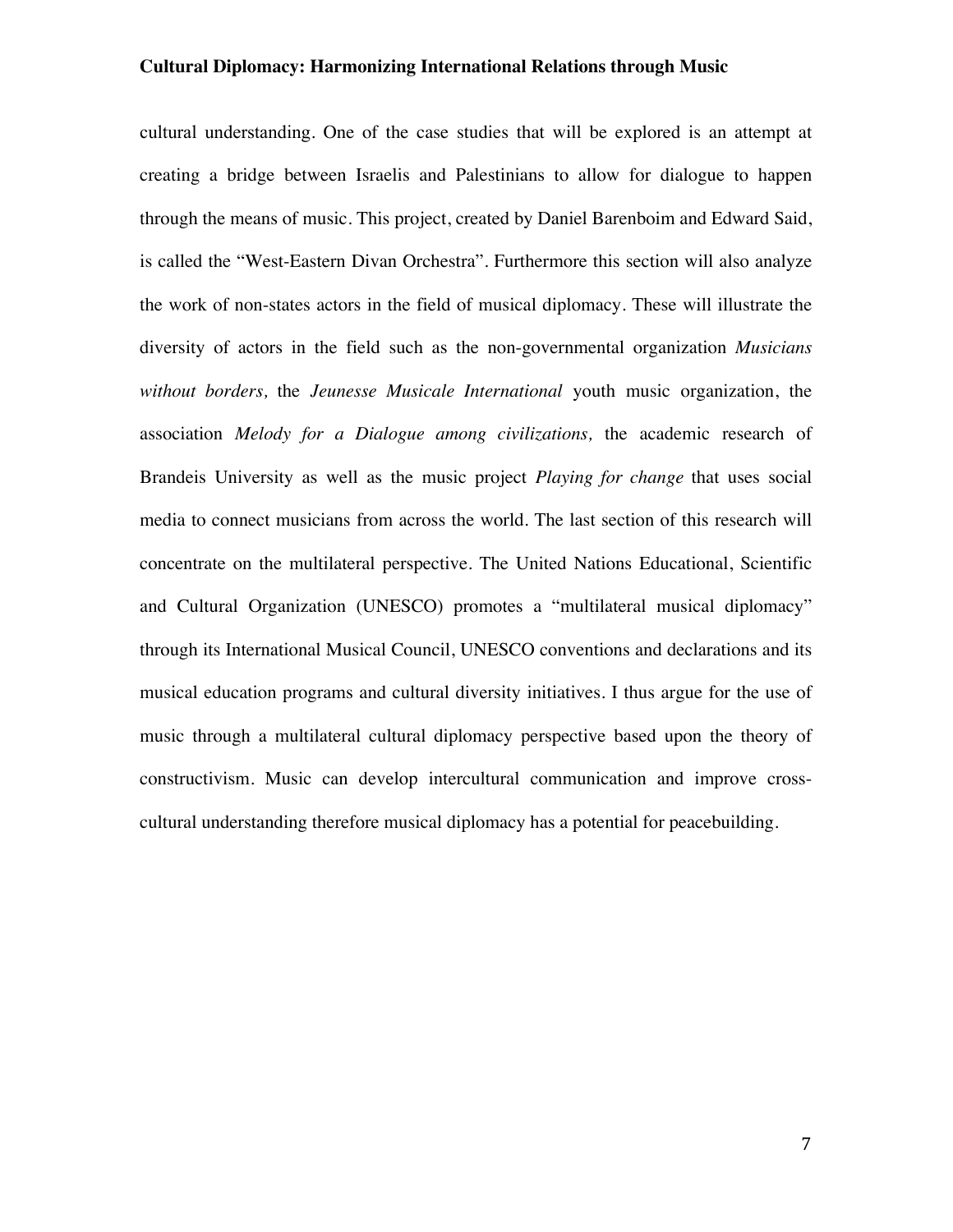# **II. Cultural Diplomacy in Theory**

## a) Cultural Diplomacy and Music

Cultural diplomacy as a research subject has not been very popular among international relations theorists. According to Jongsuk Chay, international relations and history scholar, the cultural dimension of international relations is one of the most neglected topics in the field<sup>9</sup>. However, cultural diplomacy is a fundamental mechanism to connect cultures and promote cultural diversity. There is a need in the world today, to understand different cultures and what they imply for each of us as a means of conflict prevention. Interaction through the exchange of languages, ideas, music and the arts can improve communication between culturally opposed groups<sup>10</sup>. Studying the intersections between international relations and other major disciplines such as sociology, anthropology, ethnomusicology, cultural studies and the arts is a necessity for "the understanding of our world<sup>11</sup>".

The term "Cultural diplomacy" was coined by Milton Cummings as "the exchange of ideas, information, values, systems, traditions, beliefs, and other aspects of culture, with the intention of fostering mutual understanding<sup>12"</sup>. Even though multiple definitions of cultural diplomacy exist, for the purpose of this thesis, I will be using Cummings' definition because it allows for a multilateral perspective without focusing on state interests. "Culture" has multiple definitions, from the wide anthropoligical sense of how people interact, what they believe in and how they live, to human expressions of

 $<sup>9</sup>$  Chay.</sup>

 $10$  Ibid..

 $11$  Ibid..

<sup>&</sup>lt;sup>12</sup> Cummings.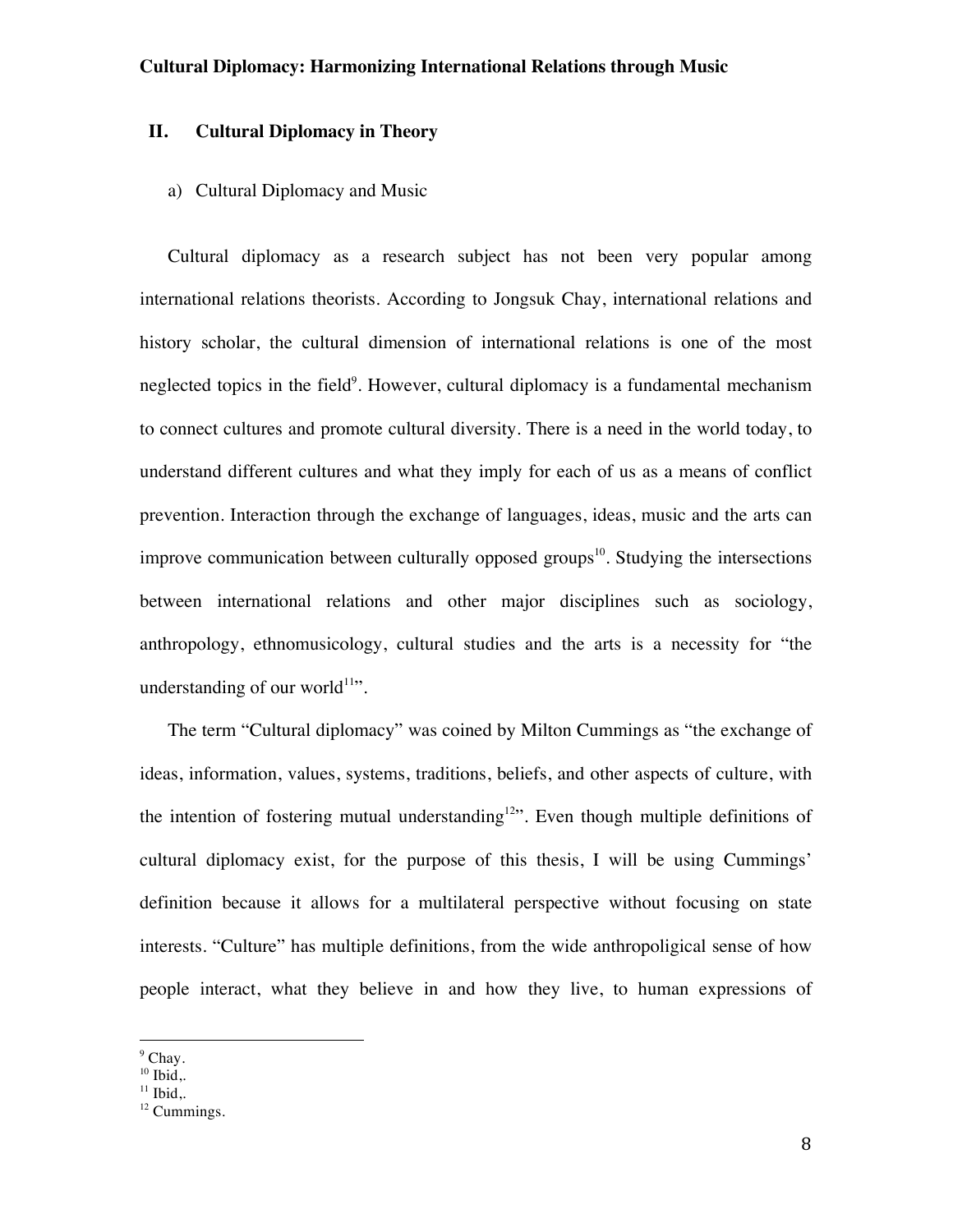emotions through artistic representations. The UNESCO Declaration on Cultural Diversity defines culture as "the set of distinctive spiritual, material, intellectual and emotional features of society or a social group, and that it encompasses, in addition to art and literature, lifestyles, ways of living together, value systems, traditions and beliefs. <sup>13</sup>" This definition uses the word "culture" in a broad sense, including both "societal cultures" and artistic expressions. I will therefore use UNESCO's broad definition of culture for the purpose of this research.

In addition, Cummings' definition combines "cultural diplomacy" with the notion of cultural relations. He therefore defines cultural diplomacy in the broader sense of the term as instances of cross-cultural exchange and intercultural interaction. Yet, Cummings does not ignore the danger of cultural diplomacy in that it "can be more of a one-way street than a two-way exchange, as when one nation concentrates its efforts on promoting the national language, explaining its policies and point of view, or "telling its story" to the rest of the world.<sup>14</sup><sup>\*</sup> We therefore need to learn how to "listen" to other people and cultures. In the article *The Artist as Cultural Diplomat*, Joan Channick advises former Secretary of State, Condolezza Rice to "listen to artists, who have been working internationally for all these years—collaborating artist-to-artist and artist-to-audience finding shared values, mutual respect and understanding in the midst of difference. They are the true cultural diplomats—emphasis on the cultural.<sup>15</sup> In her article, Channick defines cultural diplomacy as two-fold: first, the official governmental approach

<sup>13</sup> United Nations Educational, Scientific and Cultural Organization. *Universal Declaration on Cultural Diversity.* November 2, 2001.

<sup>&</sup>lt;sup>14</sup> Cummings.

 $15$  Channick.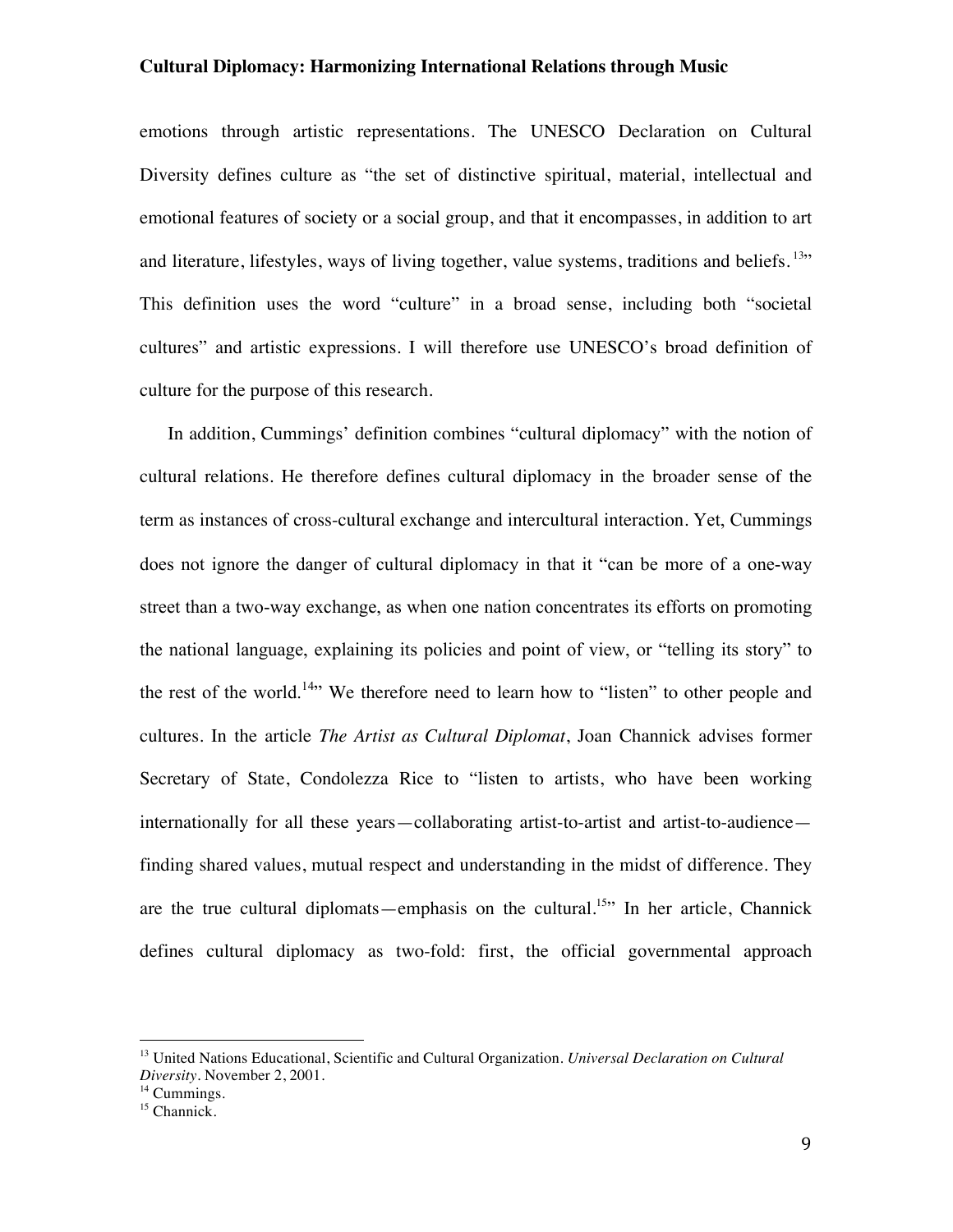emphasizing on diplomacy and relegating culture to the background<sup>16</sup>. Second, the approach taken by artists who "engage in cross-cultural exchange not to proselytize about their own values but rather to understand different cultural traditions, find new sources of imaginative inspiration, to discover new methods and ways of working and to exchange ideas with people whose worldviews differ from their own. They want to be influenced rather than to influence.<sup>17</sup><sup>,</sup> Cultural diplomacy should not be a one-way street. Channick underscores cross-cultural dialogue and exchanges. To be effective in intercultural communication, listening to "our counterparts in other lands, seeking common ground with curators and writers, filmmakers and theater directors, choreographers and educators—that is, with those who are engaged in exploring the universal values of truth and freedom<sup>18</sup>" is a requirement.

As interesting as Channick's argument might be, it is nonetheless oversimplifying Cultural Diplomacy. Channik separates the work of governments from the contribution of non-state actors in the field. Yet, it is through the involvement of non-state actors in norm construction and their contribution to advocating for the promotion of culture in foreign policy that cultural diplomacy can be achieved at its fullest potential. Cultural diplomacy is not "government-to-government communication but communication between governments and foreign people.<sup>19</sup>" Cultural relations and cultural exchanges as I will defend in the second part of this research, happen both at the governmental level as well as through non-state actors.

 $16$  Ibid.

 $17$  Ibid.

 $18$  Ibid.

<sup>&</sup>lt;sup>19</sup> Gienow-Hecht and Donfried.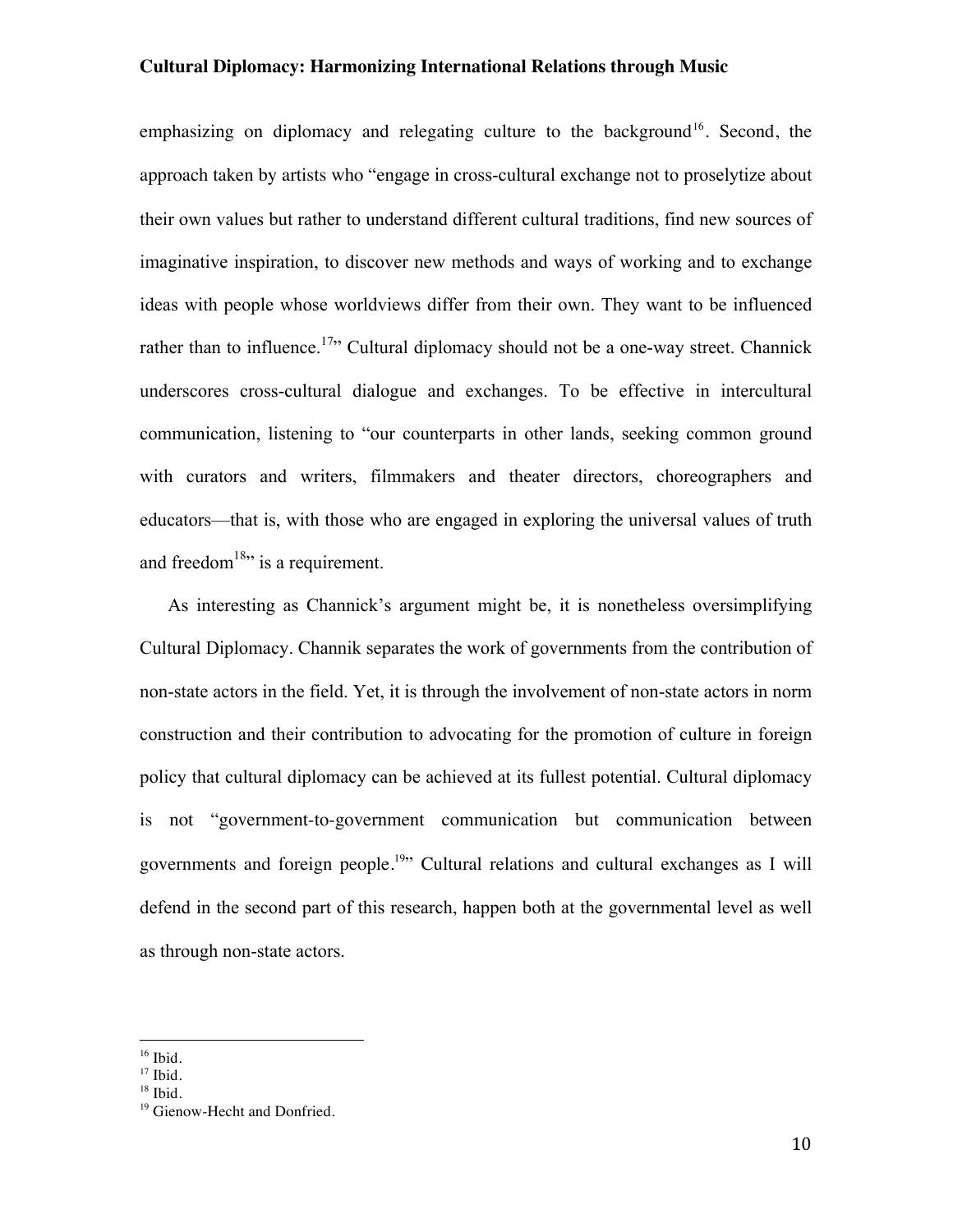James William Fulbright, founder of the eponymous exchange program, underscores the purpose of intercultural education in "the acquisition of empathy – the ability to see the world as others see it, and to allow for the possibility that others may see something that we have failed to see, or may see it more accurately. That, I should think is the most pressing necessity in superpower relations.<sup>20</sup> According to the American cultural diplomat, Richard T. Arndt we need to differentiate between "cultural diplomacy" and "cultural relations". Cultural relations "grow naturally and organically, without government intervention<sup>21</sup>" these include transfers of artworks, tourism, migration, media access, book circulations, the movement of musicians and other artists, whereas cultural diplomacy on the other hand, involves government intervention in the support of national interest<sup>22</sup>. Richard T. Arndt was amongst the first students to participate in the Fulbright program of international exchange. He became a State Department officer chairing the national Fulbright selection committees. However, I disagree with the necessary differentiation between cultural diplomacy and cultural relations. The term "diplomacy" comes from the French word *diplomatie* formed from *diplomat* referring to an official document conferring a privilege. Diplomacy is an "instrument of state policy<sup>23</sup>" and a mechanism for dialogue applied by governments. However, in the realm of cultural diplomacy, unlike other areas of diplomacy, the state "cannot do much without the support of non-governmental actors" such as art institutions, curators, artists, lecturers

<sup>20</sup> Fulbright, *The Price of Empire,* p.217.

<sup>21</sup> Arndt.

 $^{22}$  Arndt.

<sup>23</sup> Gienow-Hecht, "What Are We Searching For?" *Searching for a Cultural Diplomacy.*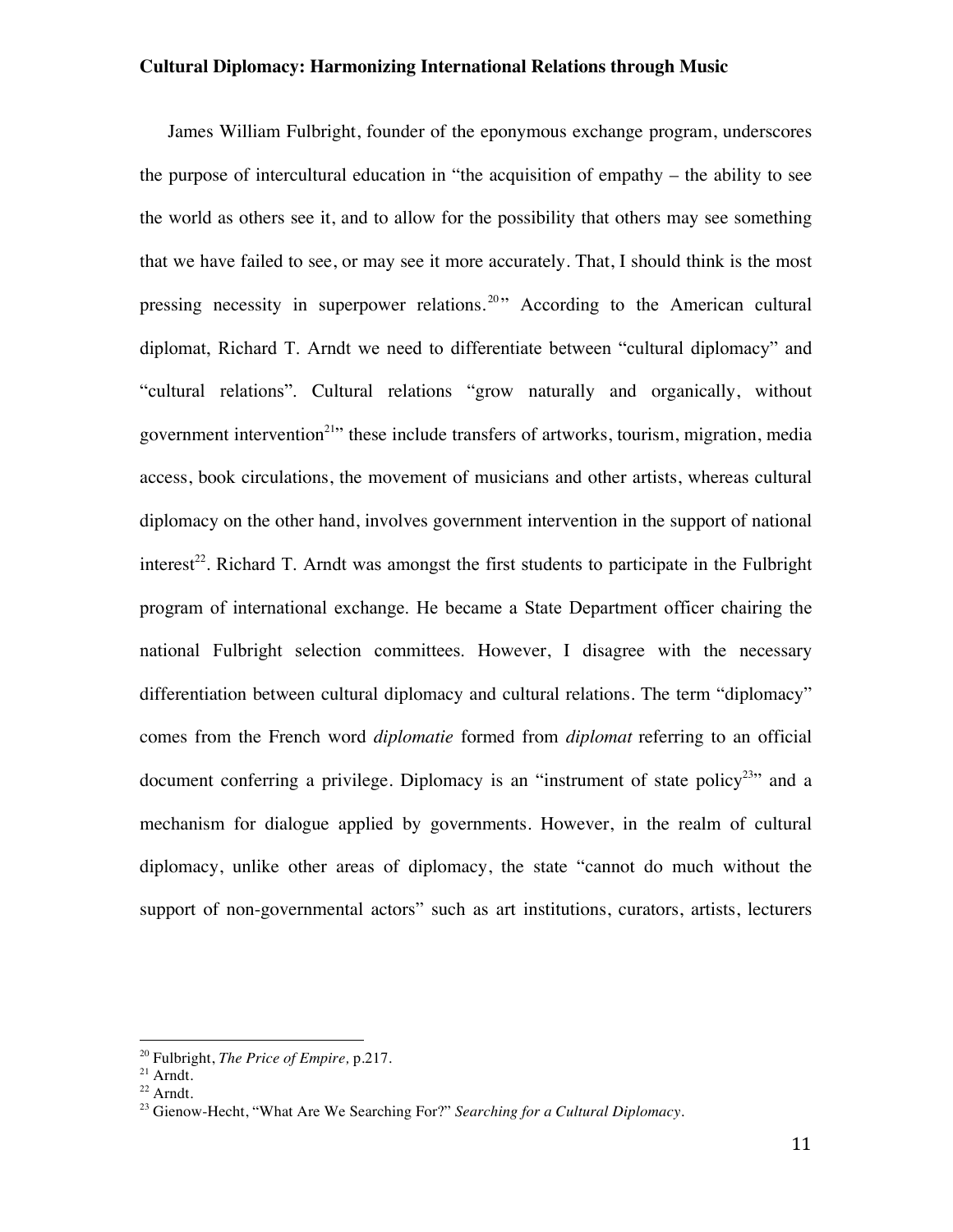and students<sup>24</sup>. Therefore, the most relevant definition of cultural diplomacy is the broad definition put forth by Cummings that I will adopt for this research.

Cultural diplomacy should not be considered an accessory of State's foreign policy making process and not be limited to referring to state policy alone<sup>25</sup>. There has been instances where cultural diplomacy counteracted formal diplomacy as was the case in China during the Cold War<sup>26</sup>. In 1949, China developed a program of cultural diplomacy including exchange programs, musical tournaments, international festivals and exhibitions designed to "foster the country's standing as a stronghold in the communist world<sup>27</sup>. However, the intended targets of these cultural diplomacy events were not the ones expected. Many nations who had hostile diplomatic relations such as noncommunist Japan were the ones who engaged in these cultural events the most<sup>28</sup>. Consequently, in studying the effectiveness of cultural diplomacy it would be narrowing our subject down to solely consider foreign relations policy. The value of cultural diplomacy therefore "lies in its possibility of providing a meaningful space for interaction even when it is not congruent with state policies<sup> $29$ </sup>.

For the purpose of this thesis, I will therefore study cultural diplomacy through the framework of Cummings' two-fold definition: states' cultural diplomacy policies as well as the role of non-governmental actors in the promotion of cross-cultural relations. Furthermore, the definition of cultural diplomacy separates its use for national interests from its impact on international cooperation: on the hand, the ability of a country to

 $24$  Ibid..

<sup>25</sup> Jorgensen.

<sup>&</sup>lt;sup>26</sup> Gienow-Hecht, *Sound Diplomacy: Music and Emotions in Transatlantic Relations, 1850-1920.*<br><sup>27</sup> Ibid,.<br><sup>28</sup> Ibid,.<br><sup>28</sup> Ibid..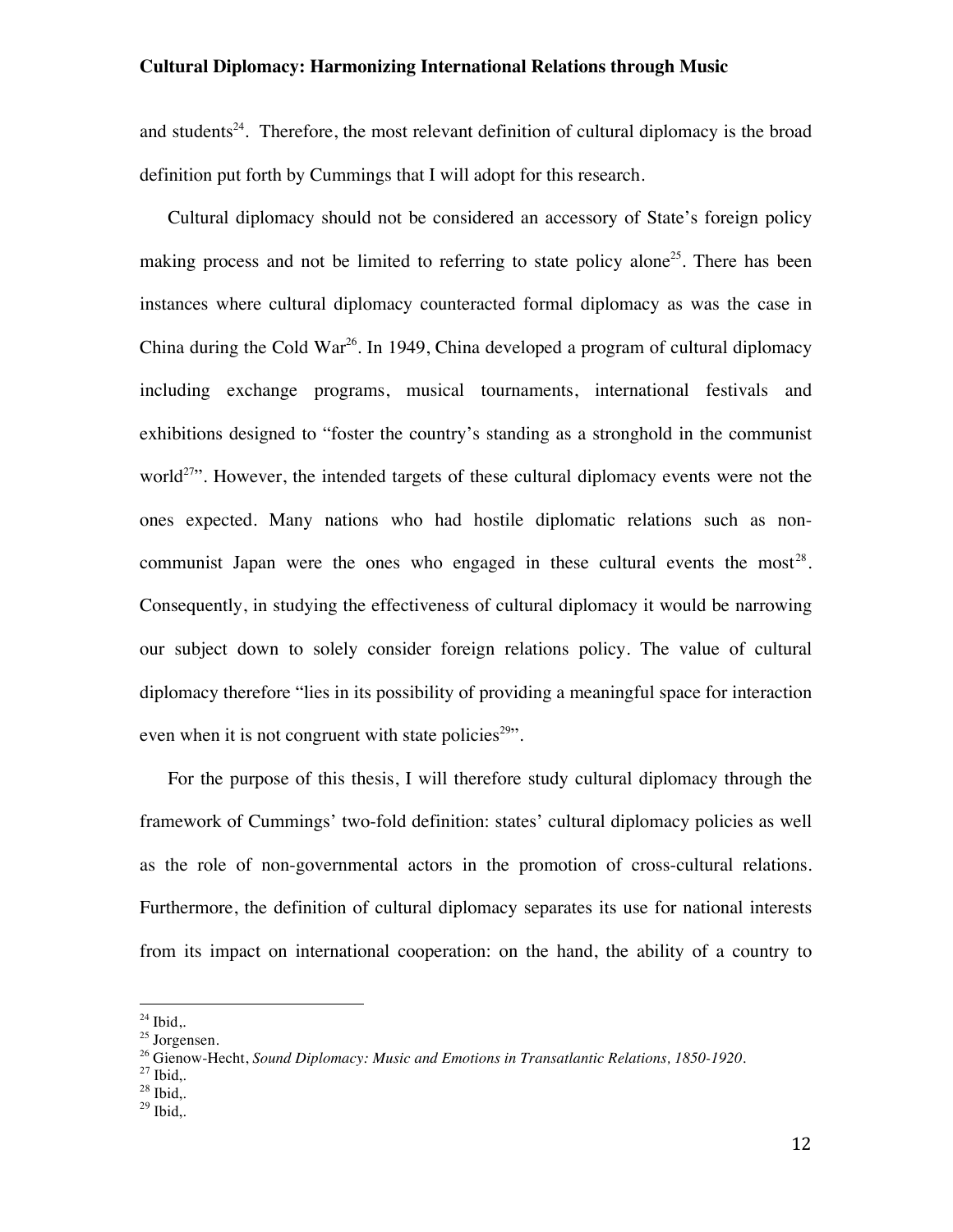attract others through its culture and cultural institutions such as France's *Alliance Française* and the United Kingdom's *British Council* is considered through the perspective of the promotion of national interests abroad<sup>30</sup>. On the other hand, the use of cultural diplomacy can be categorized as a strategic tool to facilitate cross-cultural dialogue and cooperation<sup>31</sup>. I will focus on cultural diplomacy's second impact, the promotion of international cooperation. We must therefore keep in mind these definitional matters when studying cultural diplomacy.

#### b) International Relations Theories

From the Westphalian system of sovereign nation-states to the globalized world we live in today, the international order has gone through multiple phases. The complexity of understanding the world's dynamics is exemplified by the multiplicity of international relations theories. The two opposing main theories in international relations are realism and liberalism. Realists believe international relations are inherently conflictive and ultimately leading to war<sup>32</sup> whereas liberals see international relations as cooperative.

The realist core assumption is that world politics consist of an "international anarchy of sovereign states $33$ . Realists believe in the desire of states to enjoy an advantage over others and avoid domination<sup>34</sup>. According to one of the leading realist thinker of the twentieth century, Hans Morgenthau "politics is a struggle for power over

<sup>30</sup> Jorgensen.

 $31$  Ibid..

 $32$  Ibid, p.75.

<sup>&</sup>lt;sup>33</sup> Jackson and Sørensen, pp.75-76.

 $34$  Ibid..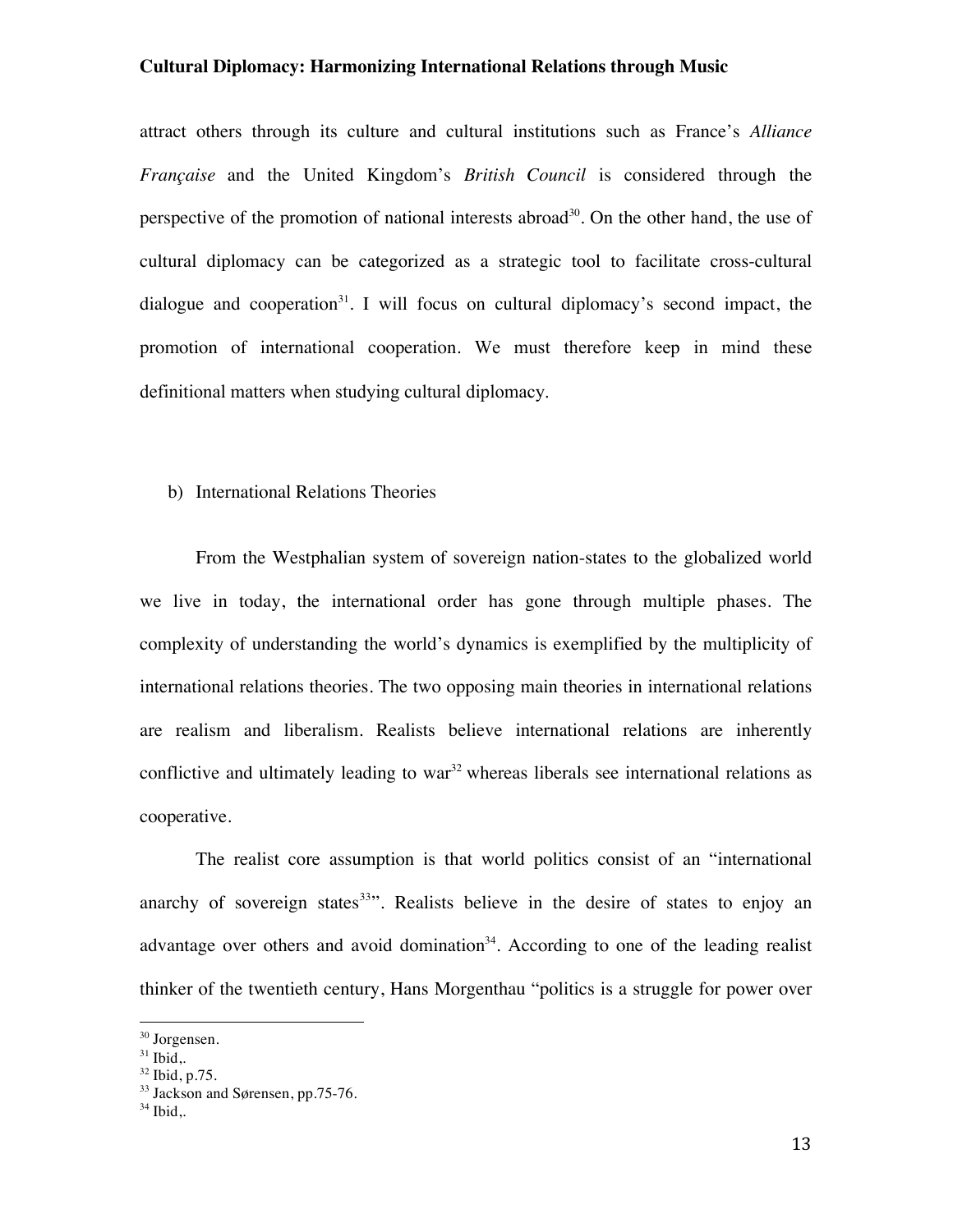men, and whatever its ultimate aim may be, power is its immediate goal and the modes of acquiring, maintaining and demonstrating it determine the technique of political action.<sup>35</sup>" Realism argues that human beings are necessarily evil, self-interested and egoistical<sup>36</sup>. National security and state survival are at the heart of the realist thinking. In addition, realists are "sceptical that there can be progress in international relations<sup>37</sup>". A central preoccupation for realists such as Thucydides, Machiavelli and Hobbes is that "power politics" dominate the international arena. Furthermore, this theory does not acknowledge the importance of non-state actors in international politics. However, as defended in this thesis, non-state actors especially transnational advocacy networks are instrumental in the promotion of culture and the building connections between the actors on the international stage. Thomas Schelling, a strategic realist holds that diplomacy and foreign policies are as "a rational-instrumental activity that can be more deeply understood by the application of a form of logical analysis called game theory.<sup>38</sup> According to him, what matters in foreign policy is national interests<sup>39</sup> not moral choice. The multilateral perspective on cultural diplomacy put forth by UNESCO that I will analyze in the second part of this research disproves Schelling's argument. UNESCO focuses its action on dialogue between civilizations, peoples and cultures and portrays the cooperation of states towards a common goal. Furthermore, the implementation of musical diplomacy in U.S foreign policy today shows that the United States is not prioritizing national interests over moral choice. The "smart" power politics agenda expressed by Hillary Clinton contradicts

<sup>&</sup>lt;sup>35</sup> Morgenthau, p.195.

<sup>&</sup>lt;sup>36</sup> Jackson and Sørensen, p.66.

<sup>37</sup> Ibid,. p.59.

<sup>38</sup> Ibid,. p.70.

 $39$  Ibid..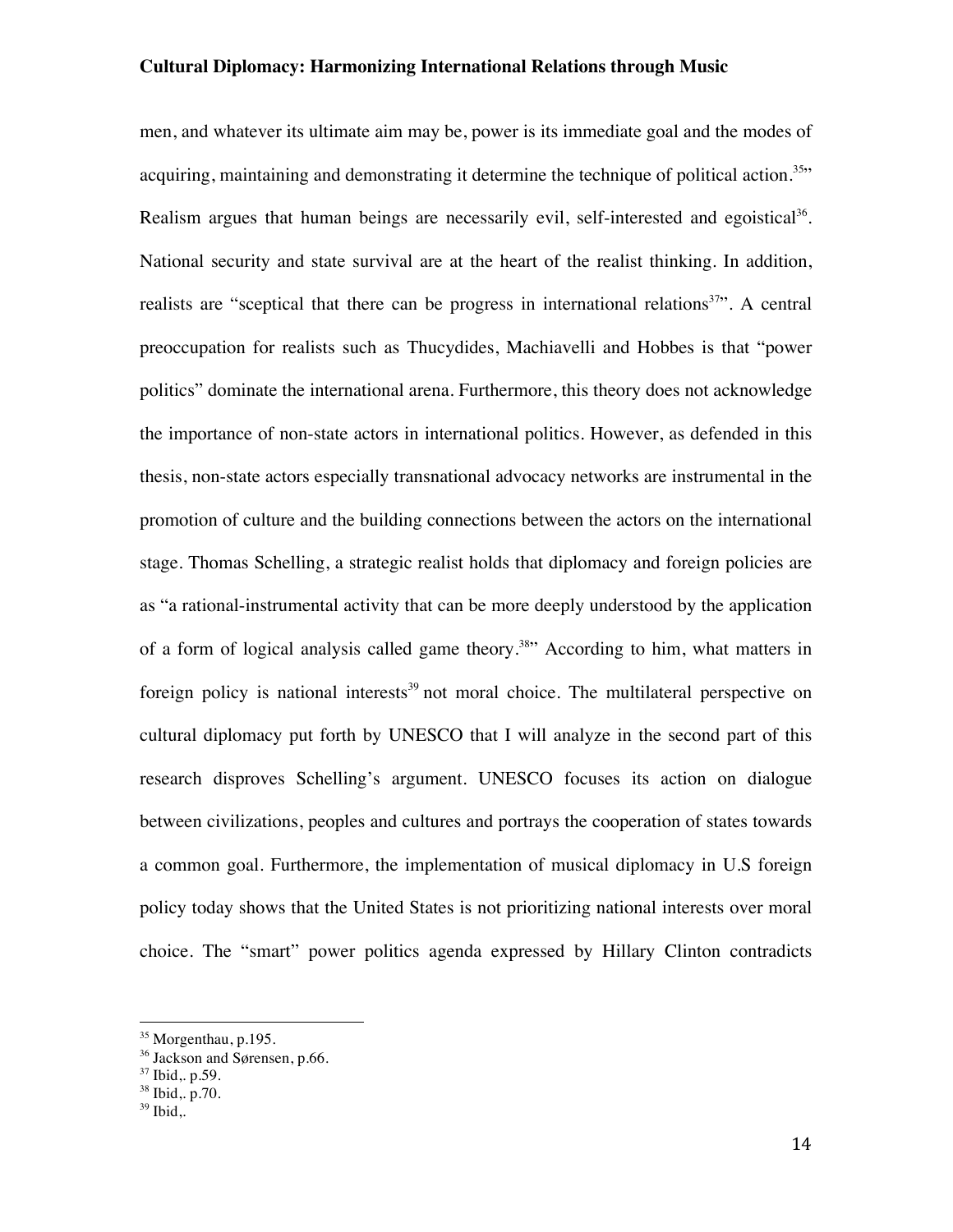Schelling's belief that states are necessarily preoccupied with the balance of power and military force.

The theorist Kenneth Walz takes these arguments further and introduced the theory of neorealism. For Kenneth Walz, international relations are inherently in anarchy and should be analyzed by the structure of the system not on human nature<sup>40</sup>. However, this research disproves this argument in focusing on the "cooperative strain in human nature<sup>41</sup>. Security and defense with the rise of global terrorism is no longer "primarily a problem of national security and national defense – but it is now both a problem of individual humans and of the global community of humankind $42$ . The most fervent critic of Schelling's strategic realism and security argument Ken Booth<sup>43</sup> who argued that the realist game of military and power politics is now obsolete<sup>44</sup>. It is undermining the complexity of international relations and overlooking major elements that constitute the international arena such as international law and the role of non-state actors to reduce international relations to the "power politics".

Liberalism on the other hand, maintains that international relations are not "necessarily conflictual" but can be improved by international cooperation<sup>45</sup>. Liberals focus their theory on the individual<sup>46</sup>. They agree with realists in that individuals are selfinterested and competitive but they also believe that individuals "share many interests and thus can engage in collaborative and cooperative social action, domestically as well

<sup>&</sup>lt;sup>40</sup> Ibid,. p.75.<br><sup>41</sup> Ibid,.<br><sup>42</sup> Ibid,. p. 89.<br><sup>43</sup> Ken Booth comes from the International Society tradition that regards realism as a one-dimensional international relations theory that fails to capture the extent to which international politics is a dialogue of different international voices. (Jackson and Sørensen, p.93)<br><sup>44</sup> Jackson and Sørensen, p.93.<br><sup>45</sup> Jackson and Sørensen, p.95.<br><sup>46</sup> Jackson and Sørensen, p.95.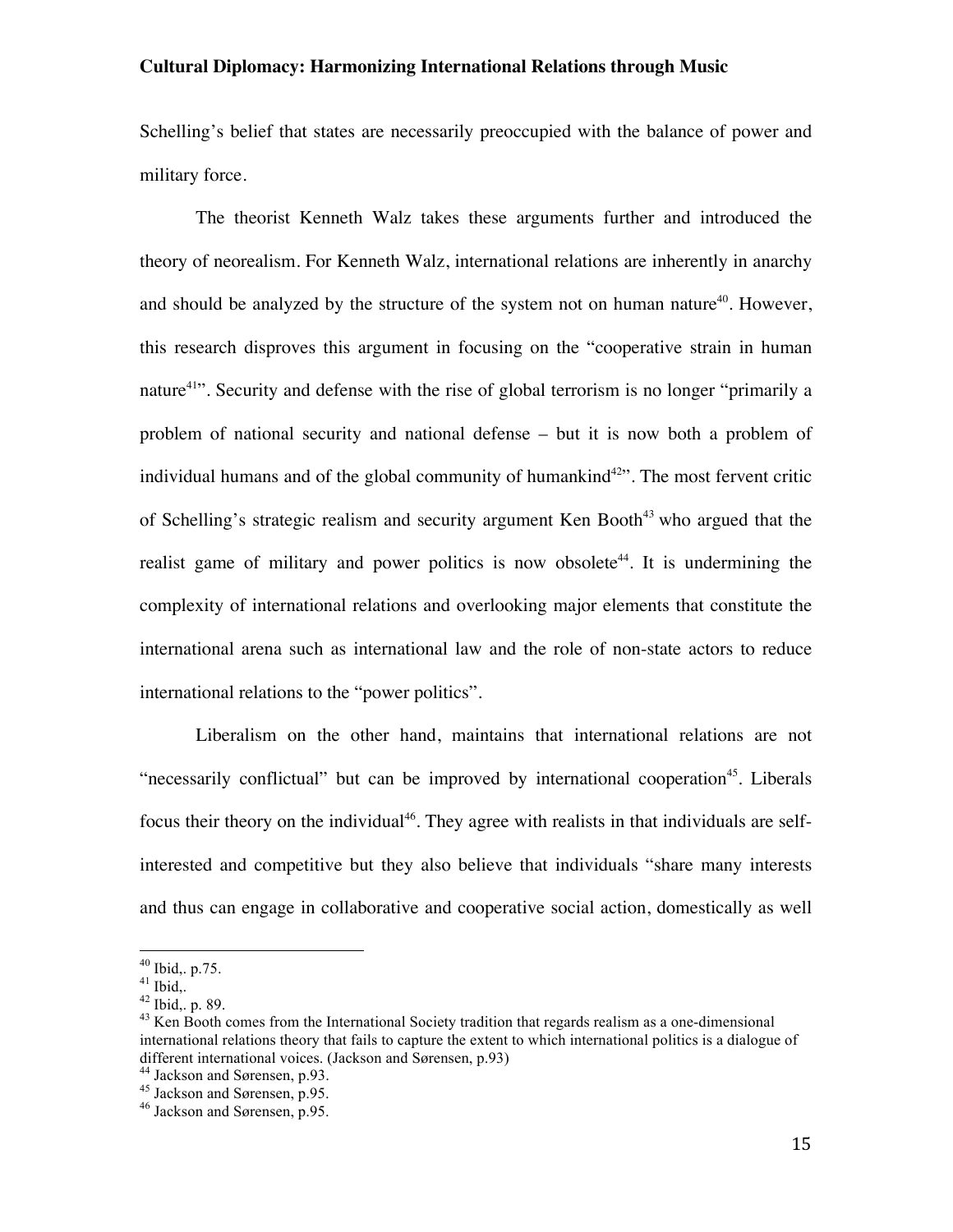as internationally, which results in greater benefits for everybody at home and abroad.<sup>47</sup>" Liberalism defends "the supremacy of human reason over human fear and the lust for power<sup>48</sup>. In opposition to the realist theory, liberalism argues that conflict and war are avoidable. Joseph Nye developed liberalism further, accepting the old liberalist ideas of change and progress but repudiating idealism<sup>49</sup>. Nye argues that interdependence, democracy and integration are changing the international order<sup>50</sup>. Nye is famously known for having coined the term "soft power" in regards to a country's capacity to influence another through its culture, political ideas and policies<sup>51</sup>. According to Nye, the "ability to persuade through culture, values and ideas" is opposed to "hard power which conquers or coerces through military might<sup>52</sup>. The theory argues that relationship building through persuasion rather than force should hold an important place in public diplomacy<sup>53</sup>. Nye defined three dimensions of public diplomacy: daily communication explaining policy decisions, political campaigns built on a few strategic themes and long-term relationships with key individuals<sup>54</sup>. Institutions promoting a country's culture and the arts such as the *British Council* in the United Kingdom or the *Alliance Française* in France fall into the "political campaign" dimension. The dimension of public diplomacy focusing on the "development of lasting relationships with key individuals over many years through scholarships, exchanges, training, seminars, conferences, and access to media channels<sup>55</sup>" is the most relevant in regards to this research as it sets the framework for intercultural

!!!!!!!!!!!!!!!!!!!!!!!!!!!!!!!!!!!!!!!!!!!!!!!!!!!!!!!

- $49$  Nye.
- $50$  Ibid., p. 56.
- $51$  Nye.  $52$  Ibid..
- <sup>53</sup> Ibid,.

 $55$  Ibid,.

<sup>47</sup> Ibid., p.96.

 $48$  Ibid., p.97.

 $54$  Ibid,.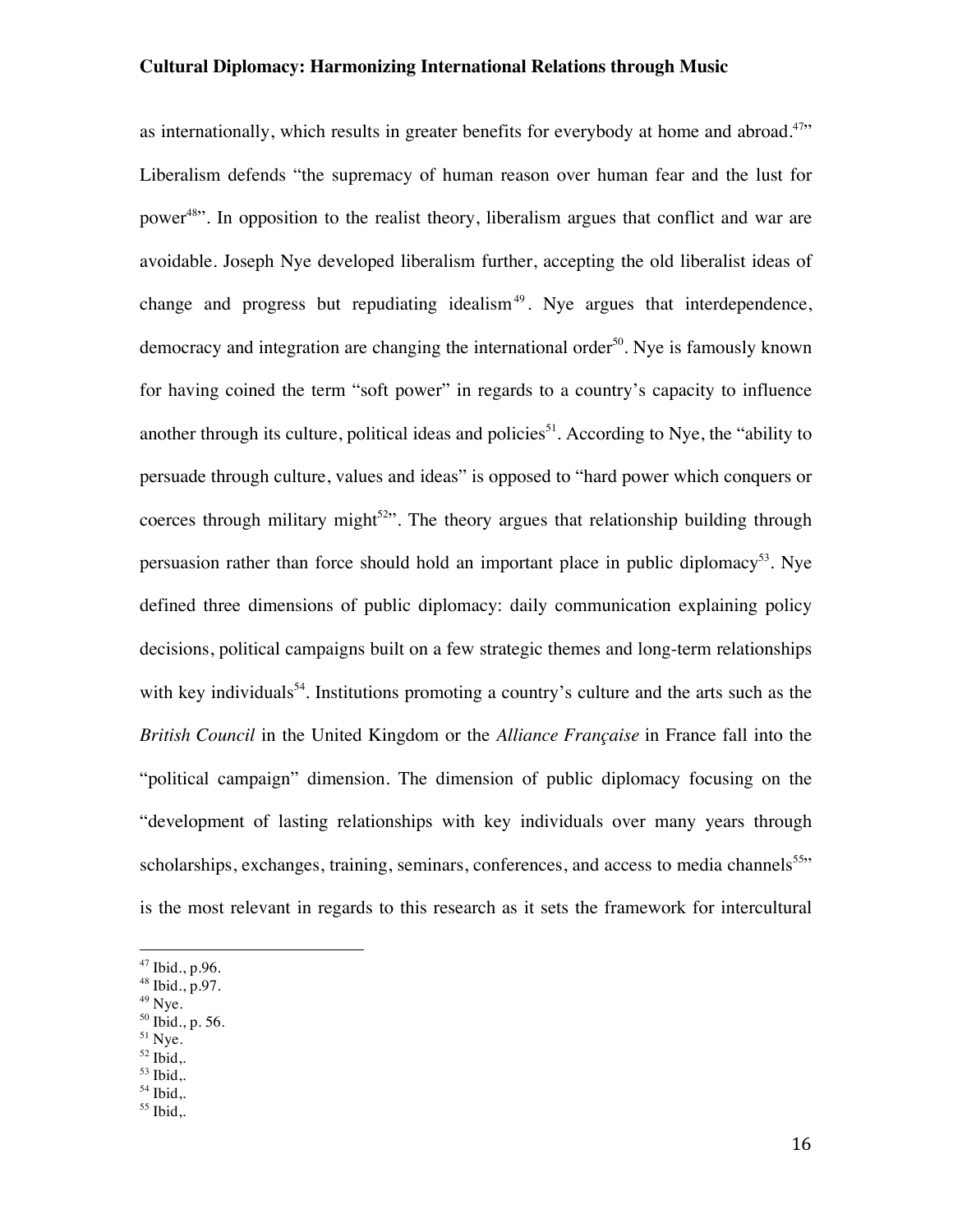communication. Let us not forget one of the main pillars of his "soft power" politics: communication. All the actors on the global stage need to be considered, governments as well as non-state actors in regards to their contribution to fostering intercultural communication because "different communication approaches can produce different soft power results<sup>56</sup>. Therefore, the liberal theory of international relations is not relevant in the context of this cultural diplomacy research as I am arguing that international relations should focus on norms, values and ideas not solely on the behavior of states. We should thus acknowledge the contribution non-state actors can bring to the promotion of cultural diplomacy. However, the line separating international relations theories can be thin as sociological liberalism also highlights the importance of transnational non-governmental ties between societies such as communication between individuals and between groups. Let us know consider the constructivist approach in regards to the study of cultural diplomacy.

#### c) Constructivism and Cultural Diplomacy

The argument that I am defending in this thesis rejects the realist and liberal theories in international relations. The international arena is not dominated by power politics, national self-interest and military might as exemplified by the existence of international organizations such as UNESCO. In contrast to realism that holds that international relations are state driven according to their security and material interests, and to liberalism that concentrates on the interdependency of international actors,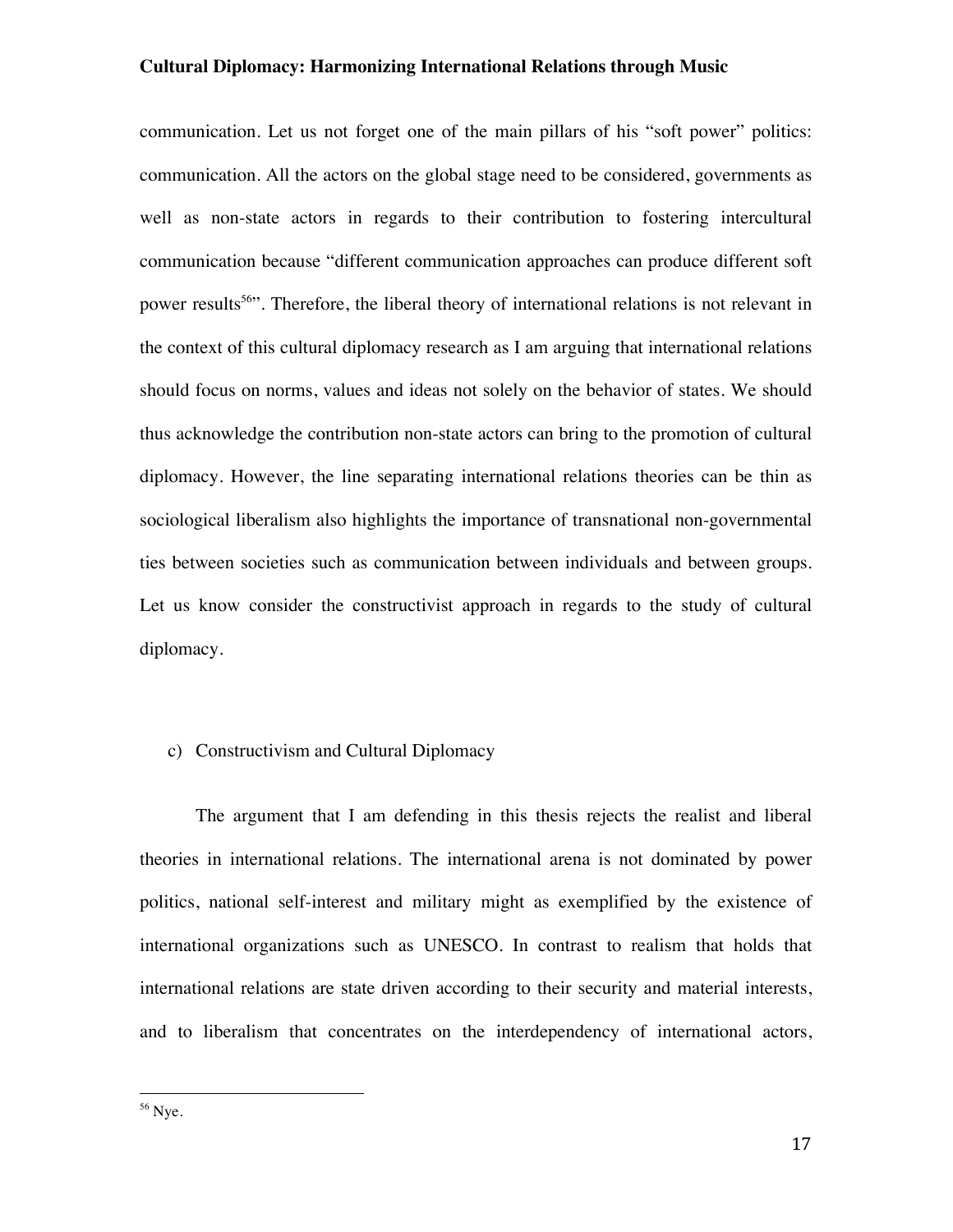constructivism considers international politics as "a sphere of interaction through which states' identities and practices are created<sup>57</sup>. International relations are complex and should not overlook human consciousness, values and beliefs. According to musicologist, John Blacking "the chief function of music is to promote soundly organized humanity by enhancing human consciousness<sup>58</sup>". Thus, musical diplomacy should be analyzed through the lenses of constructivism.

The constructivists believe that international relations are defined by norms and ideas and the international structure leads actors to redefine their interests and identities in the process of interacting<sup>59</sup>. As expressed by Reus-Smit in *The Moral Purpose of the State* if "constitutional structures define and shape the nature of international systems of rules then changes in the metavalues that comprise those structures must be a primary determinent of systems change<sup>60</sup>". This research argues for the acknowledgement of the potential that values and ideas have in "harmonizing international relations". According to constructivists, the international system only exists as a common understanding among people<sup>61</sup>. Therefore if ideas and values change, then the international system itself will change<sup>62</sup>. Constructivism argues that "the study of international relations must focus on the ideas and beliefs that inform the actors on the international scene as well as the shared understandings between them $63$ .

This interdisciplinary thesis analyzes the importance of musical diplomacy in the framework of international relations as well as its sociological implications. The most

<sup>&</sup>lt;sup>57</sup> Jackson & Sørensen.<br><sup>58</sup> Blacking, p. 110.<br><sup>59</sup> Copeland.<br><sup>60</sup> Reus-Smit, p, 164.<br><sup>61</sup> Ibid,.<br><sup>62</sup> Jackson & Sørensen, p.160.

<sup>63</sup> Jackson & Sørensen, p.160.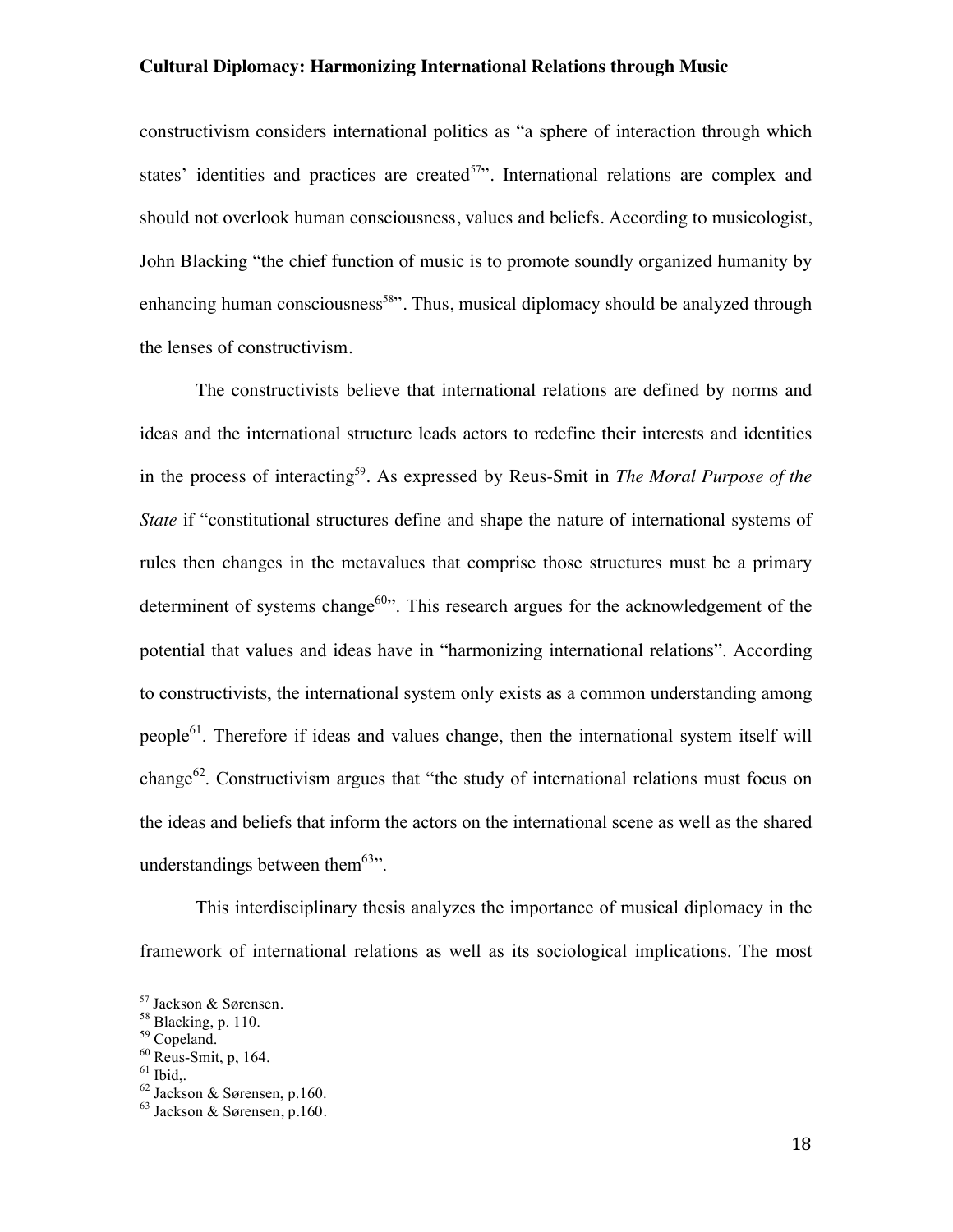relevant theory of international relations in the context of cultural diplomacy as a means to create platforms for cross-cultural dialogue is therefore constructivism. Constructivism<sup>64</sup> argues that political reality is not based on material forces but dependent on minds, values and ideas<sup>65</sup>. Social constructivism analyzes international relations focusing "on the ideas and beliefs that inform the actors on the international scene as well as the shared understanding between them<sup>66</sup>. According to constructivism, the political life of men should not be reduced to the consistent search for power and interests<sup>67</sup>. Social constructivism is both a social science theory about the relationship between structures and actors who compose the international system and an international relations theory<sup>68</sup>. The world according to constructivism is a world of thoughts, beliefs, ideas, languages, discourses and understandings among human beings<sup>69</sup>. Thus, when studying cultural diplomacy the constructivist framework fits best.

Alexander Wendt, the leading advocate of constructivism advances that "the creation of symbols and meanings is part of man's essence<sup>70</sup>. It is this characteristic which makes human beings capable of change. According to Wendt in *Social Theory in International Politics*, the importance of "human consciousness, thought and ability in the shaping of what transpires in society and politics is so that it may not be treated as mere physical object<sup>71</sup>. Following Alexander Wendt's argument "the structures of human association are determined primarily by shared ideas rather than material forces,

<sup>64</sup> The term was coined by Nicholas Onuf in *World of Our Making* in 1989.

<sup>65</sup> Salami, p.77

<sup>&</sup>lt;sup>66</sup> Jackson & Sørensen.<br><sup>67</sup> Ibid..

 $68$  Ibid..

 $69$  Jackson & Sørensen, p.163.

<sup>70</sup> Salami, p.77.

 $71$  Ibid..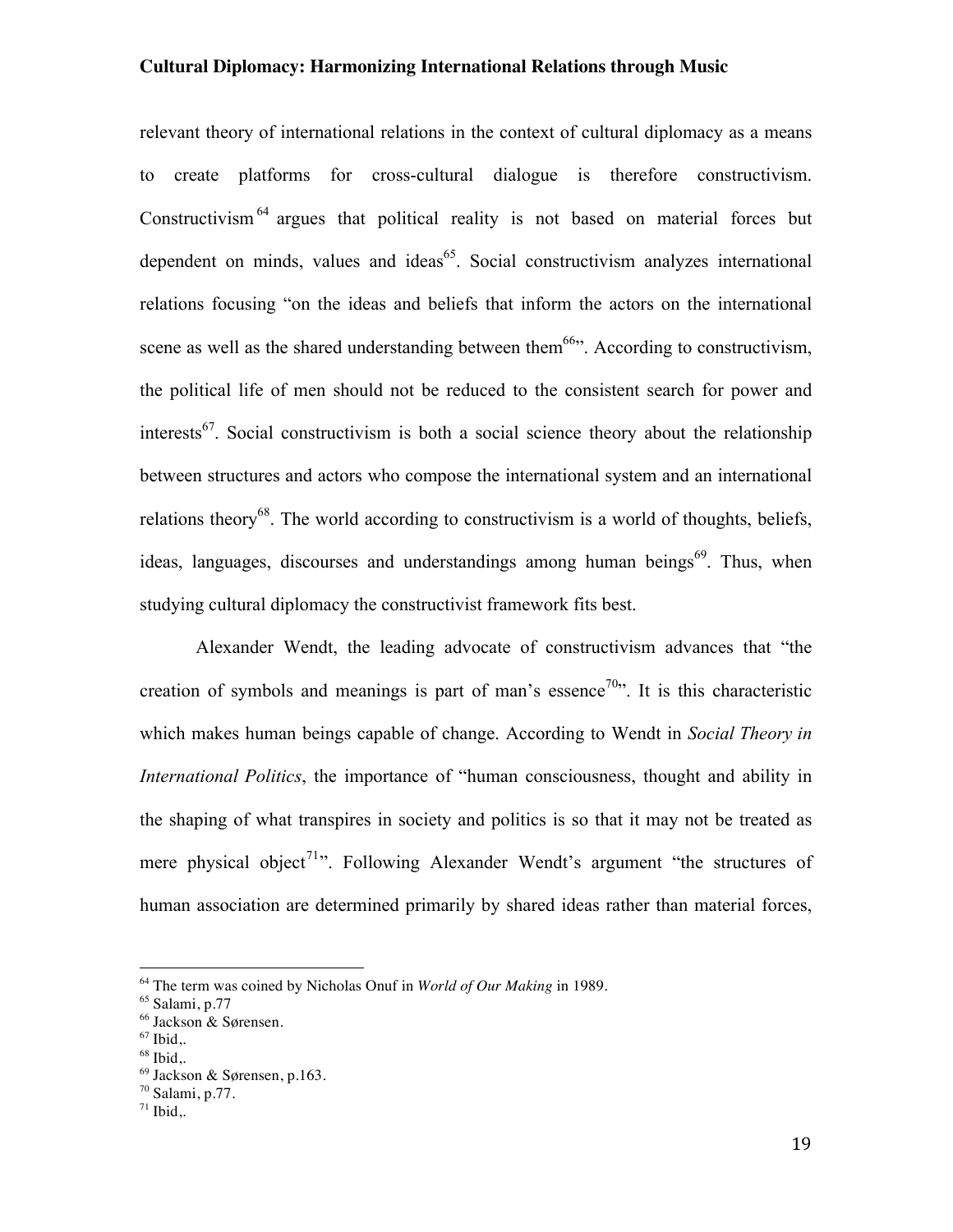and the identities and interests of purposive actors are constructed by these shared ideas rather than given by nature<sup>72</sup>. Wendt argues that social structures are defined, in part "by shared understanding, expectations or knowledge<sup> $73$ </sup>". The constructivist theory is therefore opposed to the realist argument that holds that international relations cannot progress. According to neorealists, identities and interests are given whereas constructivists believed that it is through interactions that identities and ideas are created $^{74}$ .

The only element of Wendt's theory that I would have to disagree with is that governments are the principal actors of international relations. Even though all international relations theories are state-centric, I would have to agree with the constructivist Martha Finnemore in that "international norms promoted by international organizations can decisively influence national guidelines by pushing states to adopt these norms in their national policies.<sup>75</sup><sup>15</sup> The constructivist theory is therefore the most accurate regarging cultural diplomacy as it focuses on the role agents<sup>76</sup> in international relations. Martha Finnemore introduced a variant of constructivism in looking at international societal norms and the way they affect state identities and interest<sup>77</sup>. She argues that these norms define identity and interests and are transmitted to states through international organizations. I will consider the practical use of Finnemore's argument in the second part of this thesis through an analysis of the work of UNESCO in the field of cultural diplomacy.

 $72$  Wendt.<br> $73$  Wendt, p.73.

<sup>74</sup> Jackson & Sørensen, p.167.

<sup>75</sup> Jackson and Sørensen, p.170

<sup>76</sup> Sajjadpour.

<sup>77</sup> Jackson and Sørensen, p. 169.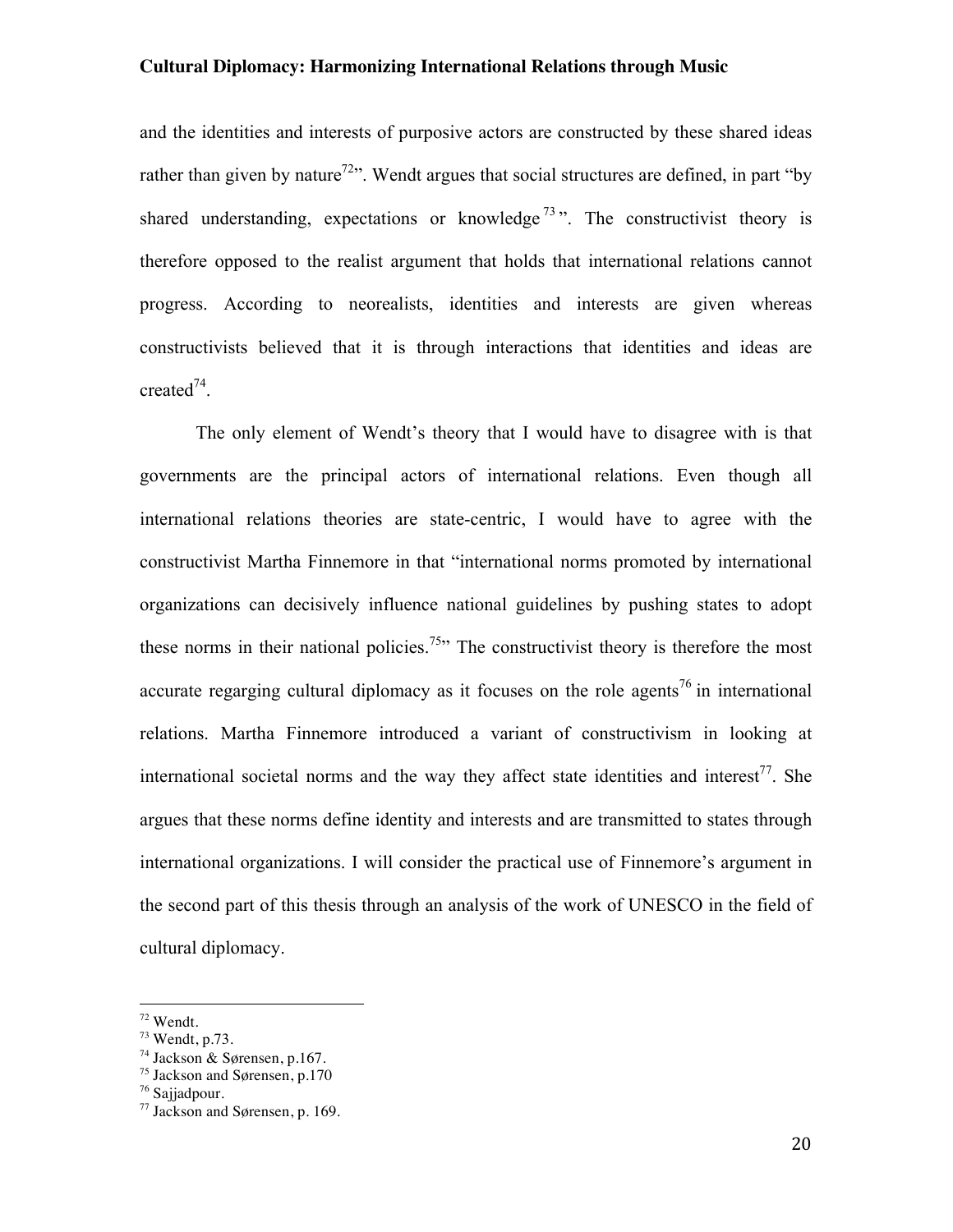In addition to Finnemore's constructivist approach, the research by César Villanueva Rivas considers cultural diplomacy through the lense of constructivism. Villanueva Rivas combines the theories of "cosmopolitanism" and "constructivism" in analyzing cultural diplomacy. He defines "cosmopolitan constructivism" as a theory philosophically based on "multilateral diplomacy, cosmopolitan theory and constructivist politics.78" Villanueva Rivas considers Chris Brown's cosmopolitanism doctrine as a point of reference. "Cosmopolitanism" is a normative doctrine that focuses on individual human beings and the whole of humanity as the fundamental agents in world politics and whose needs should come before the interests of states<sup>79</sup>. Villanueva Rivas defines cosmopolitan constructivism as "a celebration of cultural differences, societal exchanges and personal encounter fostering mutual understanding<sup>80</sup>". He believes that cultural diplomacies collaborate with individuals, cultures and states in an "inter-subjective construction of ideas, norms and identities towards cooperation, welfare and understanding  $81$ ". According to him, cosmopolitan constructivists are dedicated to fostering peace, understanding and friendly relations among nations<sup>82</sup>. Only through guaranteeing the construction of "cosmopolitan ideas and identities<sup>83</sup>" in the framework of societies and cultures, will we be able to create sustainable relationships among states<sup>84</sup>. Cultural diplomacy consequently fits in the framework of "cosmopolitan" constructivism" in that it seeks to promote international cooperation through cultural relations and the exchange of ideas between diverse cultures.

!!!!!!!!!!!!!!!!!!!!!!!!!!!!!!!!!!!!!!!!!!!!!!!!!!!!!!!

 $81$  Ibid..

 $83$  Ibid..

<sup>78</sup> Villanueva Rivas.

<sup>79</sup> Jackson & Sørensen, p. 299

<sup>80</sup> Villanueva Rivas.

 $82$  Ibid,.

 $84$  Ibid,.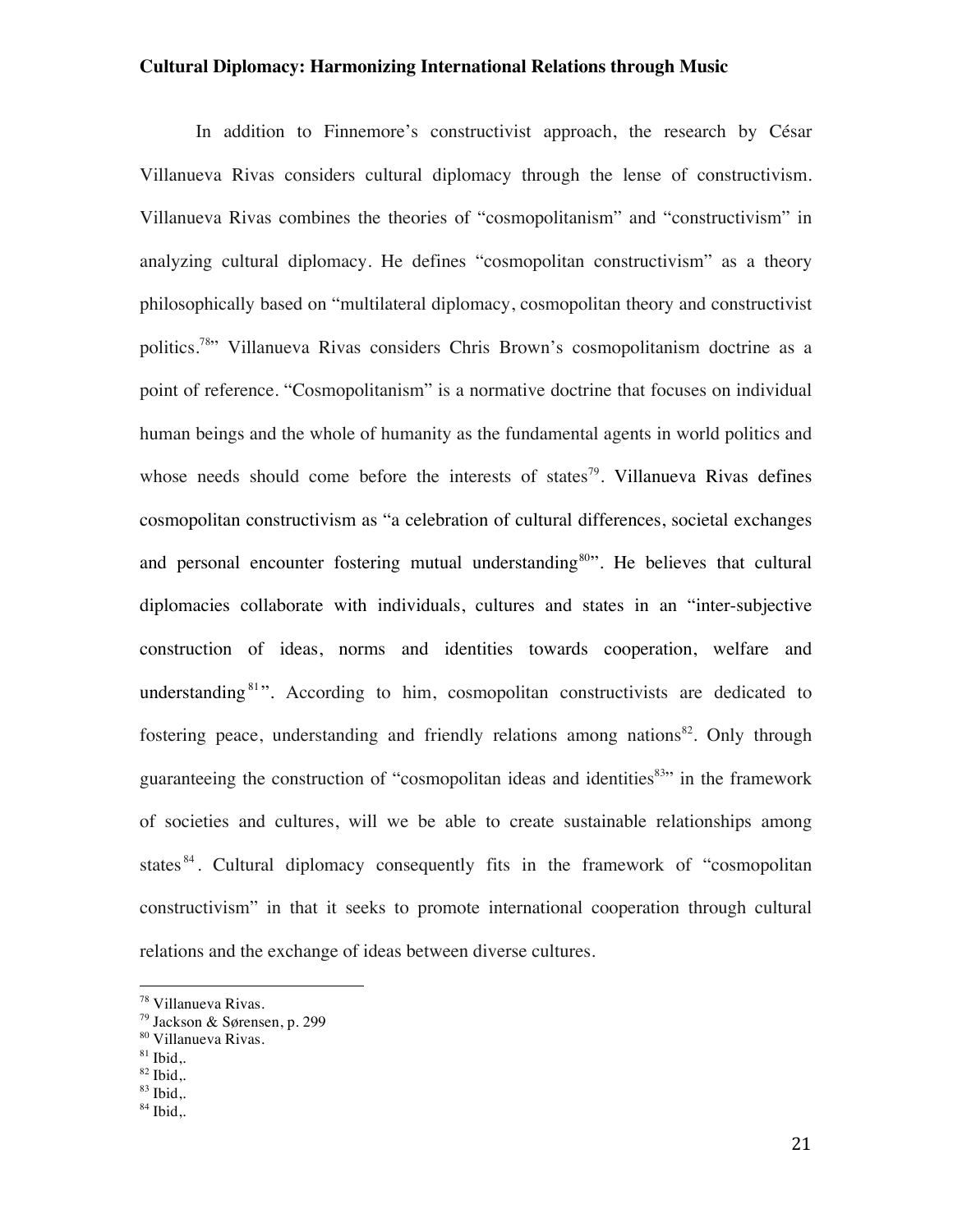# d) The Role of Non-State Actors

Within the constructivist framework that concentrates on the power of norms and ideas in shaping the international system, we must consider the role of non-state actors. As argued earlier, these actors have the capacity to influence norms and values. Non-state actors as defended by Kathryn Sikkink in *Activists beyond Borders* are instrumental for advocacy purposes on the international level<sup>85</sup>. Many actors fall into Sikkink's definition of "transnational advocacy networks" such as non-governmental organizations, local social movements, non-governmental research groups, foundations, individuals, trade unions, "parts of regional and international intergovernmental organizations and parts of the executive and parliamentary branches of governments<sup>86</sup> as well as the media<sup>87</sup>. Lastly, in *Activists beyond Borders,* Kathryn Sikkink analyzes how these "transnational advocacy networks" influence and shape international norms and values. Sikkink argues that the tactics used by these advocacy netwokrs fall into four categories: informational politics, symbolic politics, leverage politics and accountability politics<sup>88</sup>. Informational politics is "the ability to quickly and credibly generate politically usable information and move it to where it will have the most impact.<sup>89</sup> Symbolic politics represents "the ability" to call upon symbols, actions, or stories that make sense of a situation for an audience that is frequently far away.<sup>90</sup> Leverage politics is "the ability of a network to call upon powerful actors to affect a situation where weaker members of a network are unlikely to have influence". Accountability politics expresses "the effort to hold powerful actors to

<sup>&</sup>lt;sup>85</sup> Keck and Sikkink.<br><sup>86</sup> Ibid,. p.9<br><sup>87</sup> Ibid, Preface.<br><sup>88</sup> Ibid,. p. 16

 $90$  Ibid,.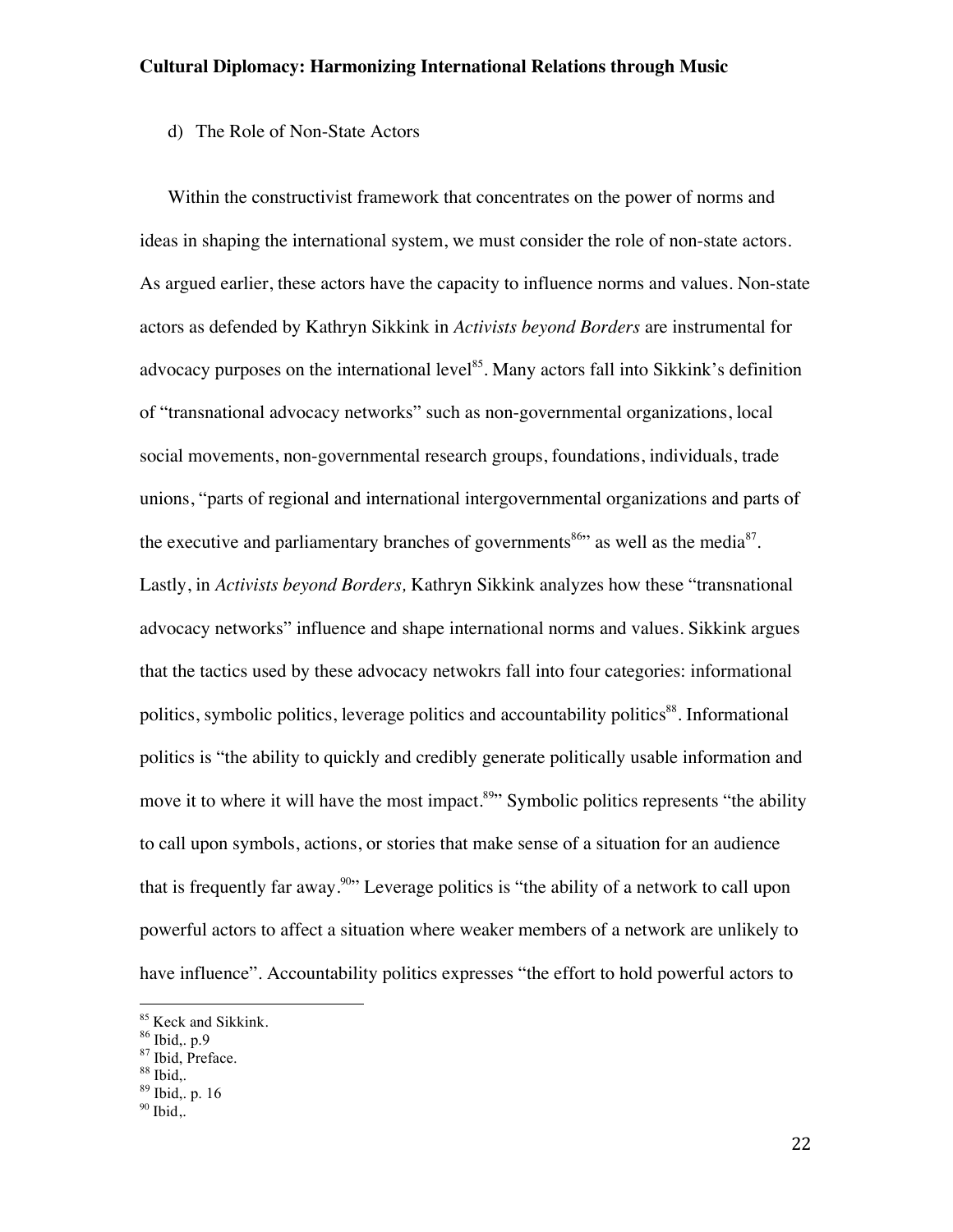their previously stated policies or principles". Cultural diplomacy should consider the role of non-state actors in that they have the power to influence and shape norms, values and ideas. According to Sikkink, the world we live in today is made up of these transnational advocacy networks that are "becoming increasingly important in the international arena<sup>91</sup>. These networks have the capacity to build "new links among actors" in civil societies, states, and international organizations, they multiply the channels of access to the international system.<sup>92</sup> These networks have the power to promote norm construction through advocacy, pressuring target groups to adopt new policies and monitoring compliance with international standards $93$ .

Moreover Martha Finnemore argues that transnational advocacy networks have the potential to shape norms and influence discourse thus contributing to "changing perceptions that both state and societal actors may have of their identities, interests and preferences<sup>94</sup>. According to Finnemore, states are "embedded in dense networks of transnational and international social relations that shape their perceptions of the world and their role in the world. States are socialized to want certain things by the international society in which they and the people in them live.<sup>95</sup> Sikkink and Finnemore's arguments support the assumption defended in this thesis that non-state actors through their ability to influence states are instrumental in international relations. Sikkink argues that nonstate actors should be recognized as "legitimate political spaces<sup>96</sup>".

<sup>&</sup>lt;sup>91</sup> Keck and Sikkink.

 $92$  Ibid, p.1.

 $93$  Ibid, p.3.

 $94$  Finnemore.

 $95$  Finnemore, p.2.

<sup>&</sup>lt;sup>96</sup> Keck and Sikkink, p.4.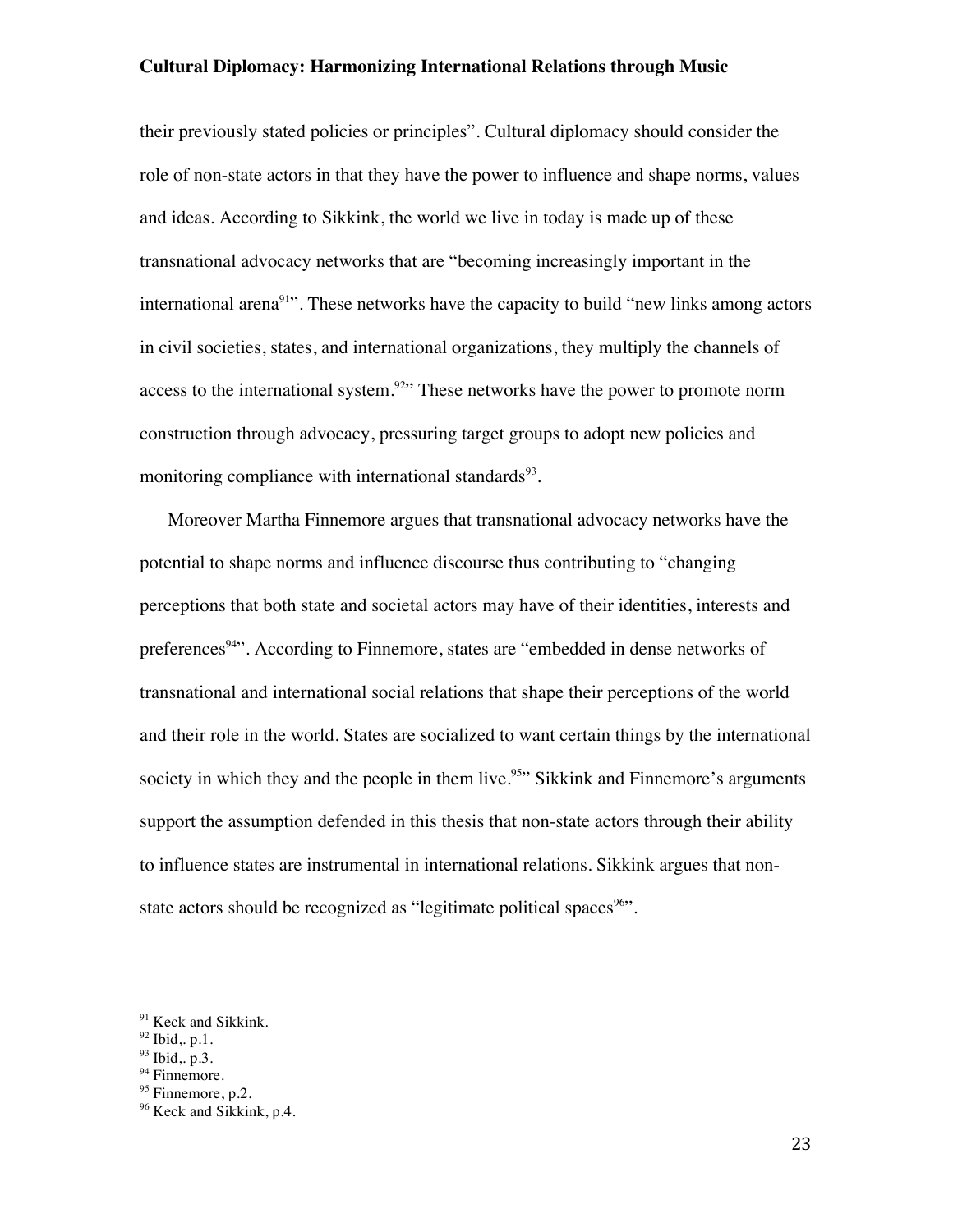In addition, international organizations such as the United Nations are powerful actors in shaping norms "because they are bureaucracies that promise to deliver goals that other want. This authority gives them a sphere of autonomy and a resource they can use to shape the behavior of others in both direct and indirect ways.<sup>97</sup> Finnemore draws her argument upon "sociological traditions that focus on complex interactions among actors, on the intersubjective construction of frames of meaning, and on the negotiation and malleability of identities and interests.<sup>98</sup> Finnemore supports my argument that the work of UNESCO is determinant for international cooperation as it has the power to shape identities, values and interests. Intercultural communication can only be improved if identities change and we become more aware of the other's culture and interests. Thus, both researches by Finnemore and Sikkink are determinent when it comes to promoting intercultural dialogue and mutual understanding.

#### e) Historical Perspective

The use of culture to spread a country's influence abroad and the promotion of cross-cultural relations are not new phenomena. Cultural diplomacy has been instrumentalized as a means of state power since the medieval times when the European monarchs used it as a strategic tool to increase their prestige and influence on the global stage through the promotion of cultural events and musical performances. This is the case of Christian IV (1588-1648) King of Denmark who would invite monarchs to visit his

<sup>&</sup>lt;sup>97</sup> Barnett and Finnemore.

<sup>&</sup>lt;sup>98</sup> Barnett and Finnemore.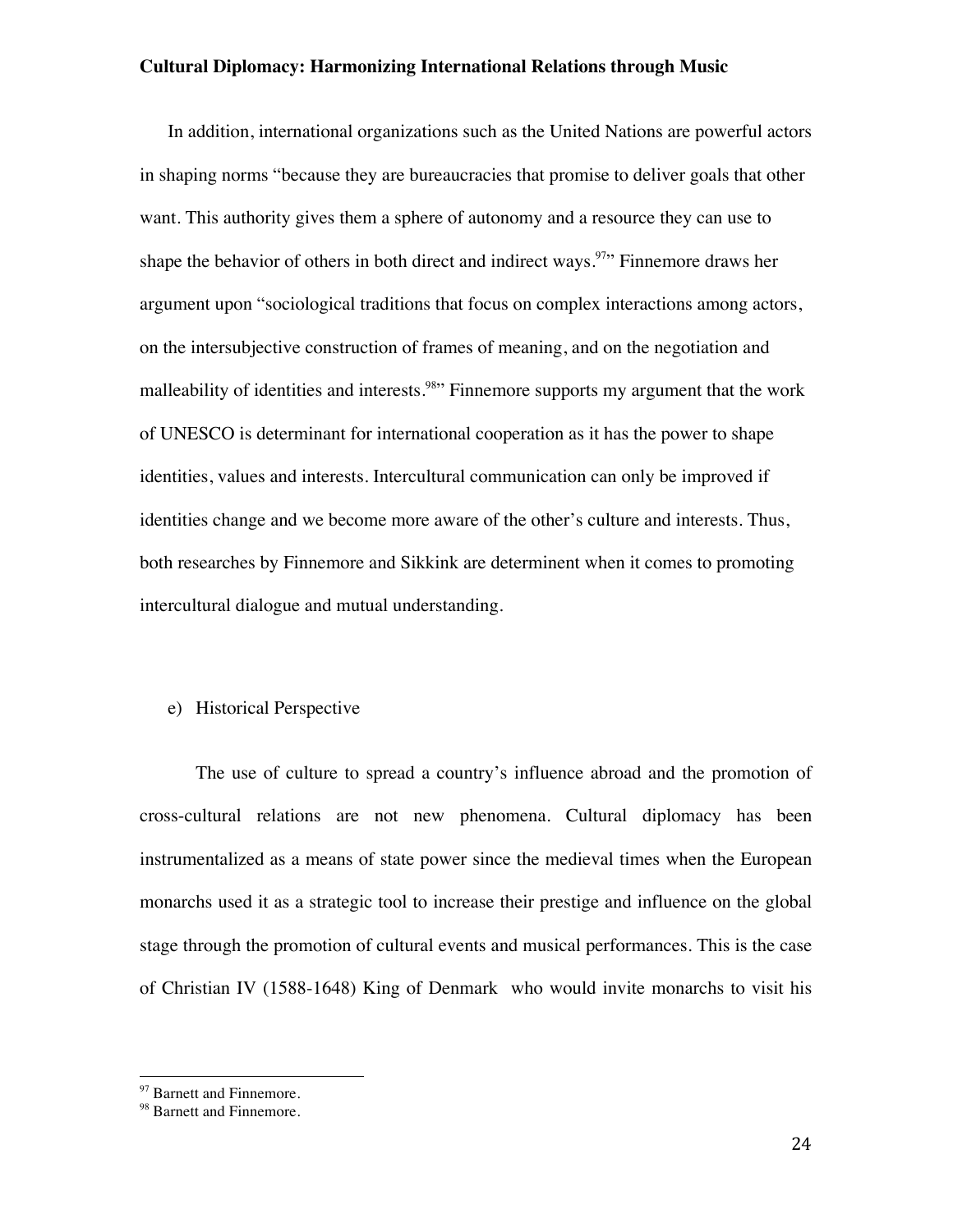palace: the Rosenborg Castle in Copenhagen<sup>99</sup>. During those visits, the King would impress his guests by performing "invisible music" – a technology that allowed him to open up a trap from which the music would come from without the musicians being visible  $100$ . This magical illusion greatly impressed the visitor, thus improving the Kingdom's influence abroad. This is a case of music's ability to express power and influence abroad as all the European monarchs wanted to develop the same technology.

In the nineteenth century, the major European powers began to compete with one another for cultural preponderance in the United States by sending agents and artifacts representative of their national culture to foreign countries<sup>101</sup>. Over the same period, world exhibitions started to flourish throughout the world as "powerful department stores for national representation, technological superiority, academic innovation, and cultural grandeur.<sup>102</sup> " Nevertheless "cultural diplomacy" remained an activity reserved to entrepreneurs, art curators, artists and individual interest groups.

One of the first European nations to develop an official organ of cultural diplomacy for the promotion of its image abroad was France<sup>103</sup>. In 1883, the *Alliance Française* was created in order to promote France's *rayonnement* abroad and instruct the French language in the French colonies. The *Alliance Française* was created to restore France's prestige after its military defeat under Napoleon III at Sedan in 1870. Recognized for "public utility" in 1886, the Alliance was however formally created as a

<sup>&</sup>lt;sup>99</sup> Spohr.

 $100$  Ibid,.

<sup>101</sup> Gienow-Hecht, *Sound Diplomacy*. p.2

<sup>102</sup> Gienow-Hecht, *Sound Diplomacy*. p. 21

<sup>103</sup> Alting Von Geusau. p. 41.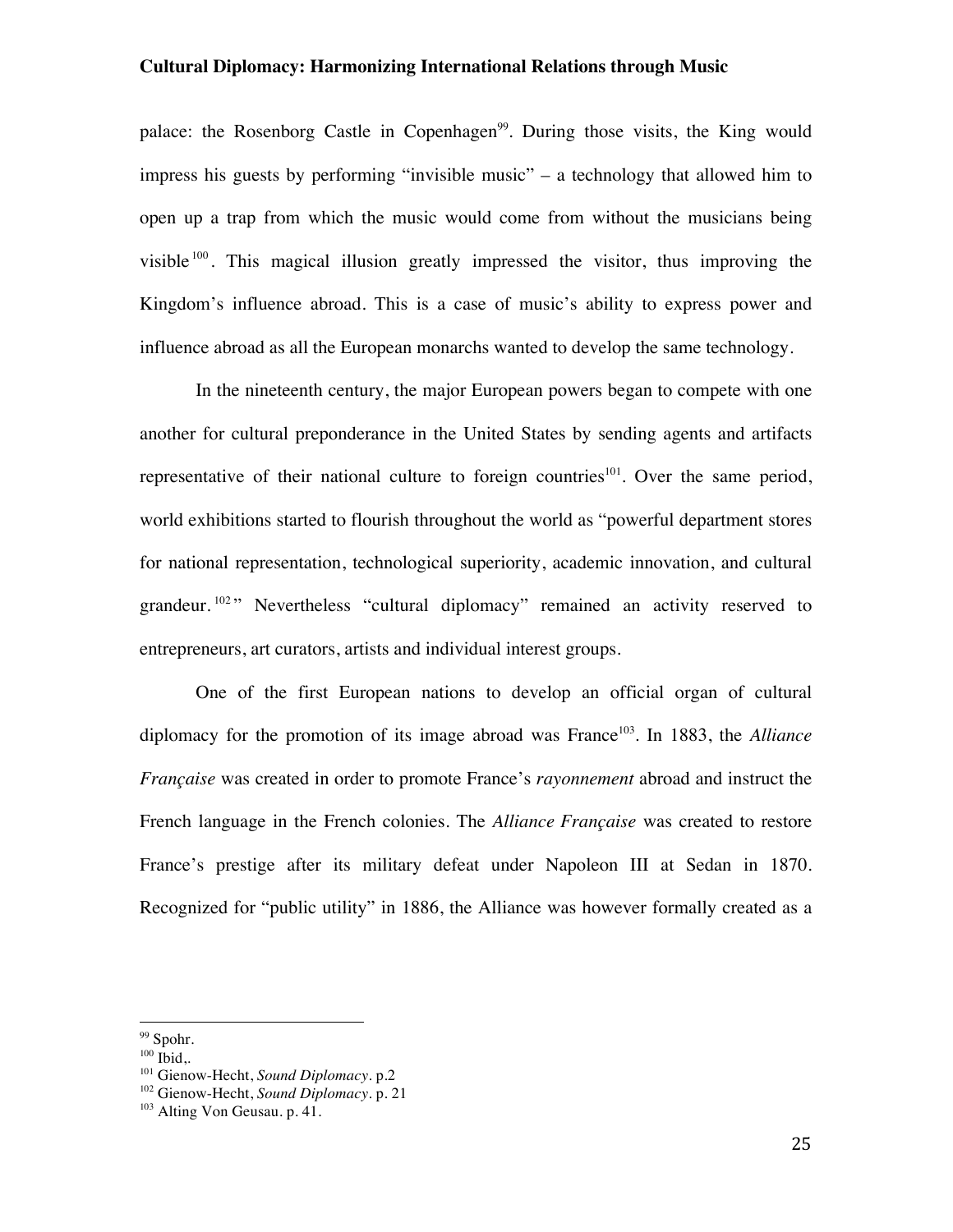non-political and non-governmental institution<sup>104</sup>. The goal was to spread the philosophy of the Enlightenment and show France's cultural prestige.

Cultural diplomacy was conceptualized and strategically implemented differently across nations. For instance, France and Germany emphasized on the promotion of their language abroad, the British concentrated on education while the Canadians focused on exhibiting the diversity of their cultural development<sup>105</sup>. The implementation of cultural diplomacy by a state, its promotion, goals and the historical context are major elements that need to be considered for the understanding of a complex and multidimensional process that is cultural diplomacy.

It was not until the United States' effort to promote a better image abroad during the Cold War that cultural diplomacy became an integral part of a state's foreign policy. The United States is a good example in the context of this research as it made musical diplomacy a pillar of its public diplomacy. During the Cold War, cultural diplomacy was predominant in U.S foreign policy. The United States Department of State defined cultural diplomacy as "the direct and enduring contact between peoples of different nations <sup>106</sup> " designed to "help create a better climate of international trust and understanding in which official relations can operate.<sup>107</sup> As the war was predominantly ideological, culture became a means to express American influence and power against the Soviet ideology. In order to cultivate a good image abroad, the U.S Department of State supported academic exchanges and cultural exchanges such as the Fulbright program, organized conferences across the world, promoted international music tours and exported

<sup>104</sup> "L'Alliance Française," *Alliance Française,* http://www.fondation-alliancefr.org/

<sup>105</sup> Gienow-Hecht, "What Are We Searching For?" *Searching for Cultural Diplomacy.*

<sup>106</sup> U.S Department of State, International Educational Exchange Service Bureau of International Cultural Relations, 1959.

 $107$  Ibid..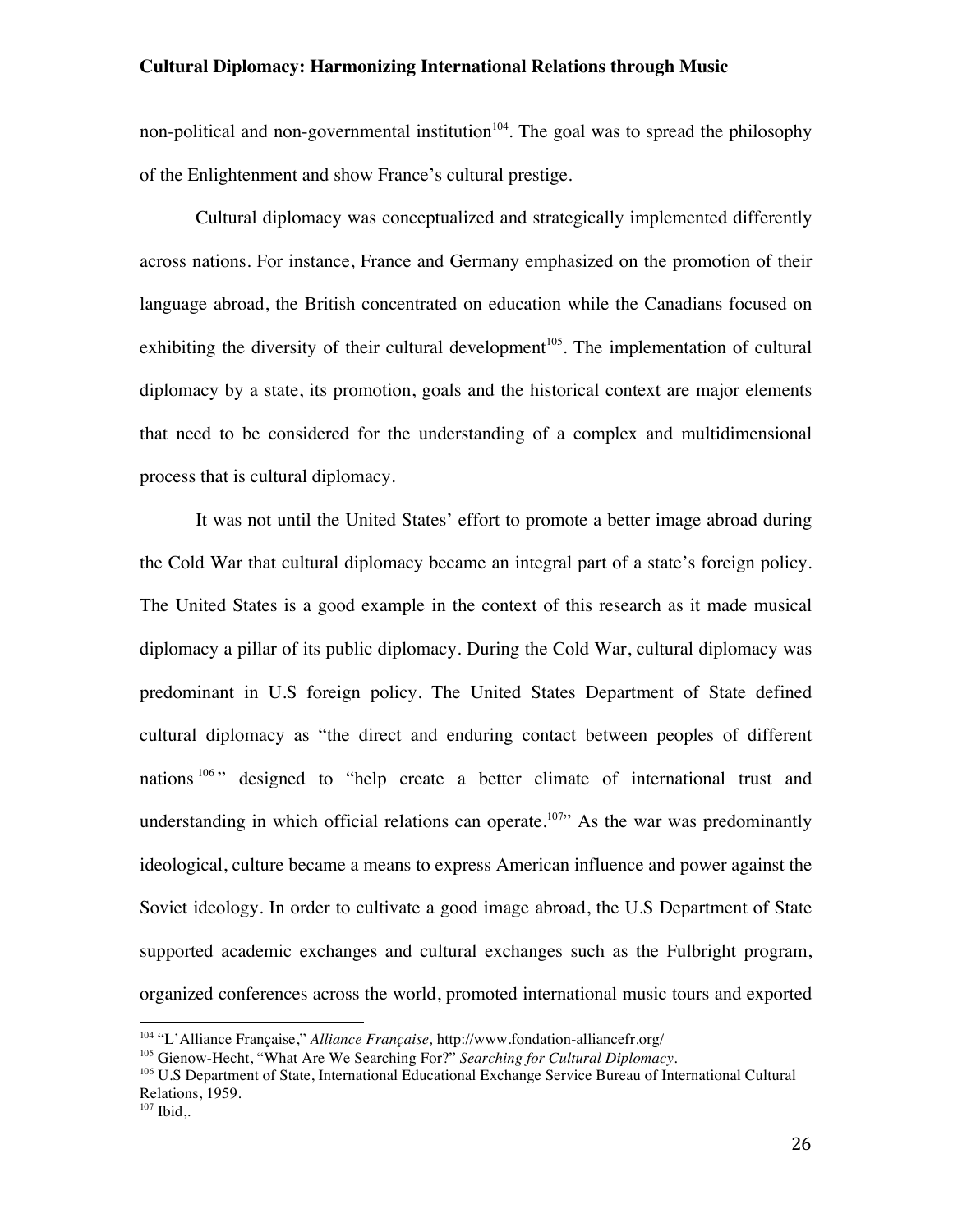American culture worldwide through literature, arts and science. Two of the most exhibited cultural diplomacy instruments during the Cold War were ballet and music.

Music was used as a cultural diplomacy instrument to highlight the power and attractiveness of American culture and values. In the 1950s, the U.S Department of State following the suggestion of Adam Clayton Powell Jr., created the "Jazz Ambassadors" program as a musical diplomacy project to connect with people across the world through music<sup>108</sup>. The Department of State sponsored the international musical tours of famous American jazz musicians such as John Birks Gillespie famously known as "Dizzy" Gillespie, Louis Armstrong, Miles Davis, John Coltrane or Duke Ellington. The U.S Department of State recognized that the broadcasting of jazz musicians into the Soviet Union and Eastern Europe could be a weapon in the battle against Communism<sup>109</sup>. The *New York Times* characterized these "Jazz ambassadors" as America's "secret sonic weapon" and labeled Louis Armstrong as the United States' most "effective ambassador.<sup>110</sup> Musical diplomacy was used to promote a positive image of the United States. In addition, the promotion of African American Jazz musicians showed the world that America was a culturally diverse nation even though this was not the reality at home<sup>111</sup>. The kind of cultural diplomacy used during the Cold War exemplifies the dangers of instrumentalizing music for propaganda and persuasion purposes. Therefore, it is important to note that states should use cultural diplomacy not for national propaganda but as a tool for cross-cultural exchanges and international communication.

<sup>108</sup> U.S. Department of State, Report of the Advisory Commission on Cultural Diplomacy. *Cultural Diplomacy: The Linchpin of Public Diplomacy,* 2005

<sup>&</sup>lt;sup>110</sup> In 1955, Felix Belair, the Stockholm correspondent for the New York Times, wrote "America's secret weapon is a blue note in a minor key" and labeled Louis Armstrong as the United State's "most effective ambassador". Von Eschen. p.10.

<sup>&</sup>lt;sup>111</sup> Brown.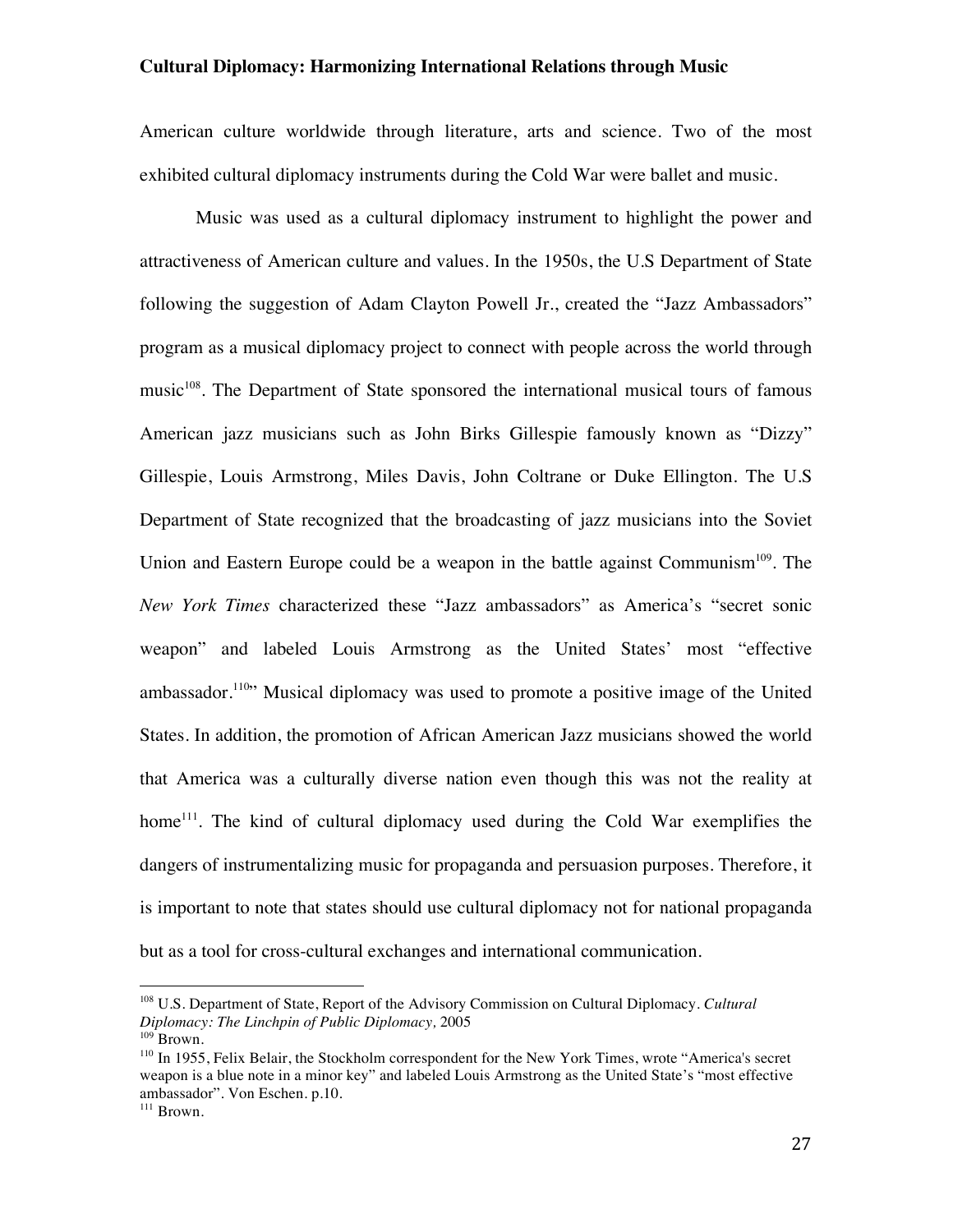When the Cold War ended, the use of music as a cultural diplomacy tool substantially declined in American public diplomacy. Nevertheless, musical diplomacy did not completely disappear – its purpose and use changed. By 2009, with the new leadership of Hillary Rodham Clinton as Secretary of State a "new kind of cultural diplomacy" was formulated. This new cultural diplomacy gave birth to multiple innovative musical diplomacy initiatives. For instance, the Department of State announced in 2011 a partnership with the *Association of American Voices* to bring people together through music. The program, *American Voices Abroad* builds on former Secretary of State Hillary R. Clinton's vision of "smart power" diplomacy to bring people together and foster greater understanding.<sup>112</sup> Hillary R. Clinton used the term "smart" power" at her nomination hearing before the Senate Committee on Foreign Relations, in reference to Joseph Nye's definition referring to the combination of both "soft" and "hard" power. She declared that "we must use what has been called smart power - the full range of tools at our disposal - diplomatic, economic, military, political, legal, and cultural - picking the right tool, or combination of tools, for each situation. With smart power, diplomacy will be the vanguard of foreign policy.<sup>113</sup>" Cultural diplomacy is therefore today regarded as a tool for improving intercultural dialogue and developing sustainable relationships across nations within the U.S political agenda.

In addition, the U.S Department of State's Bureau of Educational and Cultural Affairs launched in 2012 two new initiatives: *OneBeat* and *Center Stage. OneBeat* uses music to bring people, especially young individuals together to promote mutual

<sup>&</sup>lt;sup>112</sup> U.S. Department of State, Conducting People-to-People Diplomacy through Music, US Department of State Announces New Partnership with the Association of American Voices, 2011. <sup>113</sup> Clinton.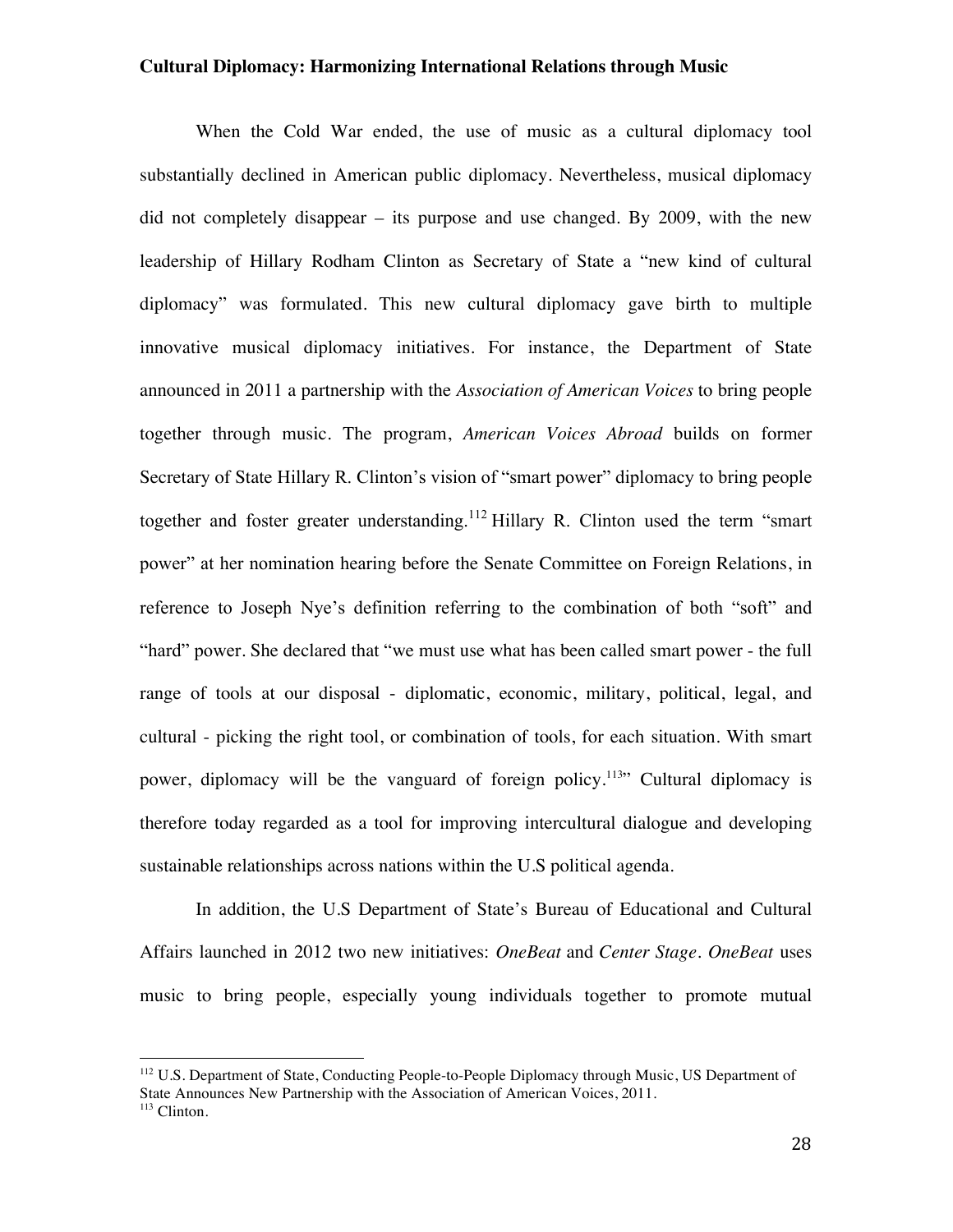understanding between the United States and other nations. *Center Stage* invites artists from Haiti, Indonesia and Pakistan to perform in the United States. The goal of these two musical diplomacy initiatives is not to spread American influence abroad but to create of two-way collaboration and engage in intercultural dialogue.

#### f) A Complex Evaluation

One of the most complex characteristics of a cultural diplomacy project is its evaluation. How can we grasp the intangible results of a musical diplomacy project? How do we know if an intercultural initiative was successful or not? The difficulty in measuring the effects of a cultural diplomacy project is evident. Constructivism therefore argued that we need more empirical research in international relations, especially in the field of cultural diplomacy. Today, governments still look for a return on their cultural diplomatic programs in terms of national benefit<sup> $114$ </sup>. However, the most important outcome of such programs is the creation of long-term relationships between civilians.<sup>115</sup> Cultural diplomacy is hard to assess in the short run because its impact can only be perceived in the long run.

This thesis argues that musical diplomacy programs should not be promoted for the sole purpose of advancing national interest. What musical diplomacy should do is to encourage cooperation through the creation of what Joseph Nye referres to as "longlasting relationships". However, Nye also acknowledges the most innate problems of soft power politics: "the lack of tangible results and if any, the difficulty in measuring

<sup>&</sup>lt;sup>114</sup> Cummings.

<sup>&</sup>lt;sup>115</sup> U.S. Department of State, Conducting People-to-People Diplomacy through Music, US Department of State Announces New Partnership with the Association of American Voices. 2011.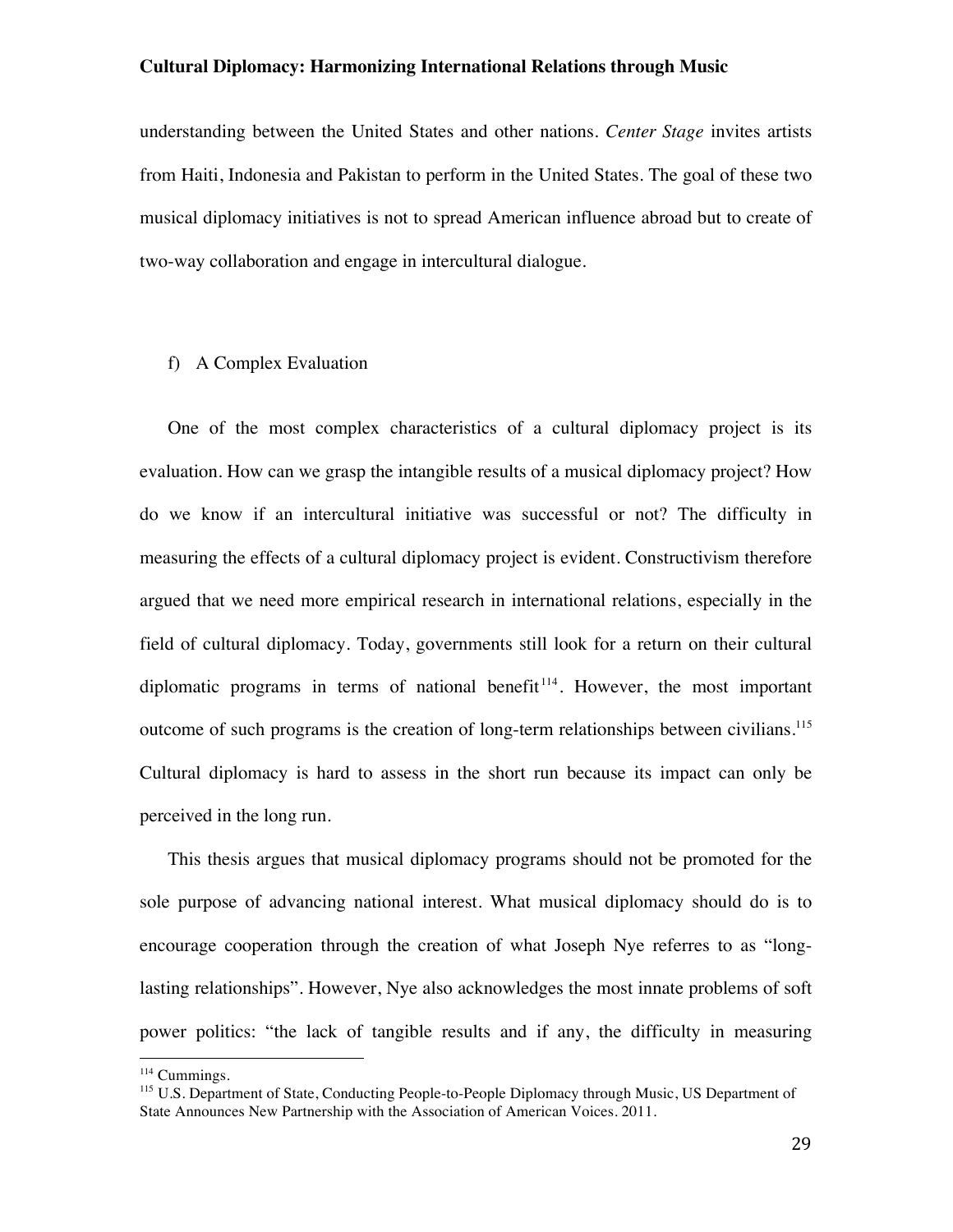them<sup>116</sup>. The methodology for evaluating intangible elements of musical diplomacy initiatives such as understanding, tolerance and compassion should be based on a qualitative data analysis, internal survey, analyzes on the behavior of audiences, empirical research and interviews<sup>117</sup>.

Cross-cultural interaction is not something tangible because it occurs in the heart of people<sup>118</sup>. Music can therefore be the ideal art to consider in the perspective of crosscultural interaction in that it is a "language of emotions.<sup>119</sup>" In music, there is a need to unite logical thought with intuitive emotion $120$ . As developed by Susanne Langer in *Philosophy in a New Key,* music in contrast to the other arts, can reveal the nature of feelings with a "detail and truth that language cannot approach<sup>121</sup>". Music thus has the capacity to express emotions from the composer to the listener and from the musician to the audience. In contract to the other arts, music has a more effective potential in that it can "connect souls<sup>122"</sup>. Thus, the effects of musical diplomacy initiatives are perhaps the most challenging to evaluate.

In the following section, I will look at the practical application of music in cultural diplomacy, its use as a means of intercultural education and communication as well as its purpose in raising awareness for cultural diversity, education and cross-cultural understanding. What can music provide for cultural diplomacy? What makes this art form more appropriate in the context of intercultural communication?

 $116$  Nye.

<sup>&</sup>lt;sup>117</sup> To evaluate the effects of the West-Eastern Divan Orchestra, I was able to interview a young musician who toured with the Orchestra from 2005 until now.

<sup>&</sup>lt;sup>118</sup> Støre.

<sup>&</sup>lt;sup>119</sup> Cooke.

<sup>&</sup>lt;sup>120</sup> Interview with Daniel Barenboim at Columbia Campus Miller Theatre 2013.

<sup>&</sup>lt;sup>121</sup> Langer, p.191.

 $122$  Barenboim.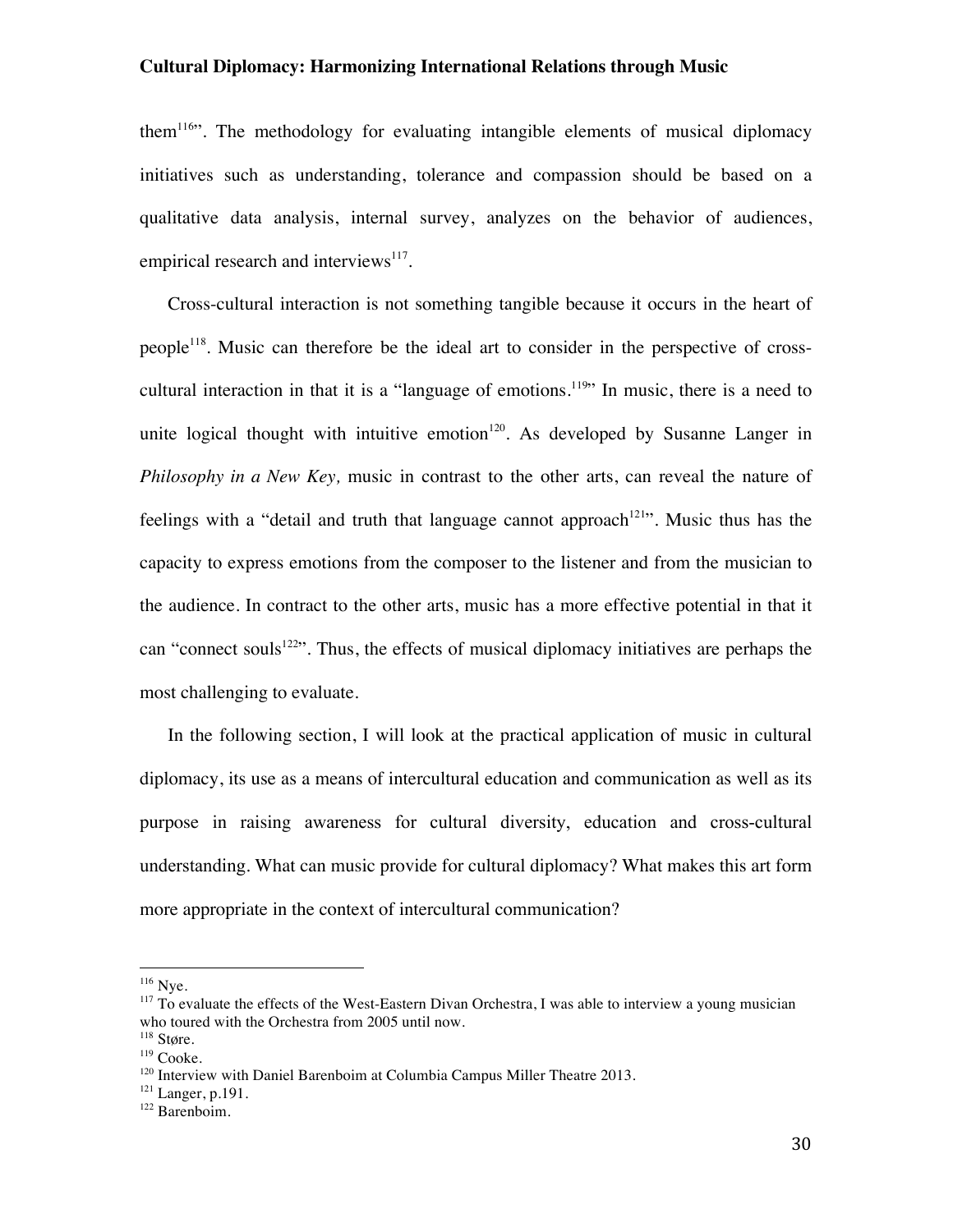# **III. Musical Diplomacy in Practice**

a) Music is not a "Universal Language of Mankind"

Regrettably, many simplify music's communicative capacity by referring to music according to Henry Wadsworth Longfellow's poetically expression: a "universal language of mankind<sup>123"</sup>. This is the case of the first American music critic, John Sullivan Dwight, who characterized music as "art and language of the feelings, the sentiments, the spiritual instincts of the soul; and so becomes a universal language tending to unite and blend and harmonize all who may come within its sphere<sup>124</sup>. An interesting attempt to use music as a universal language was developed in 1852 by Francois Sudre. His "Solrésol" language aroused a lot of curiosity. Sudre attempted to turn the seven syllables of music known around the world into a universal language in order to prevent jealousy and rivalry among nations<sup>125</sup>. This idea was praised as being at the disposal of blind, deaf and mute people<sup>126</sup>. Yet, as beautiful as this image might be, music is not understood the same way across cultures. Just as "there is no spoken language that is universal, there is no music that is universal $127$ .

The musical traditions of the world share common elements however there are many variations in the definition, perception and function of music<sup>128</sup> between different cultures. For instance, the use of the *djembe* differs from a country to another. The *Djembe*, like most traditional drums in West Africa has a historical and traditional role

<sup>&</sup>lt;sup>123</sup> Longfellow in *Outre-Mer: A Pilgrimage Beyond the Sea* "Music is the universal language of mankind (...) poetry their universal pastime and delight<sup>5</sup>. Harper & Brothers, New York, 1856.<br><sup>124</sup> Dwight.<br><sup>125</sup> Gienow-Hecht, *Sound Diplomacy*.<br><sup>126</sup> Gienow-Hecht, *Sound Diplomacy*.<br><sup>127</sup> Mans.<br><sup>128</sup> Campbell, p.82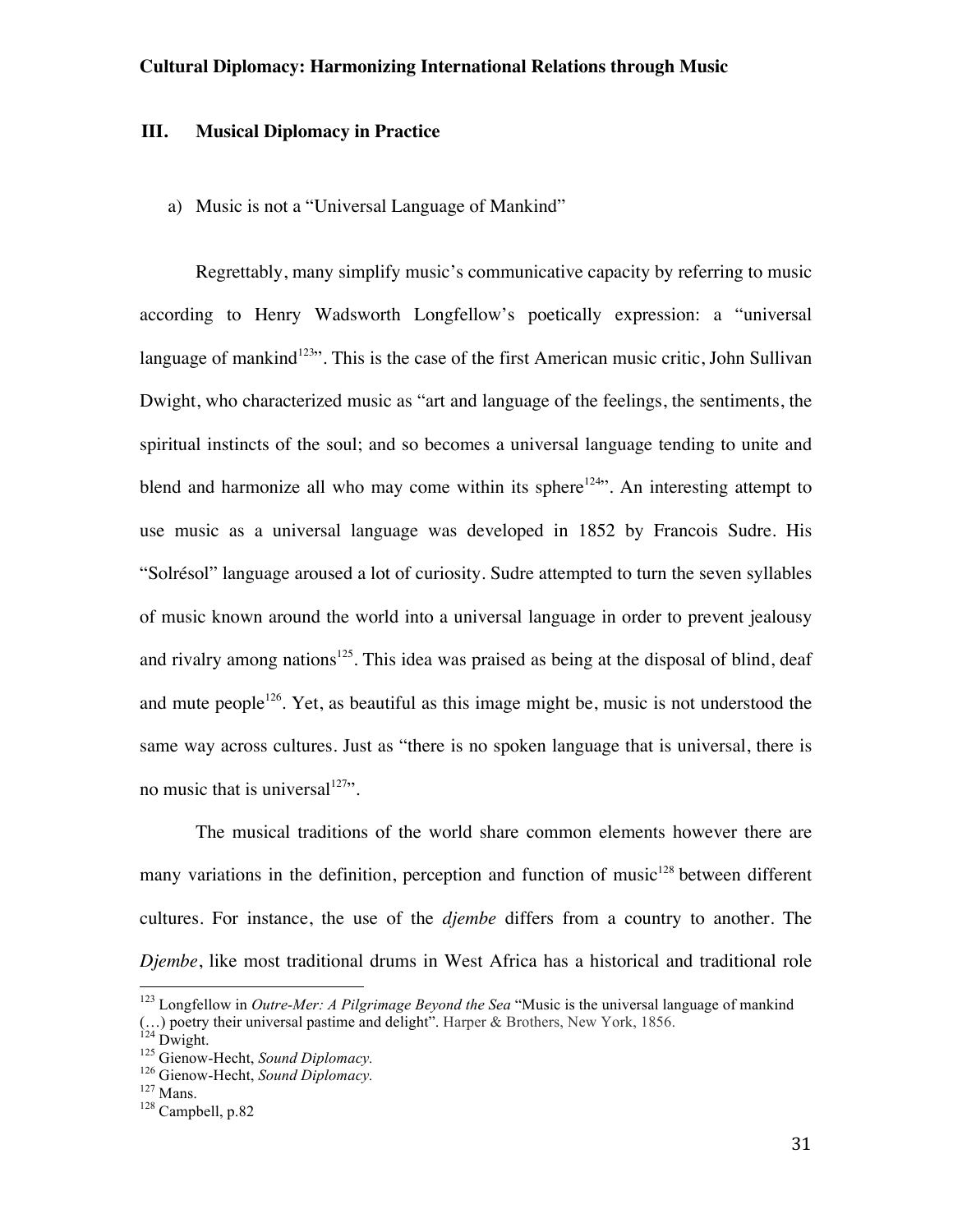reserved for the kingdom, the ancestors or ceremonial uniting<sup>129</sup>. Therefore, when West African drummers saw the *djembe* used in South Africa as a popular instrument that anyone could learn, the musicians were offended and felt their instrument had been disgraced. Even though the instrument had been used in South Africa as a means of social team building – enabling people to express themselves and communicate through music, the misuse of such a holy instrument was experienced as an outrage<sup>130</sup>. This incident proves that well-intentioned projects can "unwillingly exacerbate cultural appropriation or the non-respect of a cultural heritage<sup>131</sup>. We must therefore be cautious in developing cross-cultural initiatives.

Nevertheless, according to ethnomusicologist John Blacking, music is "humanly organized sound" a product of the behavior of human groups, whether formal or informal<sup>132</sup>. Although different societies define music differently, all definitions are based on "some consensus of opinion about the principles on which the sounds of music should be organized.<sup>133</sup> What is universal about music is that no culture exists without a form of music<sup>134</sup>. Across the cultures of the world, music has been a fundamental component of society. Wherever people gather to celebrate, mourn and participate in social life, they make use of music to create a sense of ceremony as well as community<sup>135</sup>. Daniel Levitin, researcher in the field of the cognitive neuroscience of music<sup>136</sup> explains that a trait of

<sup>129</sup> Slachmuijlder.

<sup>&</sup>lt;sup>130</sup> Ibid,.

<sup>&</sup>lt;sup>131</sup> Ibid,.

 $132$  Blacking, p.10. <sup>133</sup> Ibid,.

 $134$  Campbell, p.101

<sup>135</sup> Mans, p.12

<sup>&</sup>lt;sup>136</sup> Cognitive neuroscience of music: Scientific study of brain-based mechanisms involved in the cognitive processes underlying music. These behaviors include music listening, performing, composing, reading, writing, and ancillary activities. It also is increasingly concerned with the brain basis for musical aesthetics and musical emotion.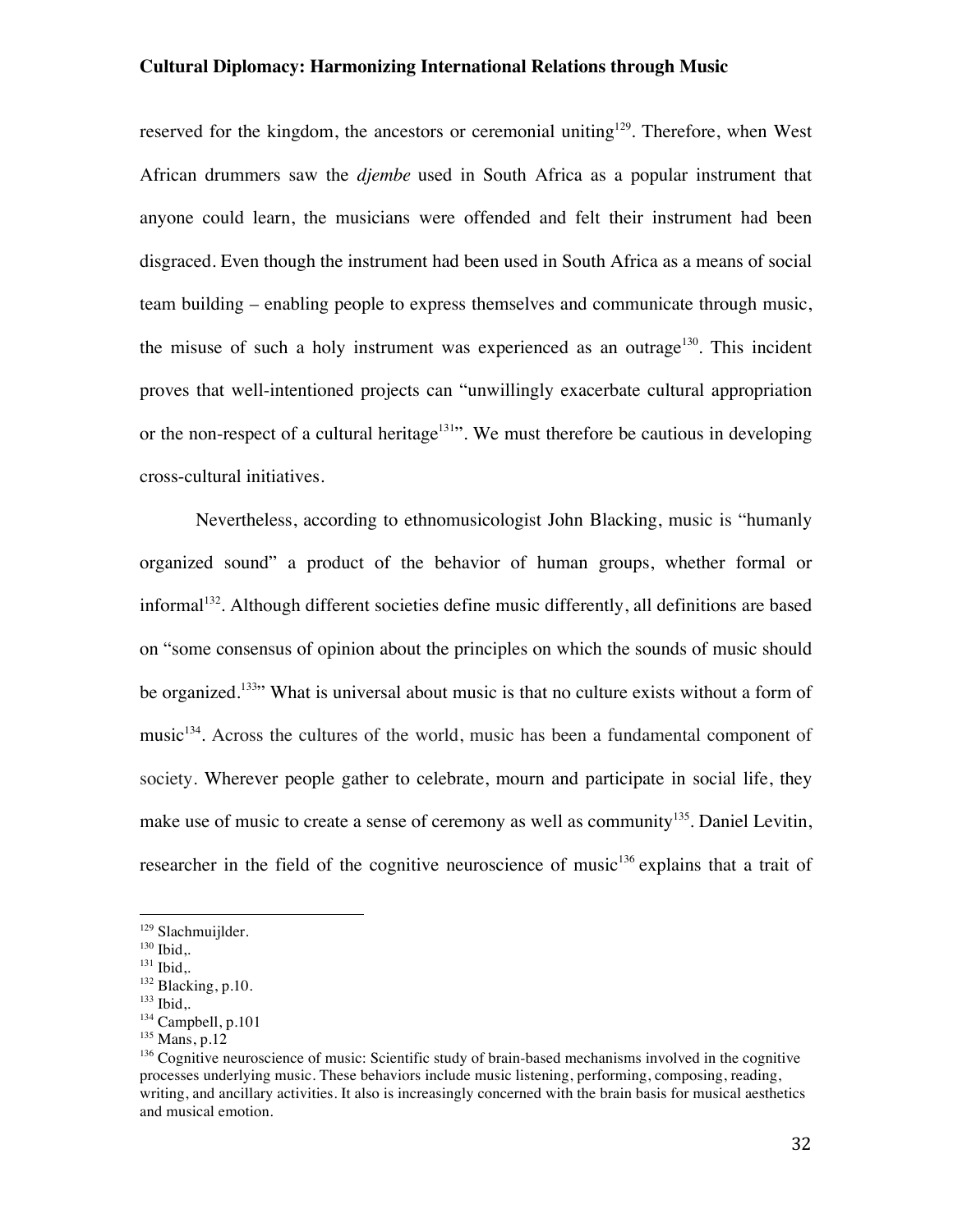music which seems to be culturally universal is that mothers throughout the world use music to sooth their infants both through singing and rhythmic movement such as rocking or caressing. Music is "unusual among all human activities for both its *ubiquity* and its *antiquity*. No known human culture now or anytime in the recorded past lacked music.<sup>137</sup>" Musical similarities between diverse cultures in terms of musical pitch, rhythm and timber exist as a result of "the design of our mammalian auditory systems that causes people from different cultures to organize their music in much the same way.<sup>138</sup>"

Furthermore, neuroscientists Marc D. Hauser and Josh McDermott's through their research *The Evolution of Music Faculty* discovered that throughout human history, individuals have played and enjoyed music on every part of the world<sup>139</sup>. In addition, human beings are the only living beings who can synchronize to rhythm and understand a melody<sup>140</sup>. Another universal trait of music is the emotional reaction that results from the listening process. This reaction is central to people's enjoyment of music. The British musicologist Deryck Cooke, in *The Language of Music* claims that in the case of tonal music, specific musical figures signify a "certain emotion and the use of this kind of code is an essential feature of musical communication<sup> $141$ </sup>. In addition, Blacking referred to the emotional characteristic of music as inherent to human beings<sup>142</sup>. Music "began as the thought of a sensitive human being and it is this sensitivity that may arouse the feelings of another human being.<sup>143</sup> Thus, as expressed by Blacking, music is a communication between the composer and the listener. Music has apparently no inherent function, in

 $137$  Levitin, p.5-6

<sup>&</sup>lt;sup>138</sup> Dowling and Harwood.

<sup>&</sup>lt;sup>139</sup> Hauser and McDermott.

<sup>&</sup>lt;sup>140</sup> Hauser and McDermott.<br><sup>141</sup> Cooke. p.58

 $142$  Blacking, p.31.

 $143$  Blacking, p.32.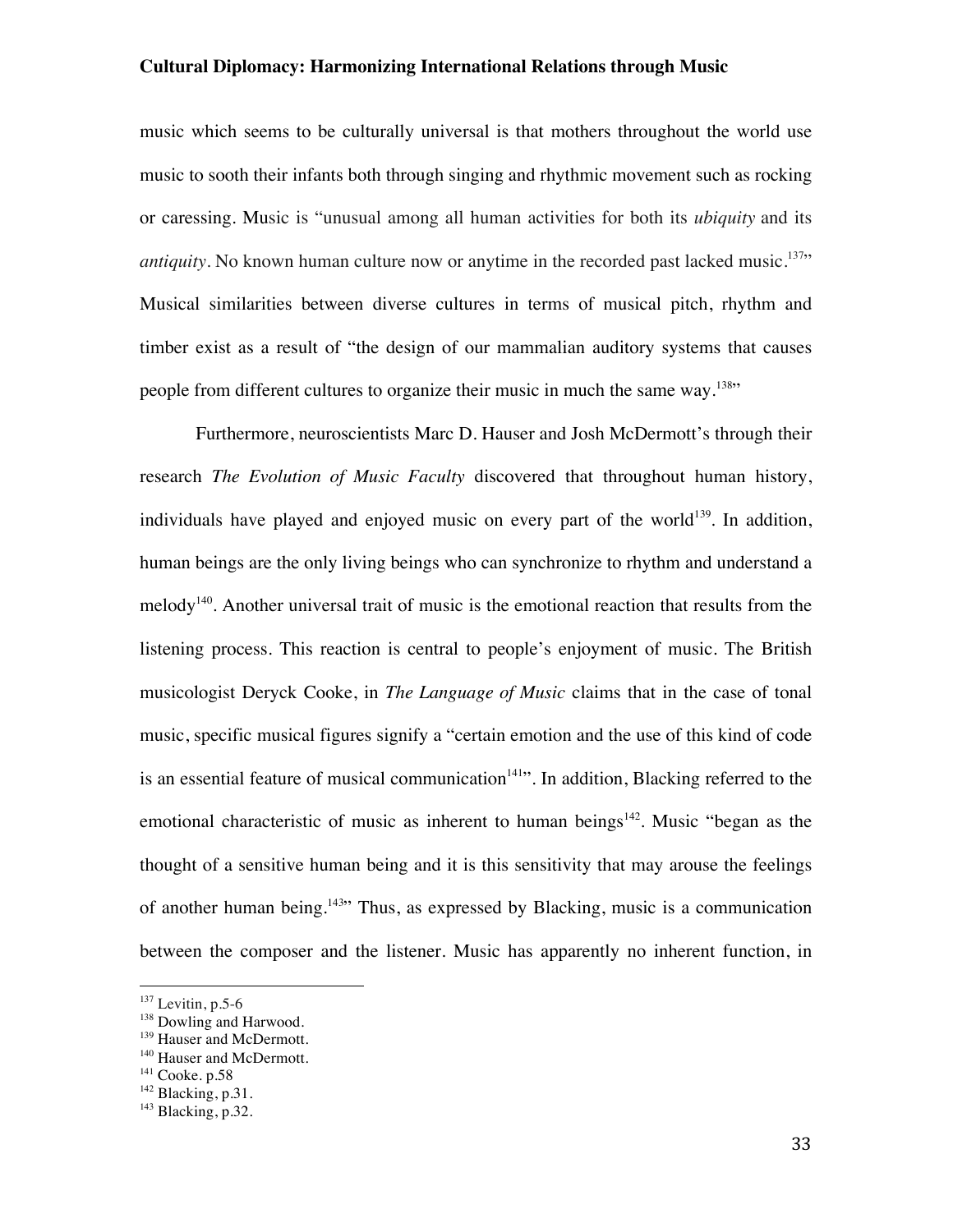contrast to the communicative capacity of language  $144$ . Yet, as I am seeking to demonstrate through this research, music has a potential to communicate emotions and connect people in a way that language can never achieve.

# b) Music and Education

The Ancient Greek philosophers believed that music education contributed to the development of moral character. Plato characterized musical training as "a more potent instrument than any other, because rhythm and harmony find their way into the inward places of the soul, on which they mightily fasten, imparting grace, and making the soul of him who is rightly educated graceful, or of him who is ill-educated ungraceful.<sup>145</sup> At the time, music was recognized as having the power to influence its hearer's emotions, morals and beliefs<sup>146</sup>. The students who learned to play the lyre became "more civilized, more balanced, and better adjusted in themselves and so more capable in whatever they say or do, for rhythm and harmonious adjustment are essential to the whole of human life.<sup>147</sup>" Education has considerably evolved since the Greek philosophers. Unfortunately, contemporary education does not value music's potential for the development of the student's mind as much as the Greek philosophers did. Friedrich Nietzsche believed that "without music, life would be a mistake<sup>148</sup>". Let us consider this quote in the context of education and intercultural communication.

<sup>&</sup>lt;sup>144</sup> Ibid,.

<sup>&</sup>lt;sup>145</sup> Plato.

<sup>&</sup>lt;sup>146</sup> Weiss and Taruskin, p. 1.

<sup>&</sup>lt;sup>147</sup> Plato.

<sup>&</sup>lt;sup>148</sup> Nietzsche, "Twilight of the Idols".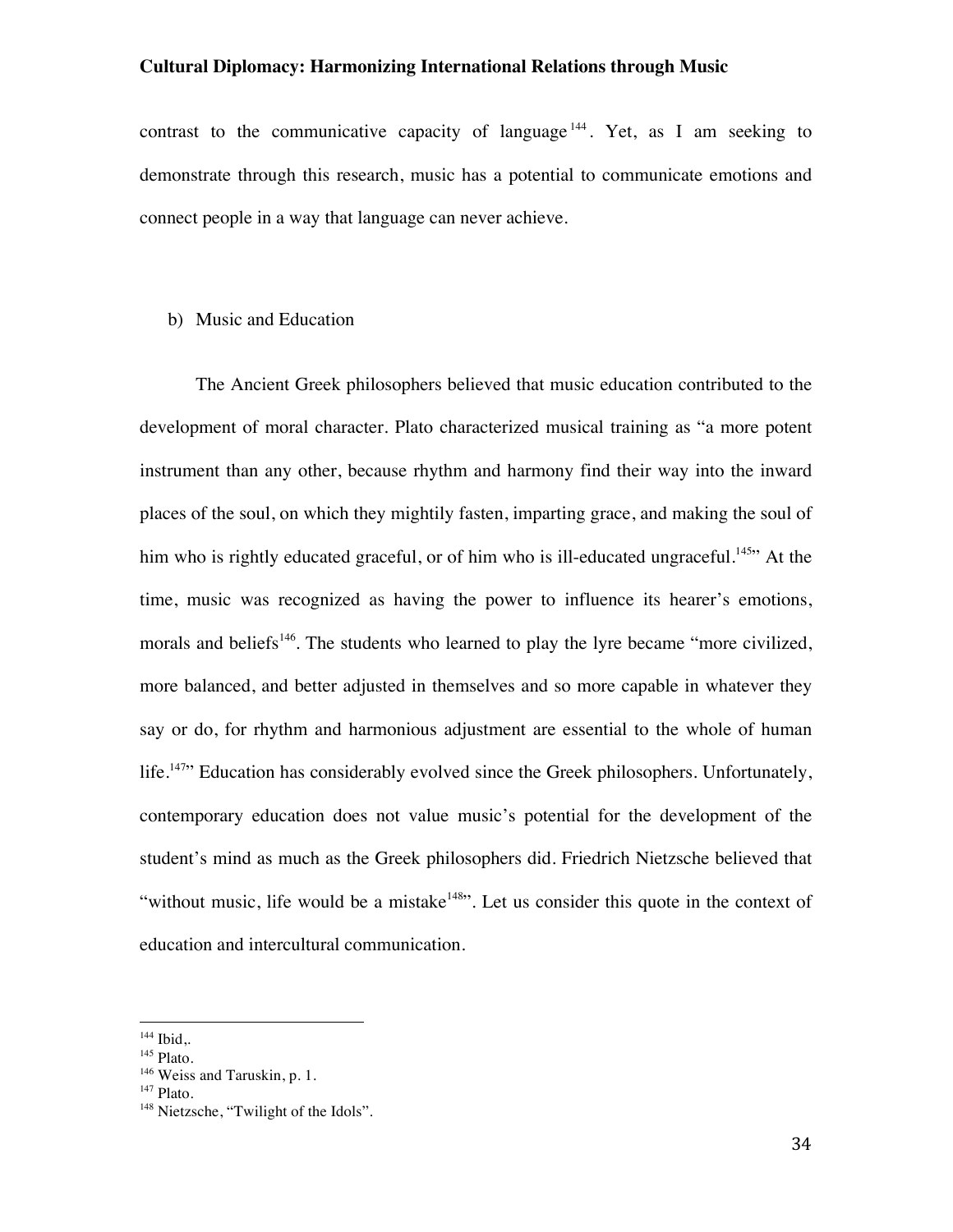Music in formal education can function as an agency for the development of both the talented performed and the informed listener<sup>149</sup> – it teaches to listen "musically.<sup>150</sup>" When playing in an ensemble, the musician has to be able to hear his own voice while simultaneously being aware of its relationship with the rest of the ensemble. Music education instructs the student to be able to listen to different voices distinctly and comprehend the statement of each one. Thus, the student develops an aptitude for dialogue.

Musical education allows the musician to become what David Elliot defined as an "artistic citizen.<sup>151</sup>" By "artistic citizen," Elliot argues that music education makes the individual aware of his selfhood and his relationship with the others within the community. He continues "the aims of music education include the development of critically reflective listeners and musical amateurs who possess the understanding and motivation to give music an important place in their lives and the lives of others in their communities". Music making in a group therefore brings out the social dynamics of that group. It provides the human experience of sharing, listening and playing together which can allow an individual to be inspired and moved. It is through this musical dialogue that "the interrelationship within the group" can be explored<sup>152</sup>. Music can thus be a tool for building sustainable relationships.

Music can also teach us a lot about ourselves. According to Daniel Barenboim, music is an art that can teach more than what we think "if one observes the great works of music, or even lesser works of music, one can learn to understand many things". He

<sup>&</sup>lt;sup>149</sup> Campbell.

 $150$  Campbell.

<sup>&</sup>lt;sup>151</sup> Elliot.

<sup>&</sup>lt;sup>152</sup> Skyllstad.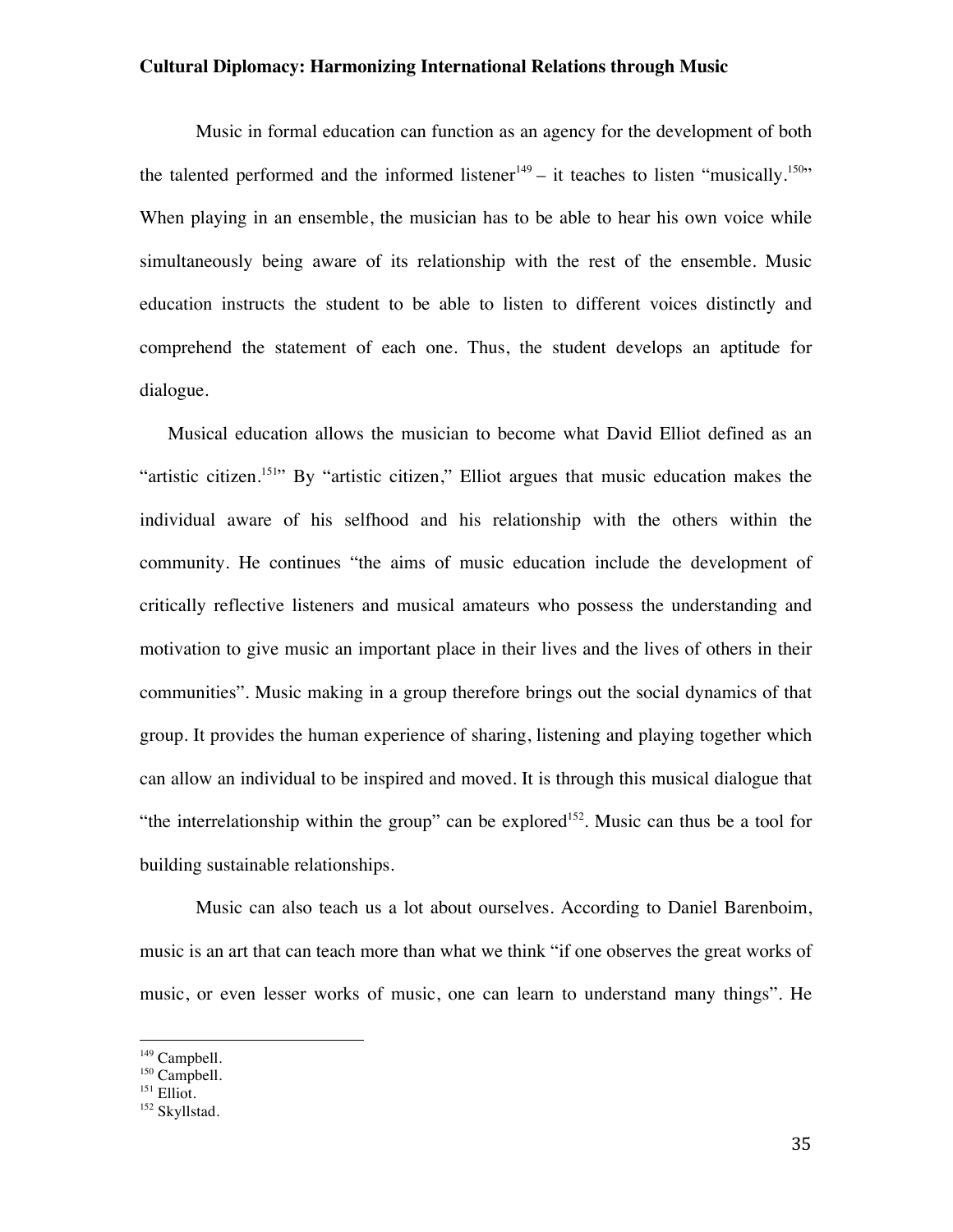argues: "the Fourth Symphony of Beethoven is not only a means of escaping from the world. There is a sense of total abyss when it starts, with one sustained note, a B-flat, one flute, the bassoons, the horns, and the pizzicato, the strings… and then nothing happens<sup>153</sup>". Barenboim accredited Beethoven's Fourth Symphony for having the capacity to provide a life lesson – a lesson of patience and humility<sup>154</sup>. Music, for Barenboim, has the potential to express "human experience<sup>155</sup>" and teach us about our humanity. The violinist Yehudin Mehudin considered as one of the greatest musicians of the  $20<sup>th</sup>$  century, once said "it is art that can structure the personalities of young people with a view to open their minds, to instill the respect of others and the desire of peace.<sup>156</sup>"

Through the study of music, we can learn to be uplifted – outside from reality but simultaneously connected to it. As Linor Katz, the cellist of the West-Eastern Divan Orchestra expressed during an interview: "W*hen I play, I am outside the world. I am no longer myself, I am part of something higher. I become music.157"* It is because of the power of music to transcend the physical world that it differs from the other arts. Music is "the only art form which does not contain patterns which are significant to us because they correspond to some real object which is emotionally important: music has no such roots in the real world<sup>158</sup>". As expressed by Walter Pater "all art constantly aspire to the condition of music<sup>159</sup>". Pater believes that while most arts are not able to unify form and subject matter, music is simultaneously form and matter<sup>160</sup>. Music relates to the infinite

<sup>153</sup> Barenboim, *Music Quickens Time.* p.25.

 $154$  Ibid,.

<sup>&</sup>lt;sup>155</sup> Terence McLaughlin.<br><sup>156</sup> Mehudin, Yehudin.

<sup>&</sup>lt;sup>157</sup> Katz, Linor, Personal Interview.<br><sup>158</sup> Terence McLaughlin.<br><sup>159</sup> Schoen.<br><sup>160</sup> Ibid..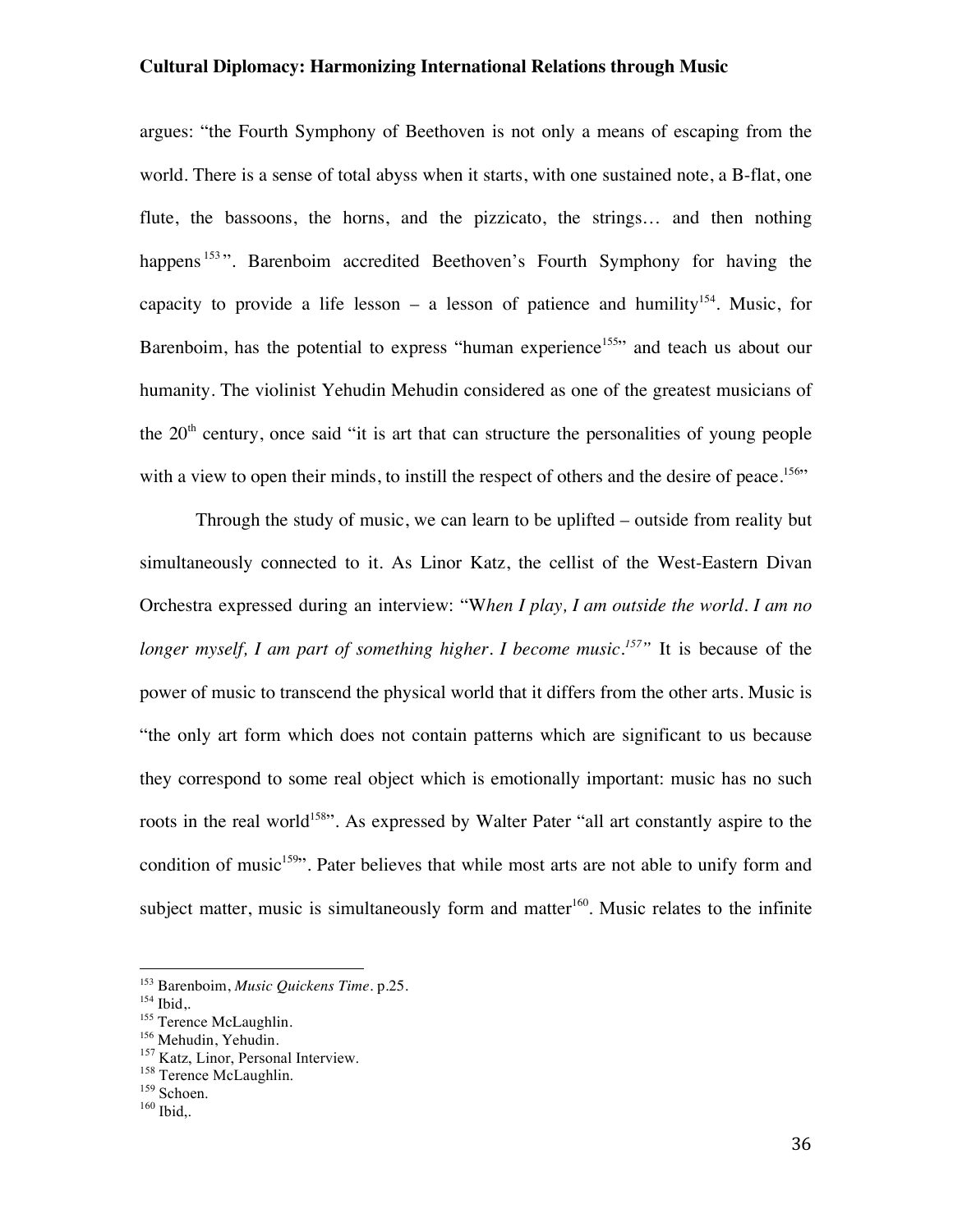and transcendental world but it "enables the creation of meaning within an immanent frame: the musical representation<sup>161</sup>". Therefore, music is conceivably the ideal art form for the expression of "pure" emotions. Nietzsche supported this argument in claiming that music was potentially the "most accessible art form – because it makes a more powerful and involving impression than the other arts<sup>162</sup>". Furthermore, through this capacity to express the deepest emotions, music can create a sense of belonging to a unity<sup>163</sup>. Music is most often performed at social gatherings – when at a concert or listening to music with a group we become aware that we are sharing a common experience. In addition, Schopenhauer believed that music expresses our inner spirit "the effect of music is so very much more powerful and penetrating than is that of the other arts, for these others speak only of the shadow, but music of the essence<sup>164</sup>. As expressed in the UNESCO *World Report Investing in Cultural Diversity and Intercultural Dialogue*, arts education allows for a channel of creative and emotional expression – music can "create a pathway in cultural attitudes that leads from awareness to curiosity to discovery and hopefully ultimately leading to tolerance <sup>165</sup>".

In looking at cross-cultural musical education, one must consider the notion of intercultural understanding. According to Minette Mans in *Living in the World of Music,* intercultural understanding is a "politically motivated concept and will ostensibly help bring about world peace if it should ever succeed. But to develop intercultural understanding one cannot remain attached to own self-evident patterns of identity

<sup>&</sup>lt;sup>161</sup> Ibid,.

<sup>162</sup> Nietzsche.

<sup>&</sup>lt;sup>163</sup> Galtung. "Peace, Music and the Arts: In Search of Interconnections".<br><sup>164</sup> Schopenhauer, p. 257.

<sup>&</sup>lt;sup>165</sup> United Nations Educational, Scientific and Cultural Organization. *UNESCO World Report Investing in Cultural Diversity and Intercultural Dialogue.* UNESCO, France, 2009.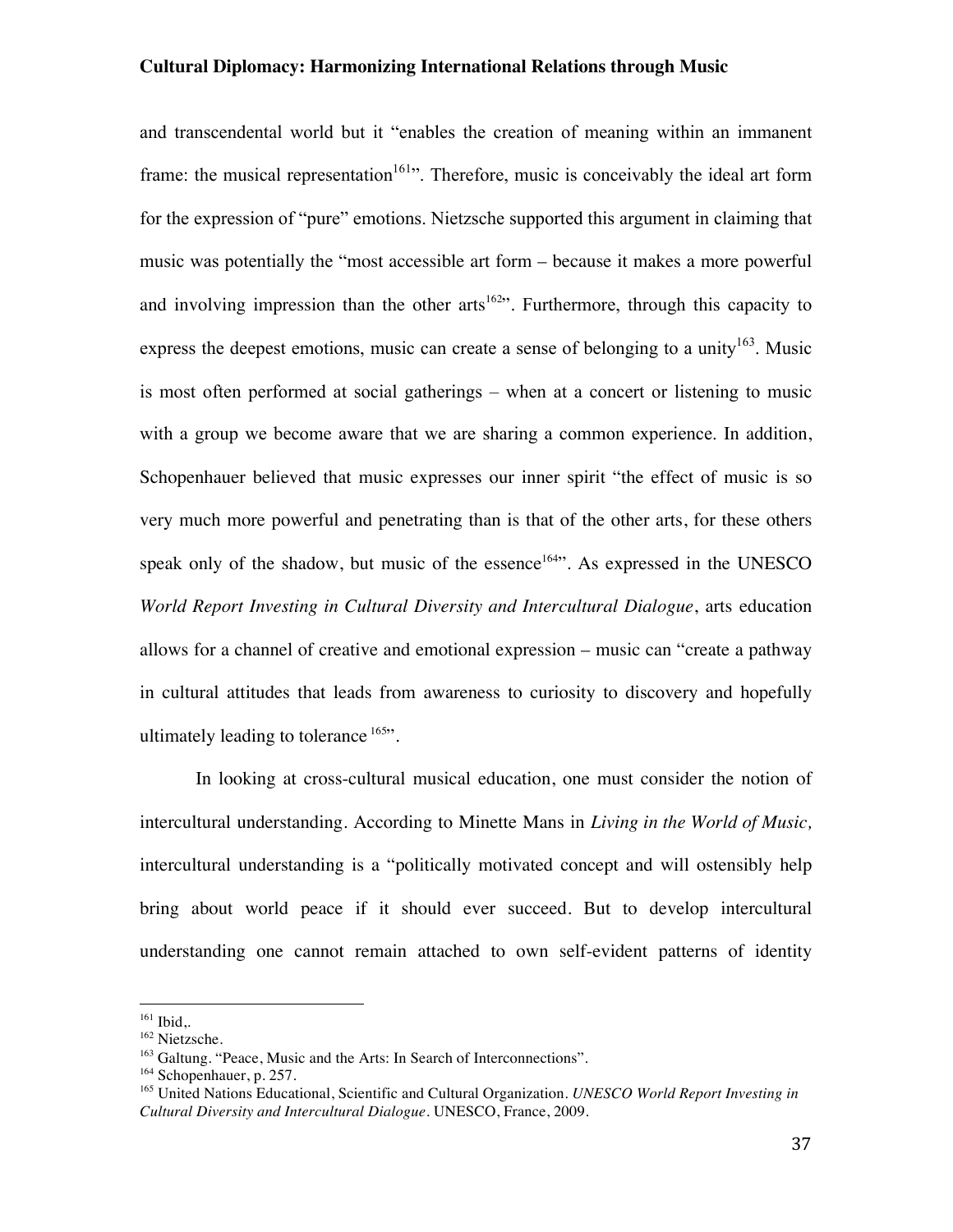expression or their supporting value systems.<sup>166</sup> In the case of musical initiatives, this does not mean becoming proficient in the musical practices of other cultures<sup>167</sup> but to be willing to understand the other cultures' beliefs, values and aesthetics. Therefore, in building cross-cultural musical programs we should not use predefined musical concepts but look at how different cultures and people create, perform and characterize music. For instance, in the Japanese culture, music is perceived as unexplainable by words and communicable only through souls <sup>168</sup>. Consequently, it is important that musical diplomacy initiatives consider and promote as many musical styles as there are different cultures in the world while keeping in mind the differences in defining music. Knowledge of international and intercultural communication has become a prerequisite for understanding interactions among peoples and nations<sup>169</sup>.

#### c) Intercultural Communication

The term "intercultural communication" was first used in 1959 by Edward T. Hall in his book *The Silent Language*. Intercultural communication focuses on cultural understanding and seeks to understand how the world's diverse cultures communicate<sup>170</sup>. Hall believes that human communication is not dominated by speech. According to him, we should recognize that nonverbal communication is greatly important especially in dealing with cross-cultural interaction<sup>171</sup>. As expressed in *The Silent Language*, Hall

<sup>166</sup> Mans, p.174.

<sup>&</sup>lt;sup>167</sup> Ibid,.

<sup>168</sup> Toyotaka.

 $169$  Mowlana, p.223 <sup>170</sup> Hall.

<sup>&</sup>lt;sup>171</sup> Hall, p.14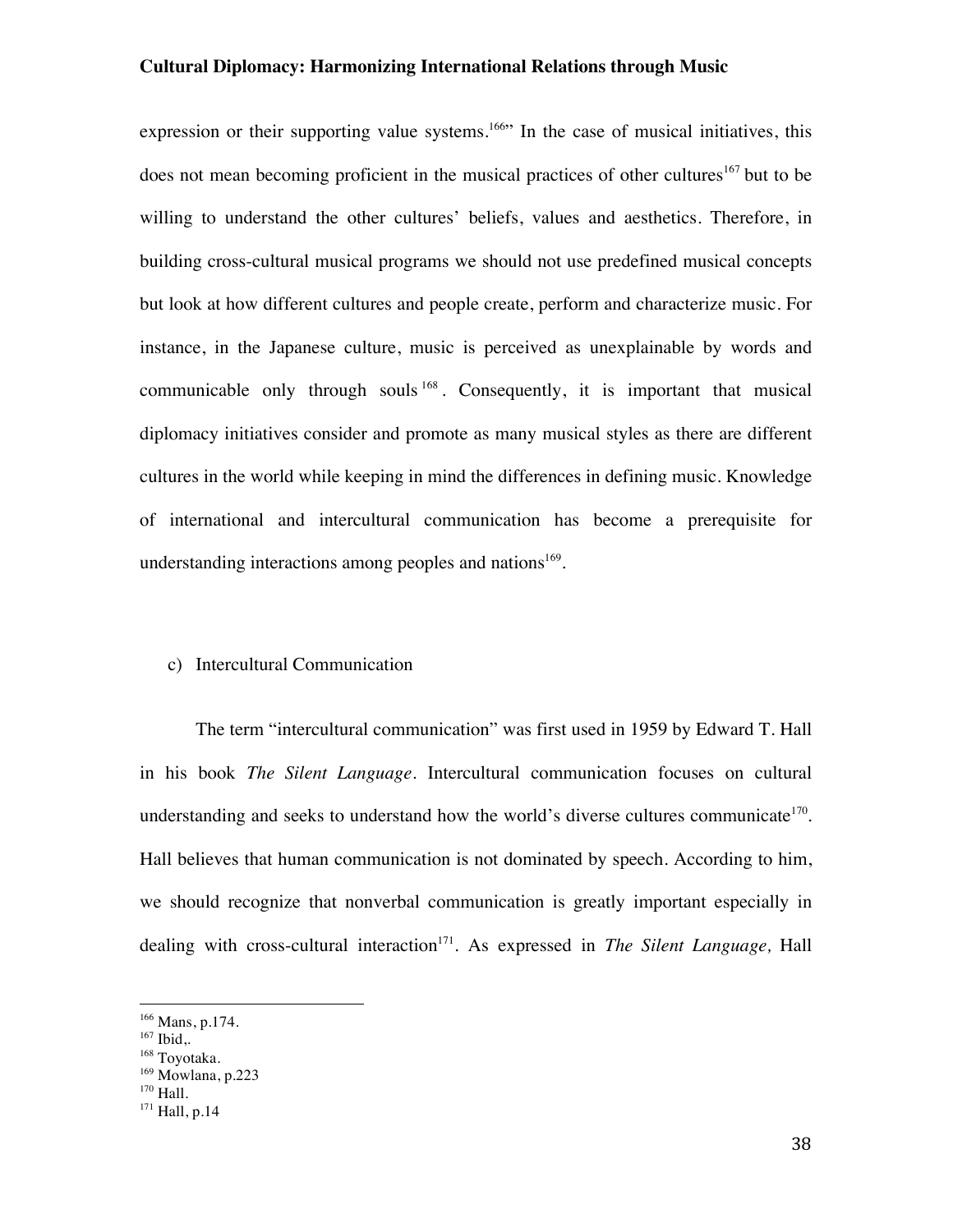believed that "in addition to what we say with our verbal language we are constantly communicating our real feelings in our silent language – the language of behavior<sup>172</sup>. Hall's "intercultural communication" was used during the Cold War by the U.S Department of State. At that time, the American diplomatic corps were not particularly effective<sup>173</sup> as the diplomats rarely learned the language of the culture of the country to which they were assigned. The Foreign Service Institute was established in 1946 by the U.S Department of State, to provide training to Foreign Service officers and other State Department personnel and prepare them to advance U.S foreign affairs interests overseas<sup>174</sup>. Hall played an important role at the Foreign Service Institute in teaching American diplomats how to engage in "intercultural communication". Intercultural communication has been defined as "the interpersonal interaction between members of different groups, which differ from each other in respect of the knowledge shared by their members and in respect of their linguistic forms of symbolic behavior  $175$ ". The individuals trained by Hall insisted that they needed to understand how to communicate effectively across cultures<sup>176</sup>. The field of "intercultural communication" was based on anthropological research, empirical study of various types of nonverbal communication (proxemics, chronemics and kinesics) and training<sup>177</sup>. The use of Hall's method proved to be effective in reducing miscommunication and misunderstanding<sup>178</sup>. Hall taught how to communicate through means of communication other than language. His method was particularly effective in the case of communication when different languages were

<sup>&</sup>lt;sup>172</sup> Ibid,.<br><sup>173</sup> Rogers, Hart and Miike.<br><sup>174</sup> Ibid,. <sup>175</sup> Knapp. <sup>176</sup> Rogers, Hart and Miike.

<sup>&</sup>lt;sup>177</sup> Ibid,.

<sup>&</sup>lt;sup>178</sup> Ibid,.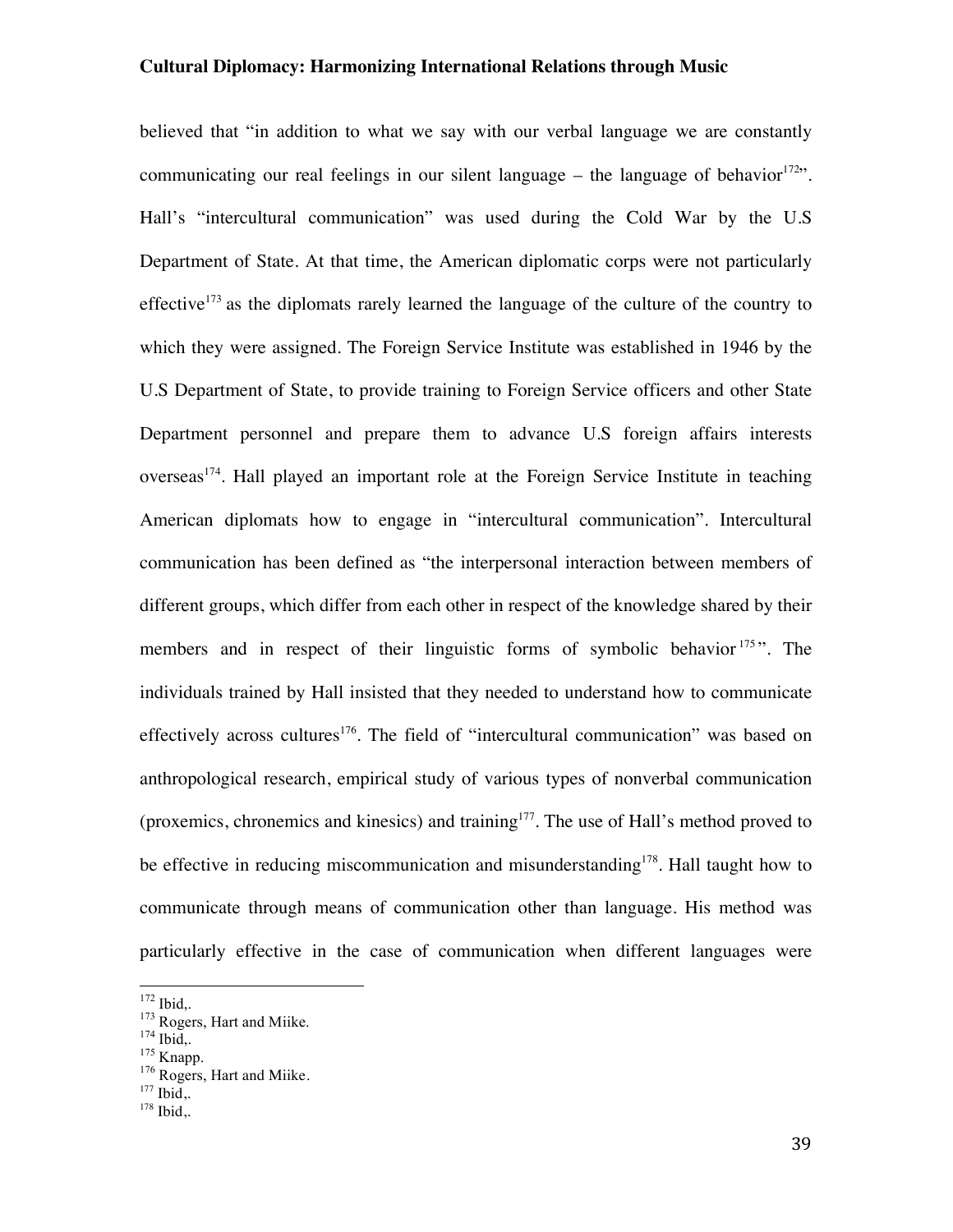involved. Hall's means of nonverbal communication largely focused on "hidden dimensions of human communication" in particularly the study of how space and time affect communication, defined respectively as proxemics and chronemics. Leon Botstein in *Why Music Matters* argues all human beings create "an artificial temporal space, an acoustic realm in which they arrange sounds with duration, thereby altering the sense of time for themselves and others, away from a standard perception of time through measurement.<sup>179</sup> Music is set in space and time – it should therefore be analyzed through the lenses of Hall's "intercultural communication". John Blacking defines music as a non-verbal communication tool that allows individuals to be more aware of feelings they have experienced by reinforcing, narrowing or expanding their consciousness of themselves and the others $180$ .

Musical diplomacy can facilitate intercultural communication, thus ultimately "forestall miscommunication and misunderstanding". In this context, I am considering intercultural communication through the idealistic-humanistic approach "as a means of bringing nations and peoples together, and as a power to assist international organizations in the exercise of their services to the world community<sup>181</sup>. This type of communication should be used in foreign politics as a way to encourage people to discover one another through personal interaction. Learning about music different from our own can open our eyes on diverse culture and values. Therefore music provides for the possibility to learn, not only about music but also from music<sup>182</sup>. According to Barenboim the most difficult lesson for human beings is "learning to live with discipline yet with passion, with

<sup>&</sup>lt;sup>179</sup> Botstein, p.4.

<sup>&</sup>lt;sup>180</sup> Blacking.

<sup>&</sup>lt;sup>181</sup> Mowlana.

 $182$  Ibid...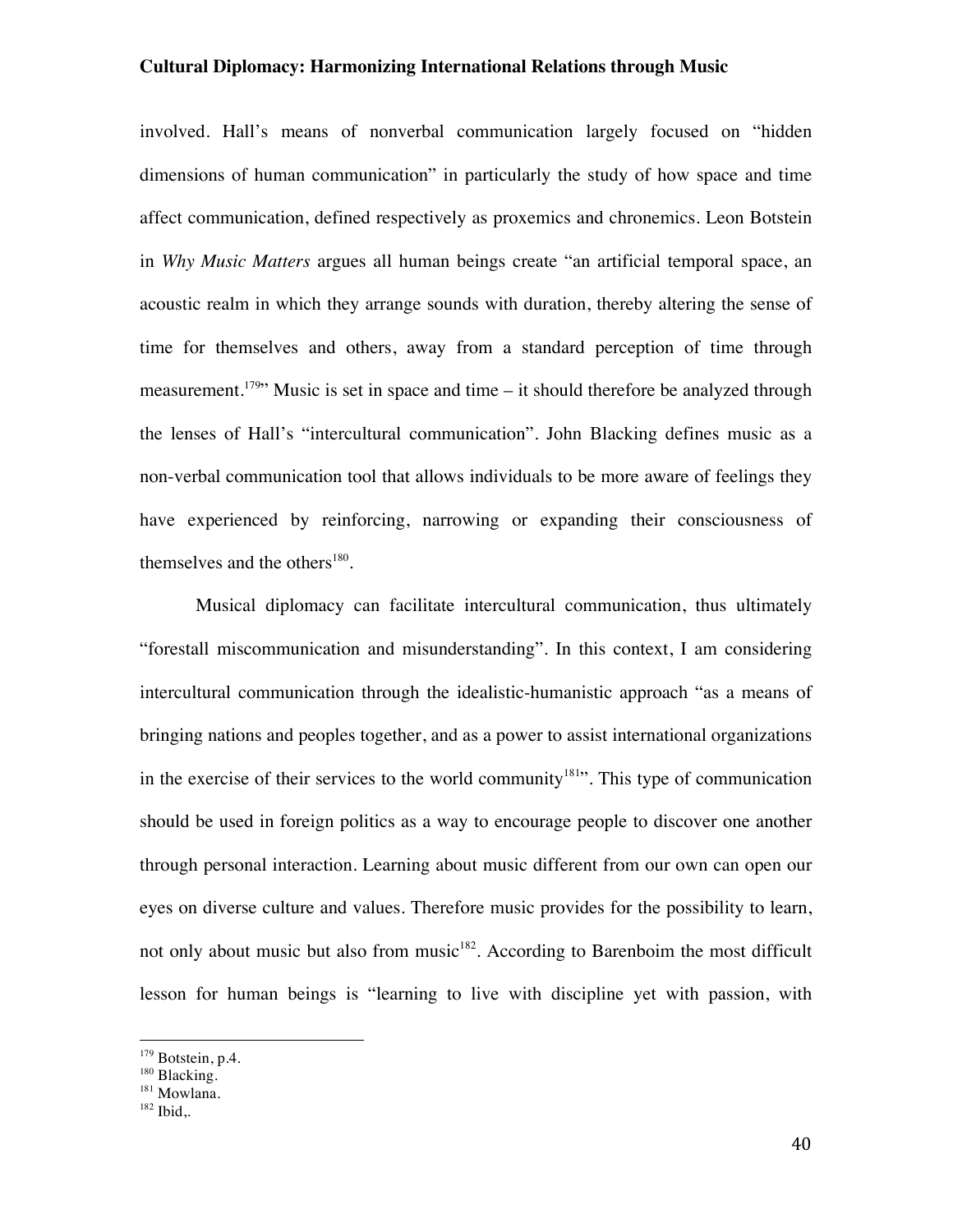freedom yet with order – it is evident in any single phrase of music<sup>183</sup>". Music has a quality that the spoken language lacks in that music allows for two voices to be in conversation "simultaneously, each one expressing itself to the fullest while at the same time listening to the other<sup>184</sup>. Thus, by learning to communicate musically, ordinary verbal dialogue in which one waits until the other has finished might become easier.

#### d) West-Eastern Divan Orchestra

Let us now turn to musical diplomacy in action. The "West-Eastern Divan Orchestra" created by Daniel Barenboim and Edward Said, is a perfect example of intercultural communication. The project started in the mid 1990s with a serendipitous meeting in a London hotel lobby between Daniel Barenboim and Edward Said<sup>185</sup>. The meeting ultimately developed into an everlasting friendship that changed the lives of both men and of countless others across the world.

Daniel Barenboim, the internationally acclaimed pianist and conductor of the Chicago Symphony Orchestra and the Staatskapelle Berlin was born in Argentina to an immigrant Russian family of Jewish descent. He dedicated his life to the promotion of music beyond national borders and has always been "fervent defender of music's power to transcend cultural barriers and defeat prejudice $186$ . According to him, music should be valued as a useful tool to learn about our society and our own selves. He sees music as a

<sup>!!!!!!!!!!!!!!!!!!!!!!!!!!!!!!!!!!!!!!!!!!!!!!!!!!!!!!!</sup> <sup>183</sup> Barenboim. *Music Quickens Time*.

<sup>184</sup> Barenboim. *Music Quickens Time*. p.17

<sup>&</sup>lt;sup>185</sup> Barenboim and Said.

<sup>&</sup>lt;sup>186</sup> Barenboim and Said.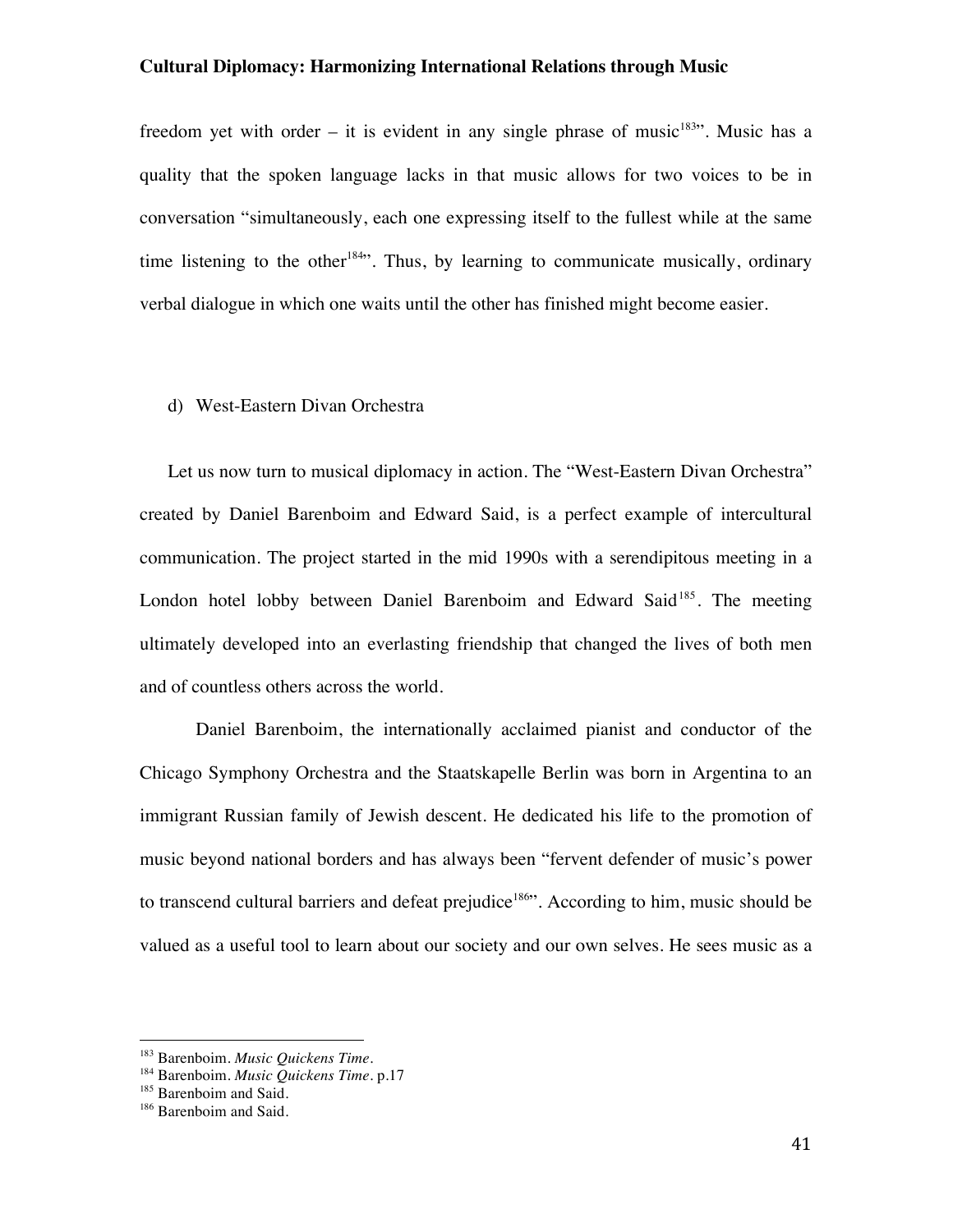"possible platform for people from different backgrounds to meet and engage in a crosscultural dialogue $187$ ".

Edward Said, a Palestinian literary critic and philosopher, is famously accredited for being one of the greatest thinkers of the  $20<sup>th</sup>$  century and celebrated for his literary works such as *Orientalism* and *Culture and Imperialism*. However, many ignore his relation to music. Said was an accomplished pianist who, in the words of his friend "saw the connections and the parallels between different disciplines because he had an unusual understanding of the human spirit<sup>188</sup>". In a testimony to Edward Said, Barenboim described his friend as someone who knew how to "convey the humanistic value of music and the transcendence of the idea written in sound<sup>189</sup>". He used a "musical perspective on many occasions to reflect on issues related to different topics such as politics, philosophy, literature or history<sup>190</sup><sup>30</sup>. As expressed in *Parallels and Paradoxes: Explorations in Music and Society,* co-authored by Daniel Barenboim and Edward Said, the "basic humanistic mission today, whether in music, literature, or any arts of the humanities, has to do with the preservation of difference, without, at the same time, sinking into the desire to dominate. $191$ 

Their friendship gave birth to an idea: combating intolerance and prejudices through art. In this case, sharing a passion for music became a common ground for building interaction and cooperation between the Israeli conductor and the Palestinian philosopher<sup>192</sup>. In 1999, Barenboim played his first concert in the West Bank, a piano

<sup>&</sup>lt;sup>187</sup> Barenboim.

<sup>&</sup>lt;sup>188</sup> Barenboim and Said. In Memoriam: Edward Said written by Daniel Barenboim.

 $189$  Ibid.

<sup>&</sup>lt;sup>190</sup> Barenboim and Said.

<sup>&</sup>lt;sup>191</sup> Said. p. 154-155.

<sup>&</sup>lt;sup>192</sup> Barenboim and Said.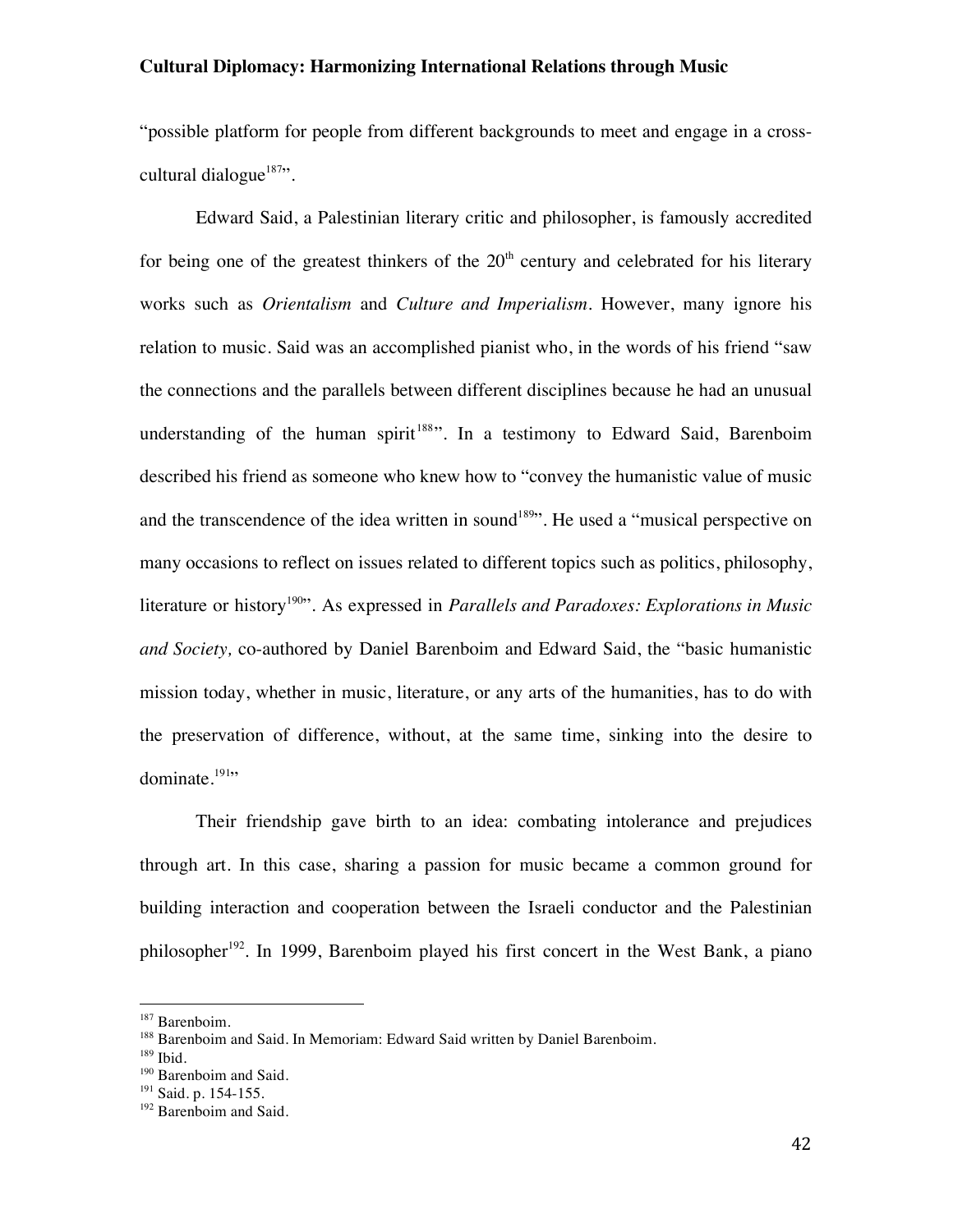recital at the Palestinian Birzeit University. The success of this visit fostered the conductor's ambition to bridge the gap between Israel and Palestinian musicians<sup>193</sup>. That same year, the city of Weimar was designated as Europe's "Capital of Culture". Barenboim, who was asked to develop a project around this event, agreed on the condition that he would be allowed to collaborate with his friend Edward Said on this project<sup>194</sup>. As a result, the West-Eastern Divan Workshop was created. The workshop's initial goal was to bring young talented musicians between the ages of 14 and 25 from Egypt, Syria, Lebanon, Jordan, Tunisia and Israel, together to perform music. The ensemble was named after a collection of poems by Goethe entitled the "West-östlicher Diwan.<sup>195</sup> According to Barenboim, the workshop was named this way paying homage to Goethe as "one of the first Germans to be truly interested in other countries – who started to learn Arabic when he was over 60 years old.<sup>196</sup> Goethe was inspired by the Persian poet Hafez<sup>197</sup> and thus wrote these "West-östlicher Diwan" poems as an attempt to bring together Orient and Occident.

The idea behind the workshop was to make "music on neutral ground with the guidance of great musicians<sup>198</sup>". Members of the Berlin Philharmonic, the Chicago Symphony and the Staatskapelle Berlin coached the young musicians. Barenboim and Said asked the virtuoso cellist Yo-Yo Ma, founder of his own cross-cultural musical

<sup>&</sup>lt;sup>193</sup> Barenboim at Columbia February 2013.

<sup>&</sup>lt;sup>194</sup> Barenboim at Columbia February 2013.

<sup>&</sup>lt;sup>195</sup> The "West-östlicher Diwan" (1814-1819) translated into "West-Eastern Divan" are a collection (Diwan) of lyrical poems written by the German poet, Johann Wolfgang von Goethe which marked the poet's interest in the Orient and Occident.

<sup>&</sup>lt;sup>196</sup> Barenboim at Columbia February 2013.

 $197$  Khāwaja Shamsu Dīn Muhammad Hāfez-e Shīrāzī was a  $14<sup>th</sup>$  century Persian poet.

<sup>&</sup>lt;sup>198</sup> Barenboim at Columbia February 2013.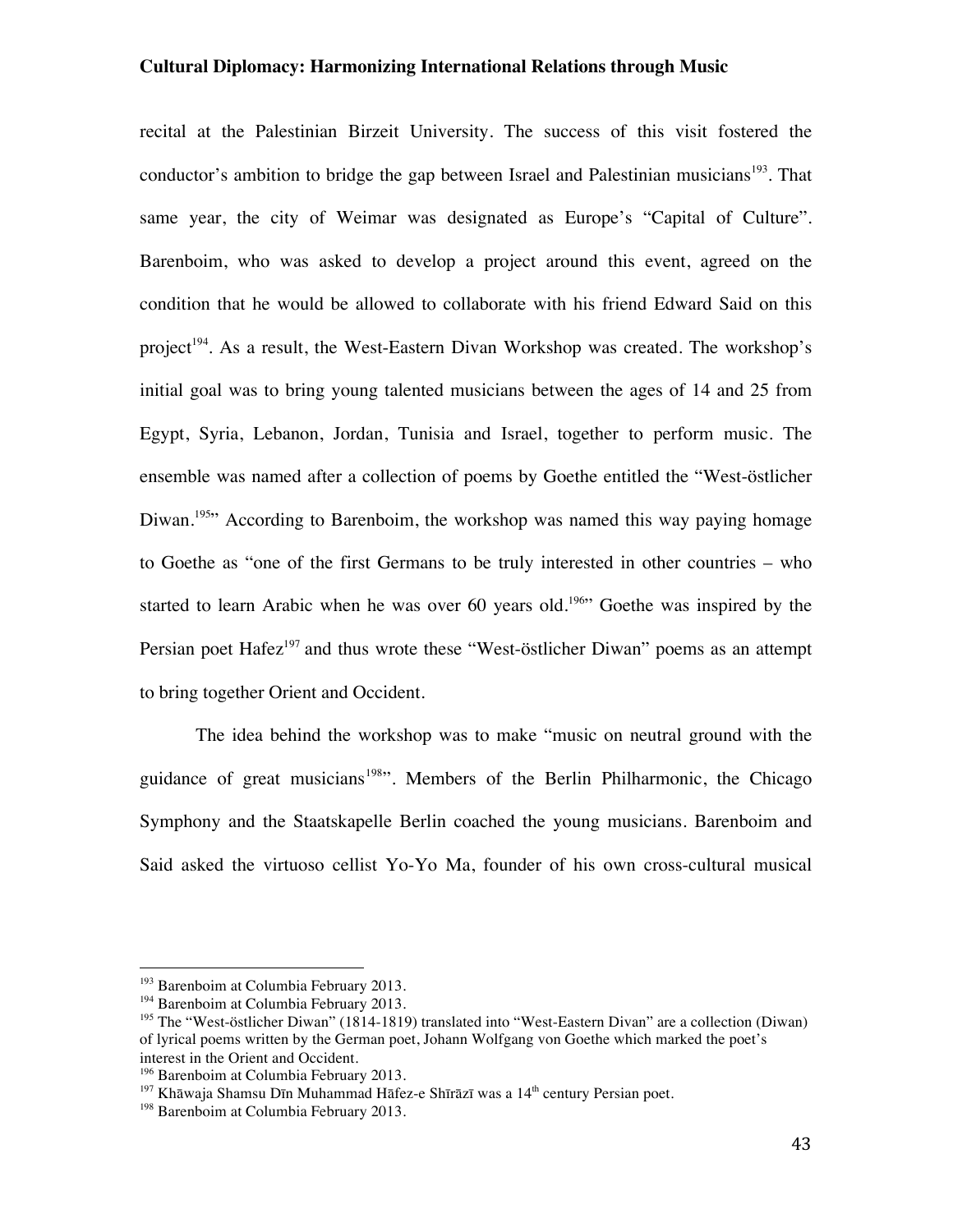initiative the Silk Road Project<sup>199</sup>, to teach master classes. Yo-Yo Ma immediately understood the potential of music to connect individuals from diverse cultures and nationalities and accepted to participate in the project. His Silk Road Project similarly connects artists and audiences from around the world in an attempt to explore music as a means of cross-cultural communication.

Even though the first moments of the West-Eastern workshop were tensed, as the days passed, music became every participant's primary focus. The shared language of music made it possible to explore common grounds<sup>200</sup>. In *Parallels and Paradoxes: Explorations in Music and Society,* co-authored by Daniel Barenboim and Edward Said, Barenboim remembers a moment when two students, an Israeli and a Syrian sat together and played the same note with the same dynamic and the same expression<sup>201</sup>. This artistic process was laborious, yet when they succeeded it was not only music that resulted - "something else happened<sup>202"</sup>. They were trying to do "something together, something about which they both cared about, which they were both passionate.<sup>203</sup> This event gave a life lesson to these two musicians. They would never look at each other the same way  $again^{204}$  as they had shared a common experience.

Today, the West-Eastern Divan Orchestra is one "of the only instances where Palestinian and Israeli youth are able to meet, debate and share their experiences<sup>205</sup><sup>1</sup>. The project allows for intercultural dialogue and the "sharing of knowledge between people

<sup>199</sup> Yo-Yo Ma founded the Silk Road Project in 1998, a nonprofit project to bring artists and audiences from around the globe together to overcome state and cultural barriers. The initiative promotes cross-cultural dialogue and mutual understanding.

<sup>&</sup>lt;sup>200</sup> Barenboim. Parallels and Paradoxes. p.10<br><sup>201</sup> Ibid,.<br><sup>202</sup> Ibid,. <sup>203</sup> Ibid,. <sup>204</sup> Barenboim at Columbia February 2013.

<sup>205</sup> Barenboim at Columbia February 2013.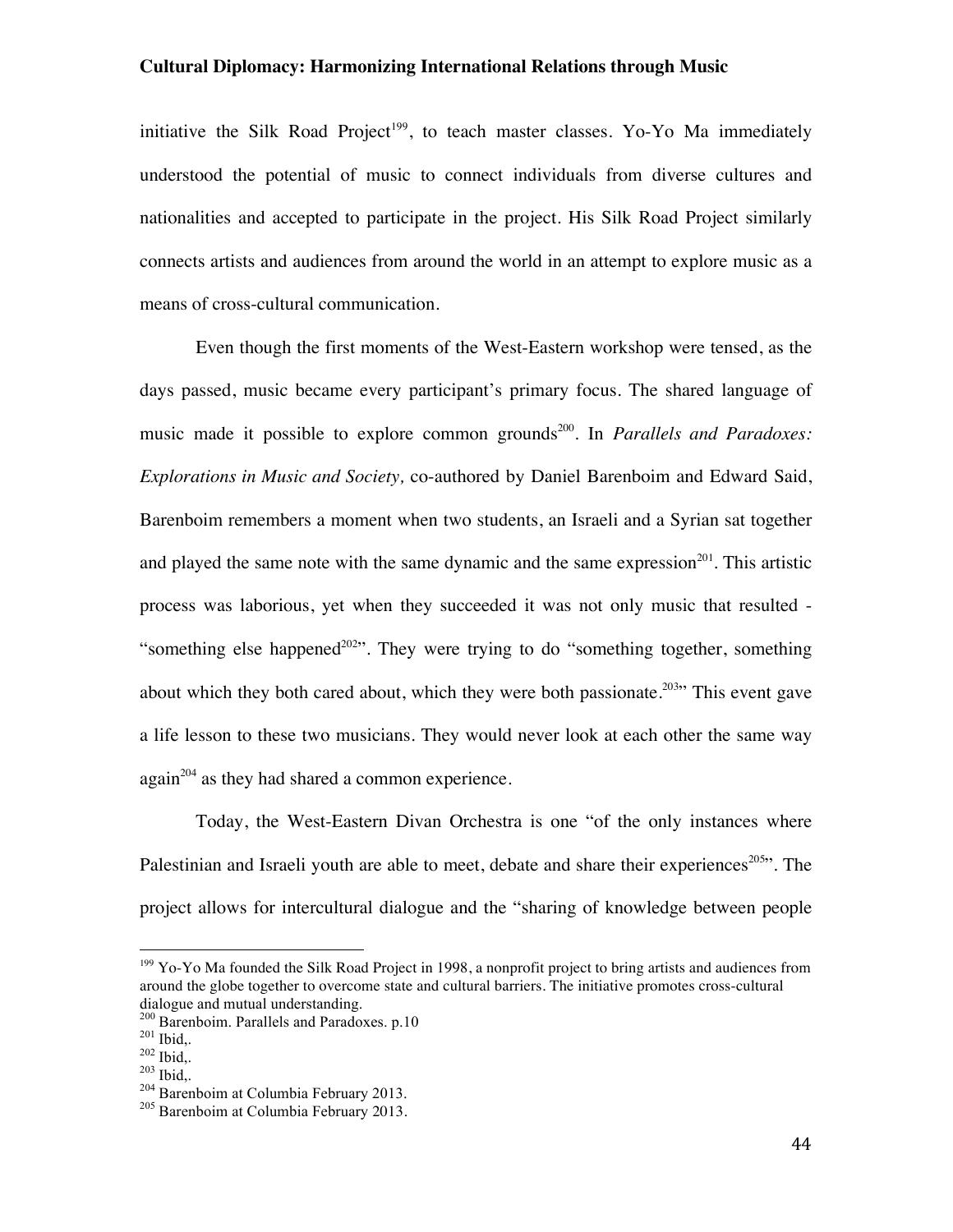from different countries that would, under normal circumstances, never have the chance to meet<sup>206</sup>. The assumption underlying this project is that the orchestra could be a place where an "alternative way of making peace" can take place<sup>207</sup>. Yet, it does not have the arrogance of seeing music as a means to resolve the Israeli-Palestinian conflict. The inception of this initiative was Barenboim's curiosity of bringing young individuals from Israel and from different Arab countries to perform music together<sup> $208$ </sup>. The project does not minimize the existence of the underlying conflict – but demonstrates that differences should not obstruct personal interaction and intercultural communication.

Linor Katz<sup>209</sup>, an Israeli Cellist who has been with the orchestra for eight years relates her experience with the orchestra as a life experience that taught her a lot musically and humanly: "*Every rehearsal I learn something. This is part of Barenboim's genius and talent as a teacher. He thinks about music 24/7 and always gives good advice. One of which was that he taught us the secret to a perfect crescendo. To perform well, we need to focus on the emotional character of music. The audience has to think that the crescendo was the "only choice possible" and should not be forced.210"* She goes on, *"humanly, I learned to be less shy, more open-minded, daring to share my personal experience with others and to be a good listener.211"* Music has the power express "true emotions" and to connect souls. In music, there are no independent elements. The

<sup>206</sup> Barenboim, Daniel. West-Eastern Divan Orchestra. Official website.

<sup>&</sup>lt;sup>207</sup> Said. Parallels and Paradoxes p.7.

<sup>208</sup> Barenboim at Columbia February 2013.

<sup>&</sup>lt;sup>209</sup> Linor Katz is an Israeli Cellist who has been with the West-Eastern Divan Orchestra for eight years with which she toured all over Europe, Qatar, North America and South America. She has also played with the Israel Philharmonic Orchestra. Linor was born in Israel in 1987. Today, she lives in the United States. I interviewed her on April 14, 2013 in New York City.

<sup>210</sup> Katz, Linor. Personal Interview. Linor Katz, Israeli cellist of the West-Eastern Divan Orchestra, New York, April 14, 2013.

 $211$  Ibid.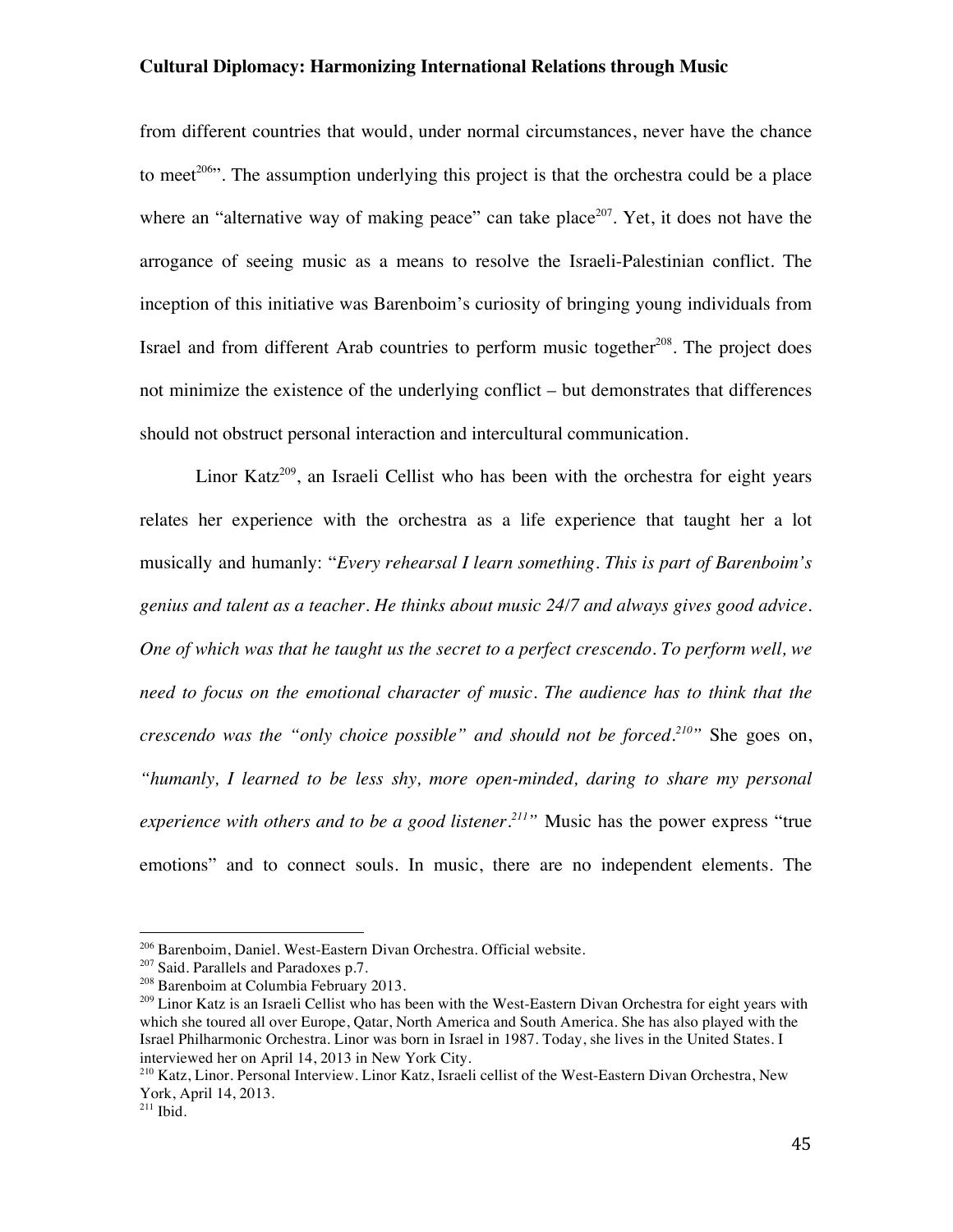interconnectedness of each sound and of each note is a necessary condition of music $2^{12}$ . The individual thus becomes part of the collective - he is responsible and aware of his surroundings and consequently this experience "may have set the stage for conflict transformation amongst themselves $^{213}$ .

Due to Barenboim and Said's enthusiasm in the project, the workshop expanded as a peacebuilding initiative using music as a means of overcoming religious, cultural and political differences<sup>214</sup>. In addition to the orchestra, multiple music and educational projects were developed in the Middle East through this project. The philosophy behind the initiative was to "suggest that bridges can be build that encourage people to get closer, showing that it is possible for people from different backgrounds to co-exist peacefully. $215$ "

The West-Eastern Divan Workshop took place in Weimar in the summer of 2000 and then moved the following year to Chicago. Since then, the Junta de Andalucía has provided the orchestra a permanent home in Seville where it meets every summer $^{216}$ . The summer program is organized in daily session lasting an entire day combining music rehearsals and opportunities for students to debate in a peaceful environment. What had started as a small workshop developed in what is today "one of the leading musical diplomacy initiative in the world<sup>217</sup>". When Edward Said died in 2003, Mariam Said decided to keep this vision alive and continued the initiative with Daniel Barenboim. In 2005, the orchestra gave a historical concert in the West Bank city of Ramallah as Israel

<sup>&</sup>lt;sup>212</sup> Edward Said. Parallels and Paradoxes.

<sup>213</sup> Riiser.

<sup>&</sup>lt;sup>214</sup> Barenboim at Columbia February 2013.<br><sup>215</sup> Barenboim. *Music Quickens Time*.

<sup>&</sup>lt;sup>216</sup> Barenboim, Daniel. West-Eastern Divan Orchestra. Website. <http://www.west-eastern-divan.org>

<sup>217</sup> Barenboim, Daniel. West-Eastern Divan Orchestra. Website. <http://www.west-eastern-divan.org>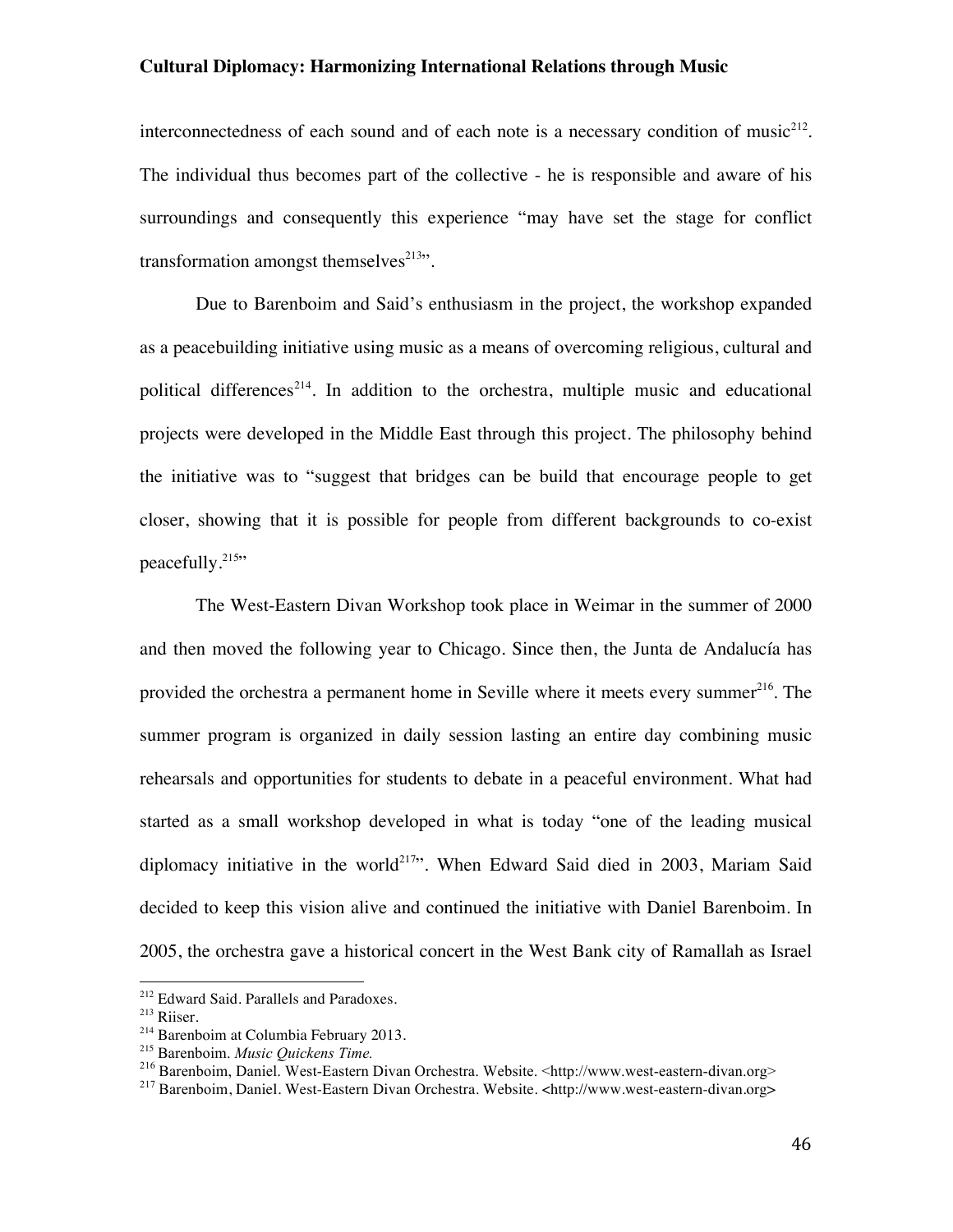was completing its withdrawal from the Gaza strip. The orchestra proved that music "is a useful way to break down barriers that were, until now, considered insurmountable.<sup>218</sup>" The United Nations former Secretary-General, Kofi Annan has hailed the orchestra as "a source of inspiration and a model for the Middle East and the rest of the world<sup>219</sup>" and United Nations Secretary-General, Ban Ki-moon made Daniel Barenboim United Nations Messenger of Peace on September 21, 2007.

#### e) Non-State Actors and Musical Diplomacy

The new configuration of world politics today has allowed non-state actors to become important actors on the international stage. This could not be more accurate than in the realm of cultural diplomacy and the promotion of the arts across cultures. This kind of "unofficial diplomacy" was defined by Joseph Montville as a "Track Two diplomacy<sup>220</sup>" in which non-state actors seek to improve international communication for the resolution of conflict.

According to Hamilton and Langhorne in *The Practice of Diplomacy,* "the diplomatic world now includes more actors who can be, or think they should be, participating in diplomacy.<sup>221</sup> It is therefore necessary to consider the importance of nongovernmental organizations or international institutions in relation to their

<sup>218</sup> Ibid.

<sup>&</sup>lt;sup>219</sup> "Although their peoples are engaged in violent struggle, these musicians have the courage to come together to make music and show the world that collaboration and harmony are possible. Even though their opinions and loyalties may differ greatly, their musical voices speak out unanimously against violence and for dialogue. This orchestra is a source of inspiration and a model for the Middle East and the rest of the world". Kofi Annan, Former U.N Secretary-General.

 $221$  Hamilton and Langhorne.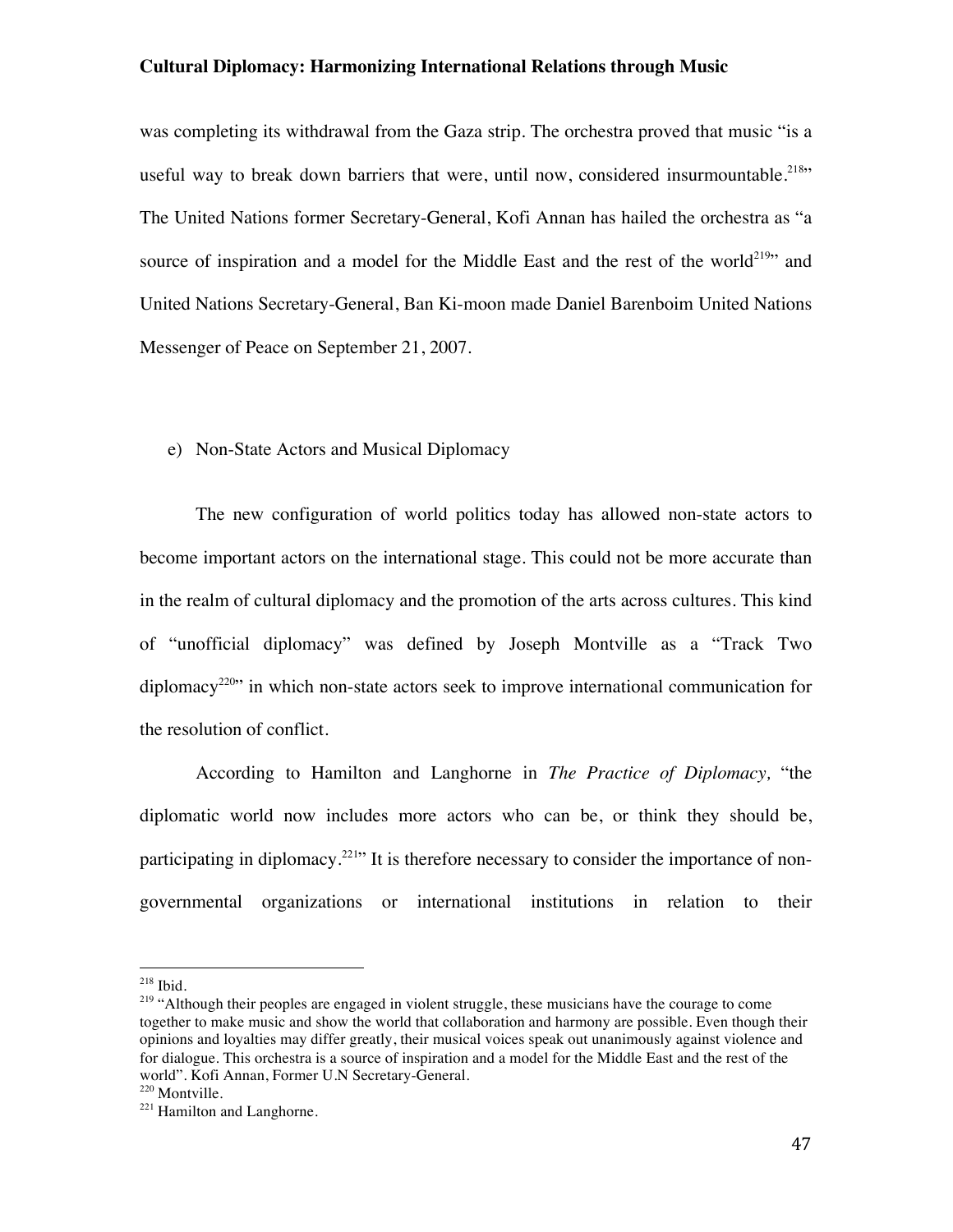communication capacities in the field of cultural diplomacy. There is a clear need to be independent from government politics in the field of cultural diplomacy<sup>222</sup>. During the Cold War, the cultural diplomacy projects implemented by the United States were characterized by an attempt to cultivate a good image abroad and influence world public opinion in support of the U.S government. This type of cultural diplomacy was dominated by the promotion of the national interest and did not consider the impact it might have on other cultures. Even though the use of cultural diplomacy in American foreign policy has changed since the Cold War, we must not forget the dangers of cultural diplomacy being a one-street phenomenon rather than a reciprocal relationship. Consequently, as non-state actors are independent from government policies, they become necessary in promoting open cross-cultural exchanges devoid of influence and propaganda and sustainable relationships between nations. Arika Iriye in *Cultural Internationalism and World Order* encourages the recognition of non-state actors as important contributors to intercultural communication. Non-state actors can encourage cultural diplomacy programs "without the constraints of the national interest of the state. $223$ "

Non-state actors, especially through the development of new technologies and social media, have become crucial actors in advocacy. According to Kathryn Sikkink, non-state actors have "the power to influence, and perhaps democratize the structure of world politics through their increasing influence within existing international institutions and their capacity to use this influence to leverage change in individual nation states<sup> $224$ </sup>.

 $222$  Ibid,.

<sup>223</sup> Iriye, p.142.

<sup>&</sup>lt;sup>224</sup> Keck and Sikkink.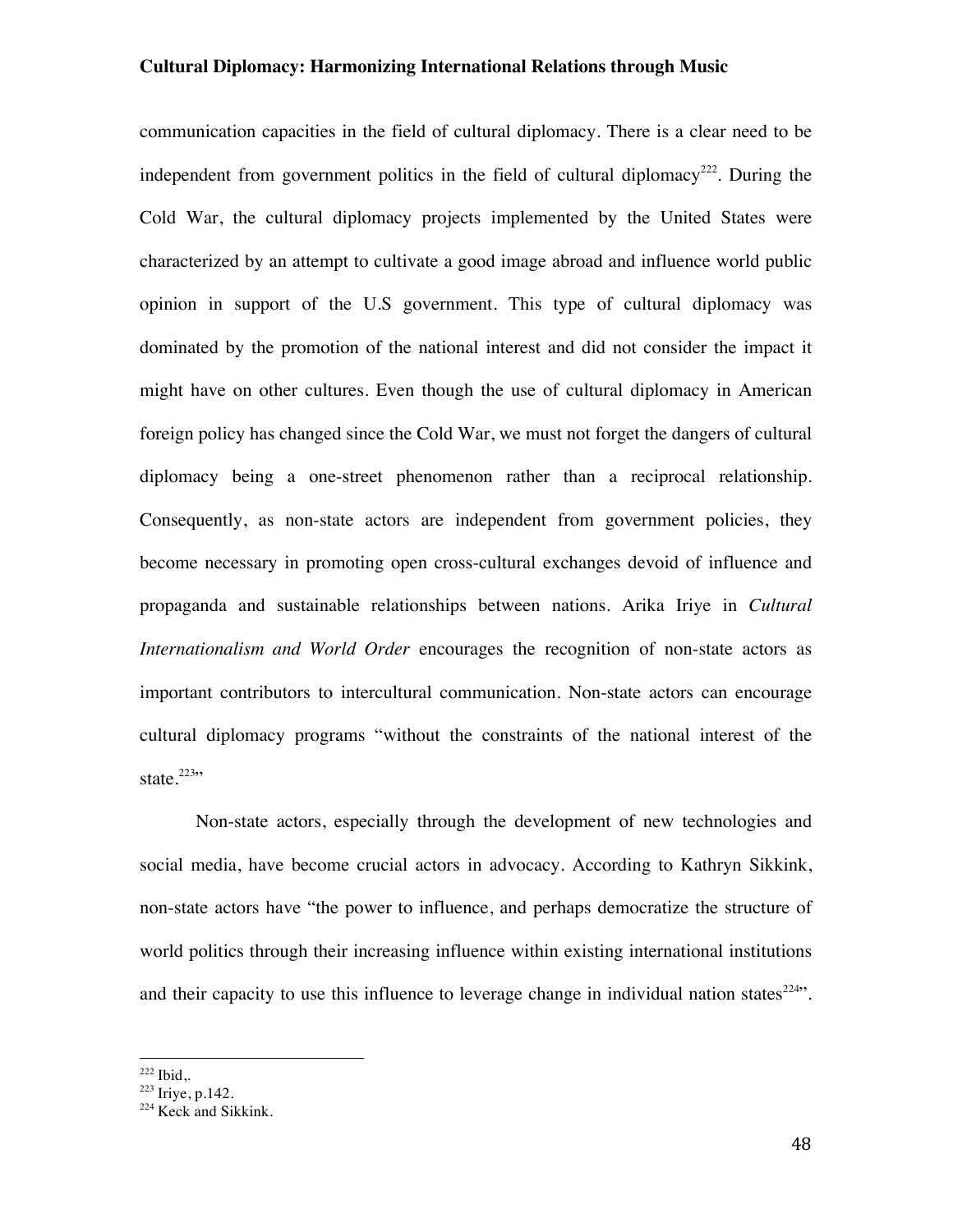There is a clear need today to recognize the impact that the free exchange of cultures among peoples can have in "pursuing common intellectual and cultural interests via openly cosmopolitan public and cultural diplomacies.<sup>225</sup> Non-state actors can thus be instrumental in the advocacy and development of these cross-cultural exchanges. Furthermore, governments alone "have not been able to create sustainable relationships based on dialogue, understanding and trust peoples of different cultures and nations<sup>226</sup>". An analysis of the impact of cultural diplomacy should therefore not be reduced to state's foreign policies. Cultural diplomacy can only achieve its full potential if it becomes a collaborative effort between governments, non-governmental organizations, international organizations and artists.

Many non-state actors advocate for and promote the use of music for international cooperation. This is the case of *Musicians without border*, an international organization that has for motto "People who make music together cannot be enemies  $227$ " The organization uses music for conflict resolution and develops methodologies on reconciliation through music. Founded in 1999, it has done work in Bosnia and Herzegovina, Kosovo, Macedonia, and the Middle East.

Moreover, the youth non-governmental organization, *Jeunesse Musicales International* is the oldest and largest organization. The organization has for mission to "enable young people to develop through music across all boundaries.<sup>228</sup> Founded in 1945, the organization has members across the globe and reaches to over 5 million young individuals per year between the ages of 13 and 30. The organization respects the

 $225$  Ibid,.

<sup>&</sup>lt;sup>226</sup> Gienow-Hecht and Donfried.

<sup>227</sup> "Musicians without Borders". *Musicians without Borders*. Website.

<sup>&</sup>lt;http://www.musicianswithoutborders.org/>.

<sup>228</sup> "Jeunesse Musicales International" *Jeunesse Musicales International.* Website. http://www.jmi.net/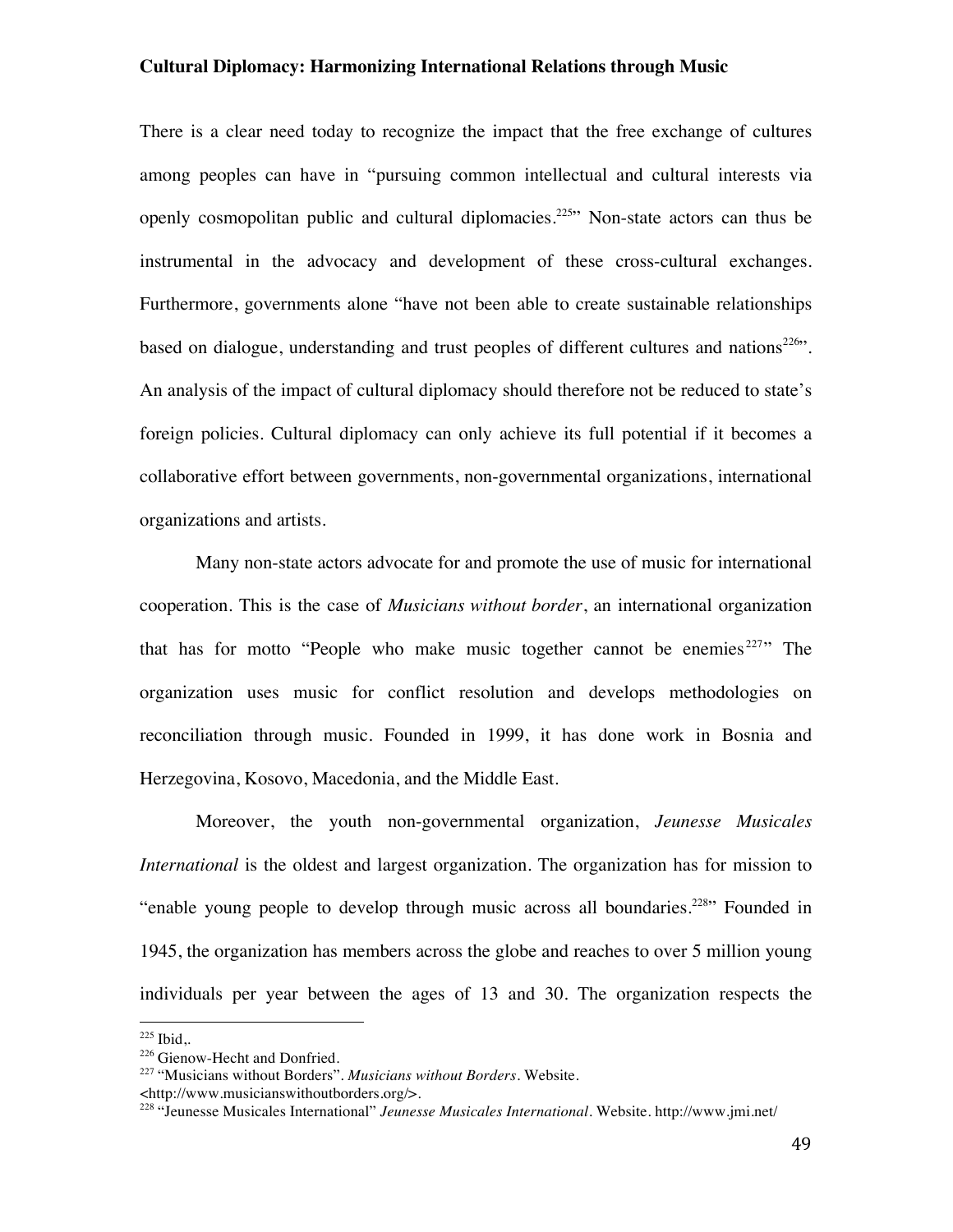diversity of music styles and coordinates cross-border exchanges across its member organizations coming from 45 different countries <sup>229</sup> . It creates "cross-cultural understanding, empowerment, acceptance and intercultural dialogue<sup>230</sup> through music.

The *Melody for Dialogue Among Civilizations* is a not-for-profit association that considers music as a "bridge-building tool between civilizations<sup> $231$ </sup>". In 2005, the association was awarded the UNESCO Award for Dialogue Among Civilizations. The organization believes that "music and musical performance are a major component of intangible heritage of the world community. Today we can no longer stick firmly to our own roots and show disinterest or hostility to other cultures or other musical genres. Curiosity is becoming the main quality necessary for traditional music players and is joined along the way by that of supporters of other aesthetics.<sup>232</sup>" The association organizes musical performances and conferences worldwide in an attempt to promote our common musical heritage and create a platform for the promotion of a "dialogue among civilizations.<sup>233</sup>"

In lines with the definition of "Track Two Diplomacy" academies are also considered important contributors to cross-cultural dialogue. This is the case for instance of the *"MusicUnitesUS"* program developed at Brandeis University. The program brings artists from various cultural backgrounds to public school classrooms in order to promote cultural diversity, intercultural understanding and music education. In this context, music

 $229$  Ibid,.

<sup>230</sup> Ibid,.

<sup>231</sup> "Melody for Dialogue Among Civilizations Association". *Melody for Dialogue Among Civilizations Association*. Website. <http://www.melodydialogue.org/>.  $^{232}$  Ibid..

<sup>&</sup>lt;sup>233</sup> The vision for a "dialogue among civilizations" comes from Iranian former President Mohammad Khatami response to Huntington's "Clash of Civilizations" at the General Assembly of the United Nations on November 4, 1998.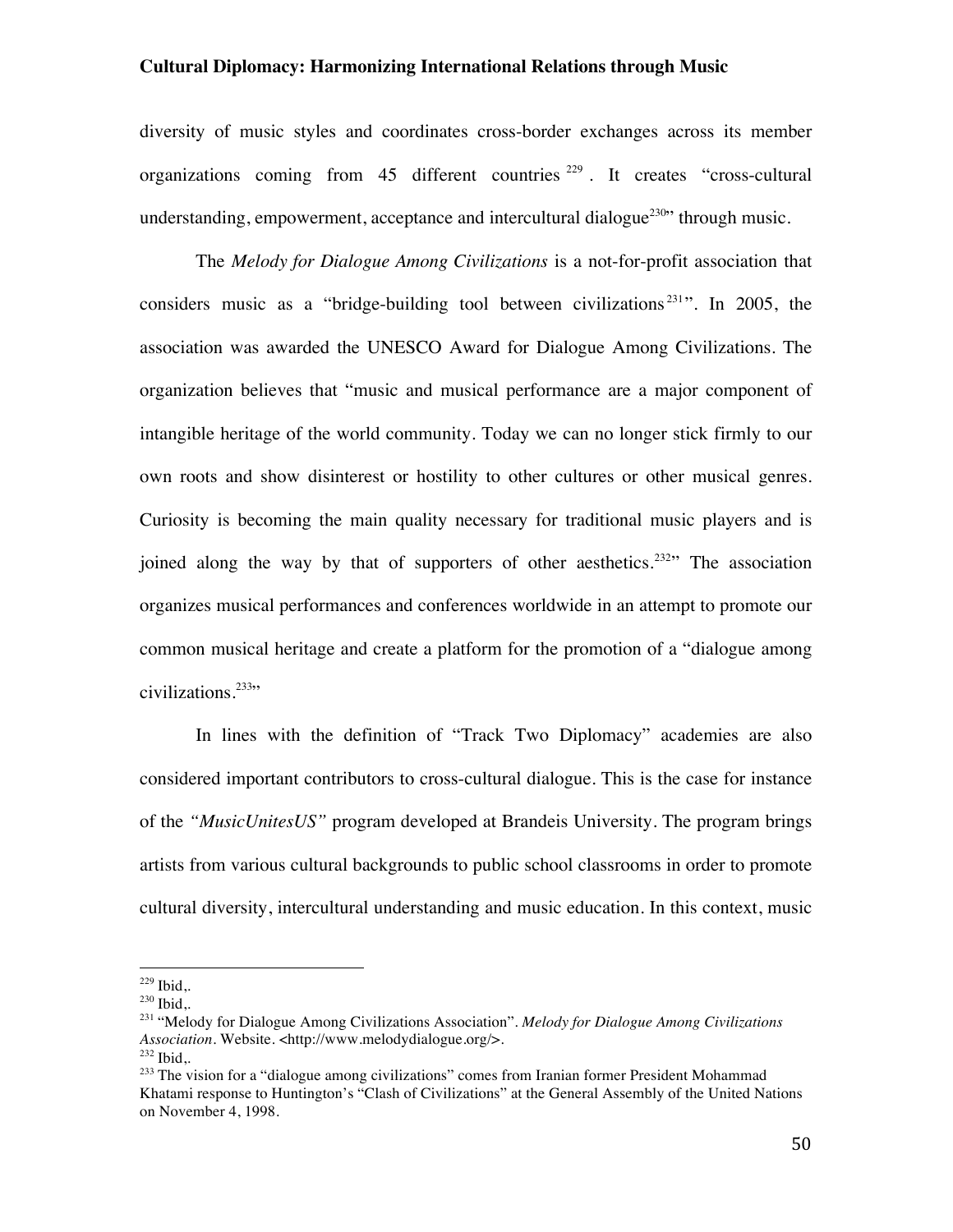becomes "a powerful teaching tool – an authentic voice revealing cultural values expressing overarching social themes such as freedom and justice, and exploring issues of identity. Not only do these programs enhance the academic curricula, they also address issues of multiculturalism and diversity.<sup>234</sup> The program teaches music genres from diverse traditions including Morocco, Africa, China, Europe, Iran, Turkey, Peru, India, Guinea, South Africa and Latin America. The philosophy advanced by this program fits perfectly within this thesis – music is here defined as "a common medium that can help to unite diverse cultures in our own neighborhoods and transcend boundaries in the global community. $235$ "

A last example of musical diplomacy and perhaps the most innovative project aspires to "connect the world through music.<sup>236</sup>" Created in 2004, the project "Playing for change<sup>237</sup> started as an online advocacy network to allow musicians from different areas of the world to perform a song together without leaving their homes. The founders of the project, Mark Johnson and Enzo Buno travel across the world to find musicians to participate in the project. They then record fragments of a song performed by local musicians. The project portrays the diversity of musical genres, influences and interpretations worldwide – it is an example of intercultural communication. Bono and Manu Chao among many other famous artists participated in the project. The first recording was "Stand by Me" and went viral on the Internet with about 50 million hits on YouTube. The success of this artistic project gave impetus to the creation of a not-forprofit foundation in 2008, the "Playing for Change Foundation". The foundation creates

<sup>234</sup> "Music Unites Us". *MusicUnitesUS*. Website. <http://www.musicunitesus.info/education.html>.

 $^{235}$  Ibid..

 $236$  Ibid..

<sup>237</sup> "Playing for Change". *Playing For Change*. Website. <http://playingforchange.com/>.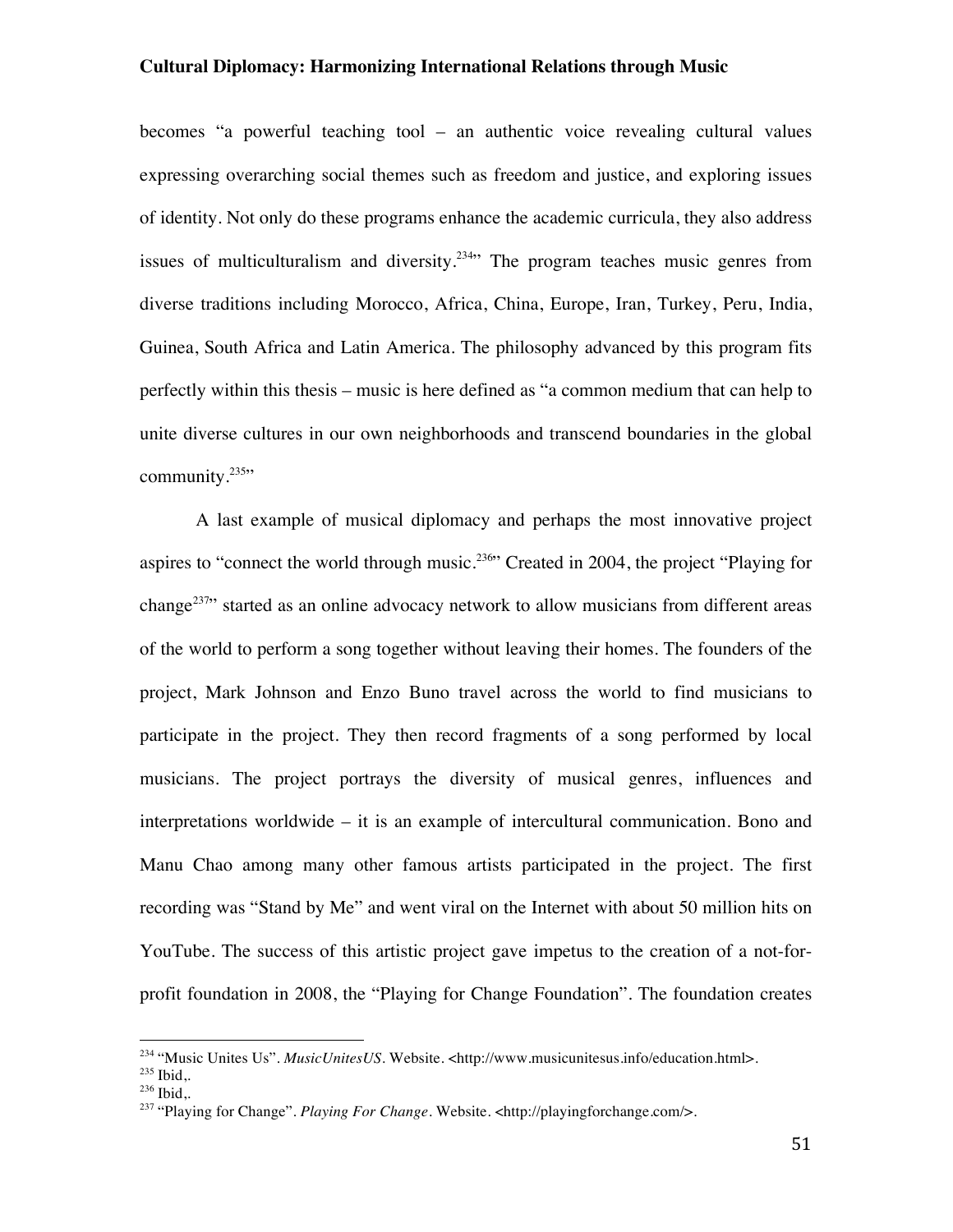and supports musical schools across the world from South Africa, Ghana, Mali, Nepal to Rwanda. Today, the project is an online global movement and advocacy campaign to raise awareness on the need for intercultural communication and the promotion of peace and change.

### f) A Multilateral Perspective

The existent programs of musical diplomacy should expand from a bilateral cultural diplomacy to a multilateral instrument recognizing the world's cultural diversity. The international relations theory of "cosmopolitan constructivism" believes in the promotion of "an integrated and holistic view of global cultural encounters whose main purpose is to address common problems based on the mutual exploration of possibilities and responsibilities, resorting to the principles of listening to and respecting each other.<sup>238</sup>" This theory is multilateral and stresses the need for cross-cultural cooperation in engaging in declarations, conventions and treaties beyond national agendas<sup>239</sup>. Examples of "cosmopolitan constructivism" in the field of culture can be seen within multilateral treaties, conventions and universal declarations such as the UNESCO Declaration of Principles of International Cultural Co-operation (1966), the World Heritage Convention (1972), the Universal Declaration on Cultural Diversity (2001) and the Convention on the Protection and Promotion of the Diversity of Cultural Expressions<sup>240</sup> (2005) among many others. The UNESCO World Heritage Convention declares that in order to "understand a

<sup>238</sup> Pérez De Cuéllar.

<sup>&</sup>lt;sup>239</sup> Villanueva Rivas.

<sup>&</sup>lt;sup>240</sup> Article 14.6 – Cooperation for development. "encouraging appropriate collaboration between developed and developing countries in the areas, inter alia, of music and film. *Convention on the Protection and Promotion of the Diversity of Cultural Expressions,* 2005.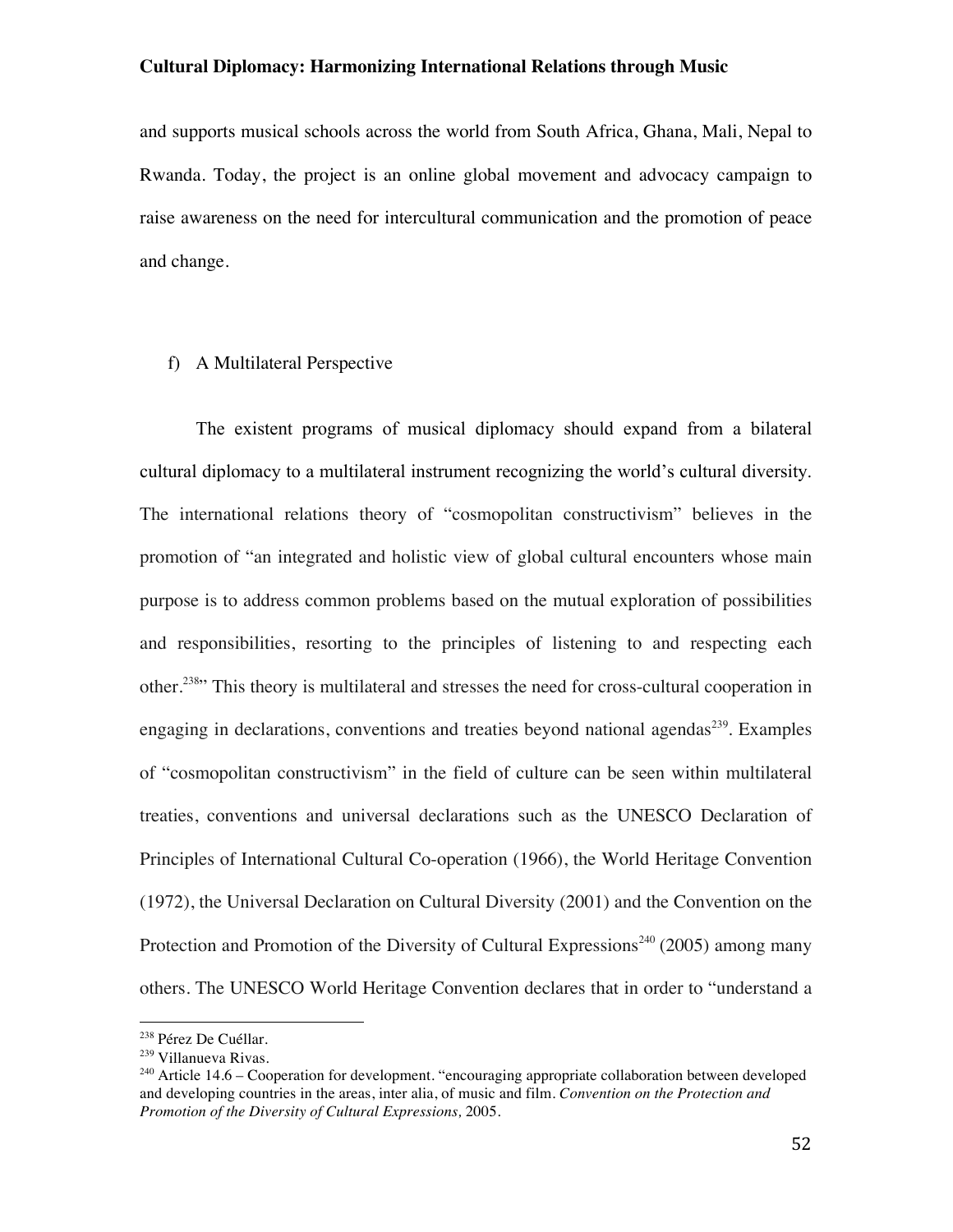nation, a country and a people, one should understand its culture.<sup>241</sup> Furthermore, the 2006 Lisbon World Conference on Arts Education highlighted the diversity of practices that contribute to "the development of individual capacities through art, and how the encounter with cultural differences in a given context helps individuals to develop sensitivity to the diversity of the world's cultures<sup> $242$ </sup>. The promotion of cross-cultural education, multilateral cultural diplomacy and cultural relations are thus necessary for international cooperation and intercultural dialogue.

The United Nations Educational, Scientific and Cultural Organization actively works towards reducing divides between peoples of the world through intercultural communication and the protection of cultural diversity<sup>243</sup>. According to UNESCO's 2001 Universal Declaration on Cultural Diversity "the respect for the diversity of cultures, tolerance, dialogue and cooperation, in a climate of mutual trust and understanding are among the best guarantees of international peace and security.<sup>244</sup> $\cdot$  In this context, cultural diversity is not only referring to the various ways in which "humanity's cultural heritage is expressed but also to the diverse modes of artistic creation, production, dissemination, distribution and enjoyment, whatever the means and technology<sup>245</sup>. The protection of cultural diversity and of the diversity of cultural expressions has been defined as an inherent right of man as codified in the 2005 UNESCO Convention on the Protection and the Promotion of the Diversity of Cultural Expressions. This includes using public and

<sup>241</sup> United Nations Educational, Scientific and Cultural Organization. *Convention Concerning the Protection of the World Cultural and Natural Heritage,* 16 November 1972.

<sup>242</sup> United Nations Educational, Scientific and Cultural Organization. *UNESCO World Report Investing in Cultural Diversity and Intercultural Dialogue.* UNESCO, France, 2009.  $243$  Ibid..

<sup>244</sup> United Nations Educational, Scientific and Cultural Organization. *Universal Declaration on Cultural Diversity.* November 2, 2001.

<sup>245</sup> Article 4.1 of the 2005 UNESCO. *Convention on the Protection and Promotion of the Diversity of Cultural Expressions.*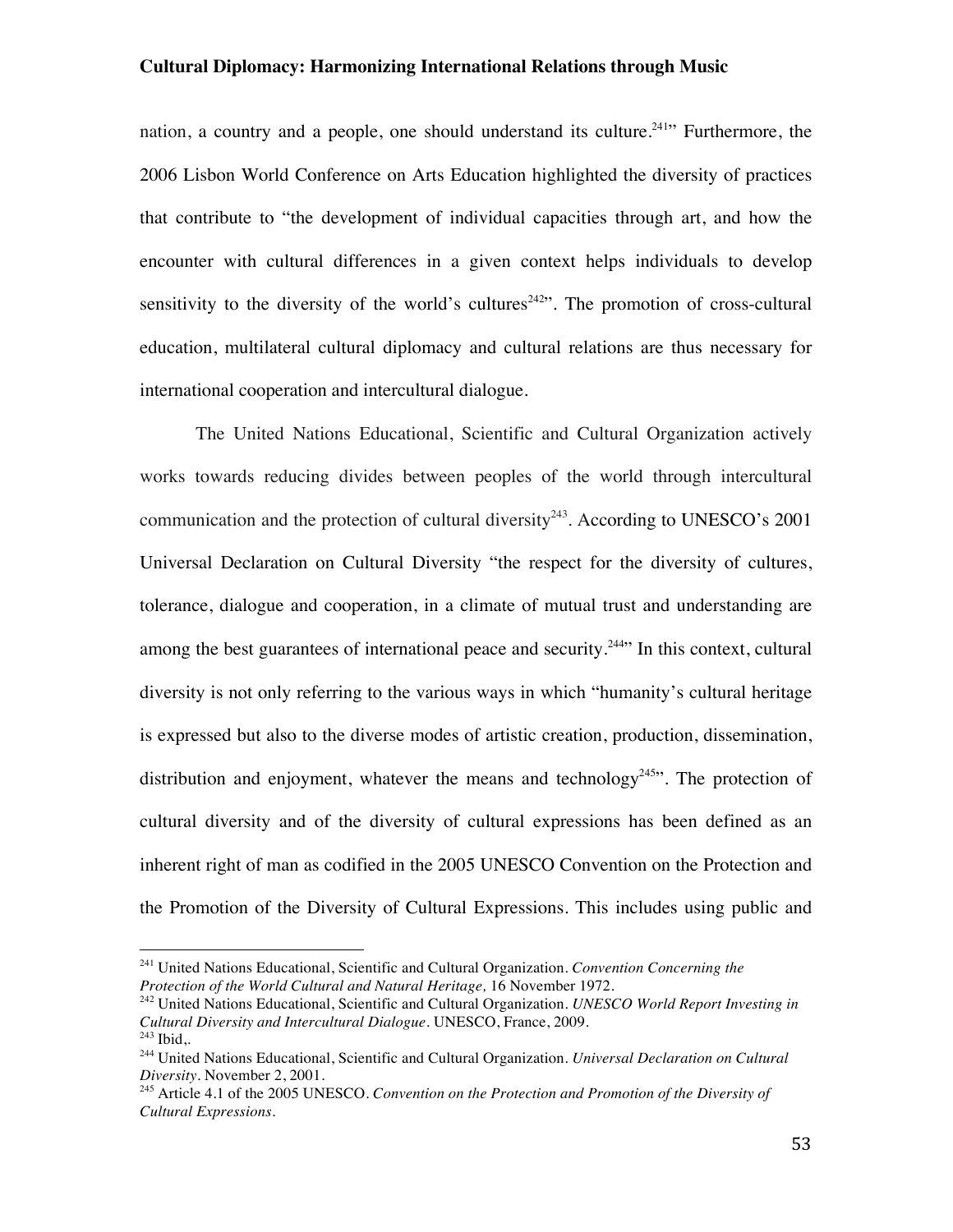private resources to promote the mobility of works of arts, cultural expressions and artists. The movement of ideas and peoples across cultures and the promotion of cultural diversity can enhance the development of cultural awareness and expression<sup>246</sup> and open the path towards mutual understanding. Today we live in a "global village" where the increased interconnectedness, the rapid spread of information worldwide and the reduction of barriers has made us able to communicate faster to a larger group of people. However, the way we interact with each other has not improved. Therefore, cultural diversity should be respected worldwide and included in education to reduce prejudices, stereotyping, discrimination and intolerance.

The list of international organizations working towards the promotion of cultural diversity and cross-cultural interaction is long. For the purpose of this research, I focused on the work of the United Nations in the perspective of creating a "multilateral cultural diplomacy". UNESCO for instance, seeks to achieve cross-cultural understanding, universal respect and international cooperation worldwide<sup>247</sup>. To achieve these goals, UNESCO works in the field of cultural diplomacy and international cooperation. In the field of musical diplomacy, UNESCO works on various levels: it promotes the development of the "creative cities network<sup>248</sup>" which connects cities in a vision to promote cross-cultural music education, organizes concerts for international cooperation at the United Nations, ensures the protection of the world's musical heritage but most

<sup>246</sup> United Nations Educational, Scientific and Cultural Organization. *UNESCO World Report Investing in Cultural Diversity and Intercultural Dialogue.* UNESCO, France, 2009.

<sup>247</sup> United Nations Educational, Scientific and Cultural Organization. *UNESCO World Report Investing in Cultural Diversity and Intercultural Dialogue.* UNESCO, France, 2009.

<sup>248</sup> United Nations Educational, Scientific and Cultural Organization. *UNESCO World Report Investing in Cultural Diversity and Intercultural Dialogue.* UNESCO, France, 2009.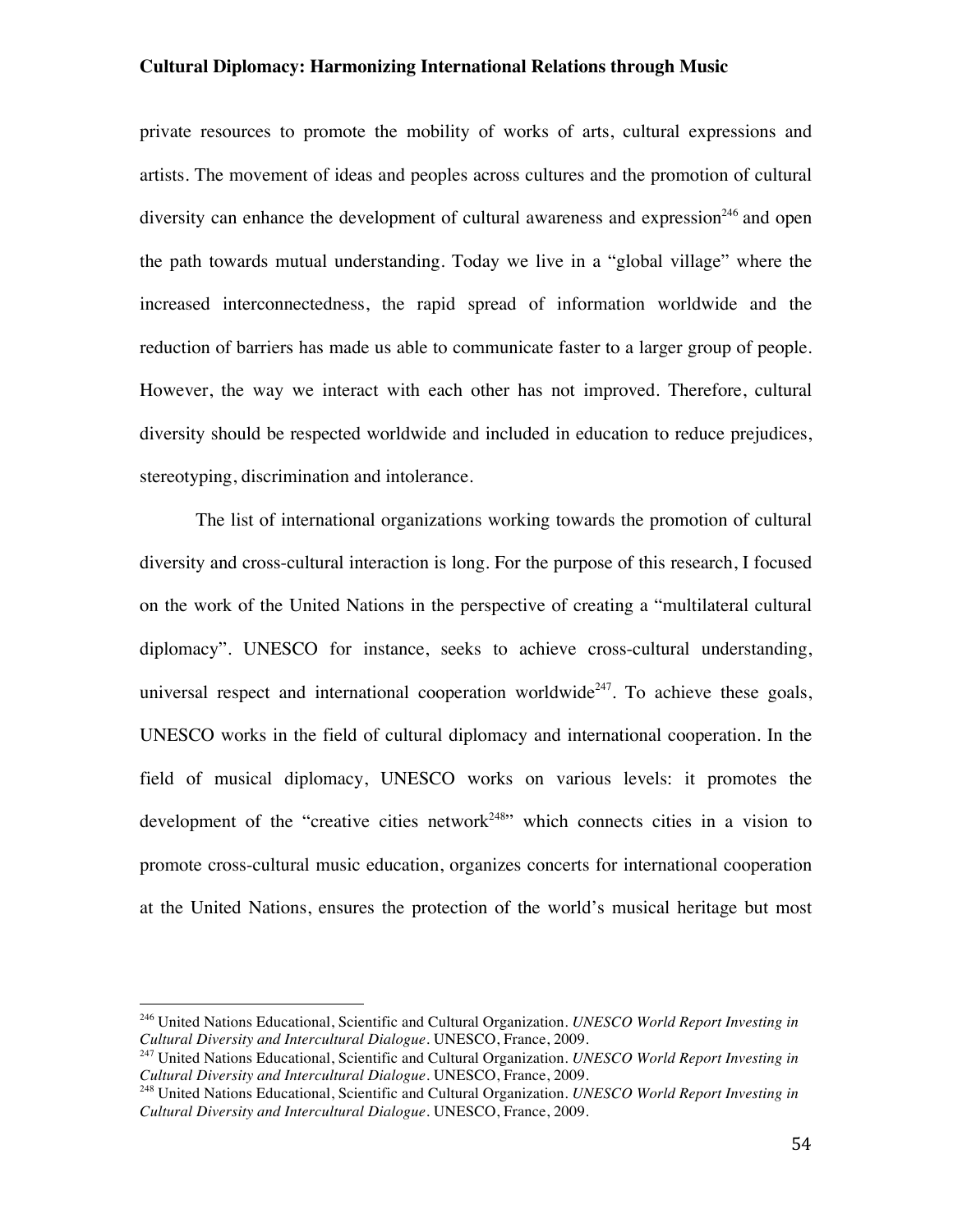importantly for the purpose of this research: concentrates on the development of music worldwide through the International Music Council.

The International Music Council (IMC) is the non-governmental advisory body of UNESCO on musical matters. According to the website of the International Music Council, the IMC is the world's largest network of organizations, institutions and individuals working in the field of music<sup> $249$ </sup>. The International Music Council works across 150 countries to promote cross-cultural understanding, access to music and the promotion of musical diversity<sup>250</sup>. The Council developed music education programs, assists developing countries to expand their music sector, organizes project training creating capacities to capture international funding for music projects, advocates for the promotion of musical diversity, distributes "IMC Music Rights Awards" to support crosscultural music projects and annually organizes a World Music Forum. Furthermore, the IMC implemented the International Music Day on October  $1<sup>st</sup>$  and International Jazz Day on April  $30^{251}$ .

Alongside the work of UNESCO, the United Nations Alliance for Civilizations has for mission to improve cross-cultural understanding and cooperation. Even though the UNAOC does not focus on the promotion of culture and the protection of the world's cultural heritage, it understands its importance for international cooperation. The UNAOC is an initiative of the United Nations, developed in 2005 by the former Secretary General Kofi Annan and the governments of Turkey and Spain at the 59<sup>th</sup> General

<sup>249</sup> "International Music Council". *International Music Council.* Website http://www.imc-cim.org/

<sup>250</sup> Ibid,.

 $251$  Ibid,.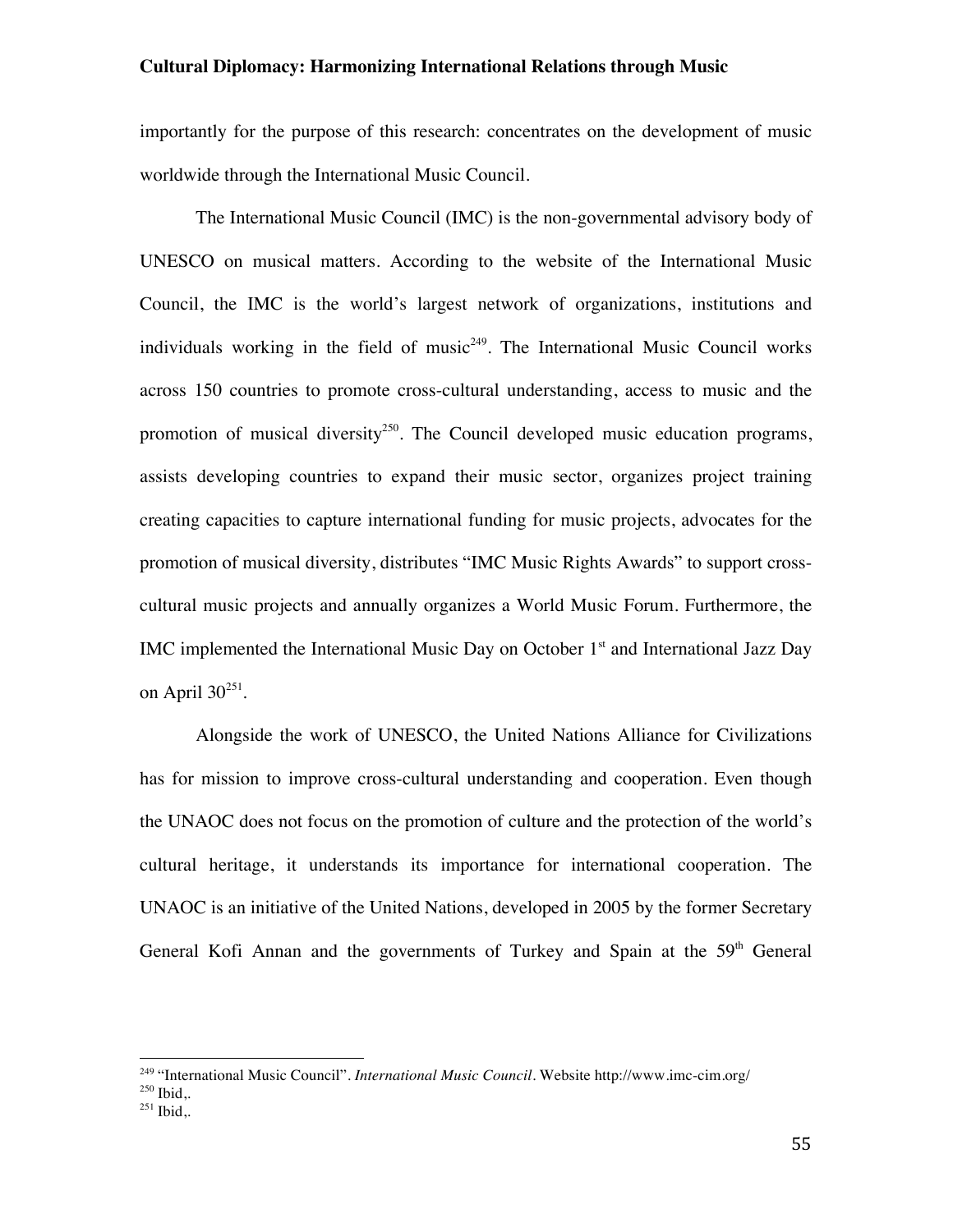Assembly that works as a preventive actor in conflict resolution and peacebuilding<sup>252</sup>. It seeks to "develop a better understanding of the interaction between the world of politics, cultural and religious factors, particularly in conflict zones<sup>253</sup>. To achieve this goal, the Alliance focuses on the promotion of intercultural dialogue. The High Representative of the UNAOC, Nassir Abdulaziz Al-Nasser expressed on March 14, 2013 the "need to play a preventive role using mediation as a soft power tool<sup>254</sup> as one of the new priorities of the UNAOC. The reference to Nye's "soft power" highlights the potential of multilateral cultural diplomacy for mediation and peacebuilding. Furthermore, the High Representative mentioned "in addition, the Alliance will use sports, arts and music to foster the culture of peace.<sup>255</sup> Thus the UNAOC is, in lines with the work of UNESCO, seeking to develop "musical diplomacy" at the multilateral level as a means to improve intercultural dialogue. The Alliance of Civilizations is a rejection of Huntington's theory of a necessary "clash of civilizations" in international relations. The initiative follows Khatami's "Dialogue of Civilizations" theory which expresses that "in order to provide natural unity and harmony in form and content for global culture and to prevent anarchy and chaos, all concerned parties should engage in a dialogue in which they can exchange knowledge, experience and understanding in diverse areas of culture and civilization.<sup>256</sup>" Khatami stresses the role of artists "in dialogue among cultures and civilizations, great artists should undoubtedly get due recognition together with philosophers, scholars and

<sup>252</sup> "United Nations Alliance of Civilizations (UNAOC)". *United Nations Alliance of Civilizations.* Website http://www.unaoc.org/

 $253$  Ibid,.

<sup>&</sup>lt;sup>254</sup> Al Nasser, Abdulaziz. "Press Conference with the UN High Representative of the United Nations Alliance of Civilizations". United Nations Headquarters, New York City. March 14, 2013.

<sup>&</sup>lt;sup>255</sup> Al Nasser, Abdulaziz. "Press Conference with the UN High Representative of the United Nations Alliance of Civilizations". United Nations Headquarters, New York City. March 14, 2013.

<sup>256</sup> Khatami. Roundtable on Dialogue Among Civilizations, United Nations, New York. September 5, 2000.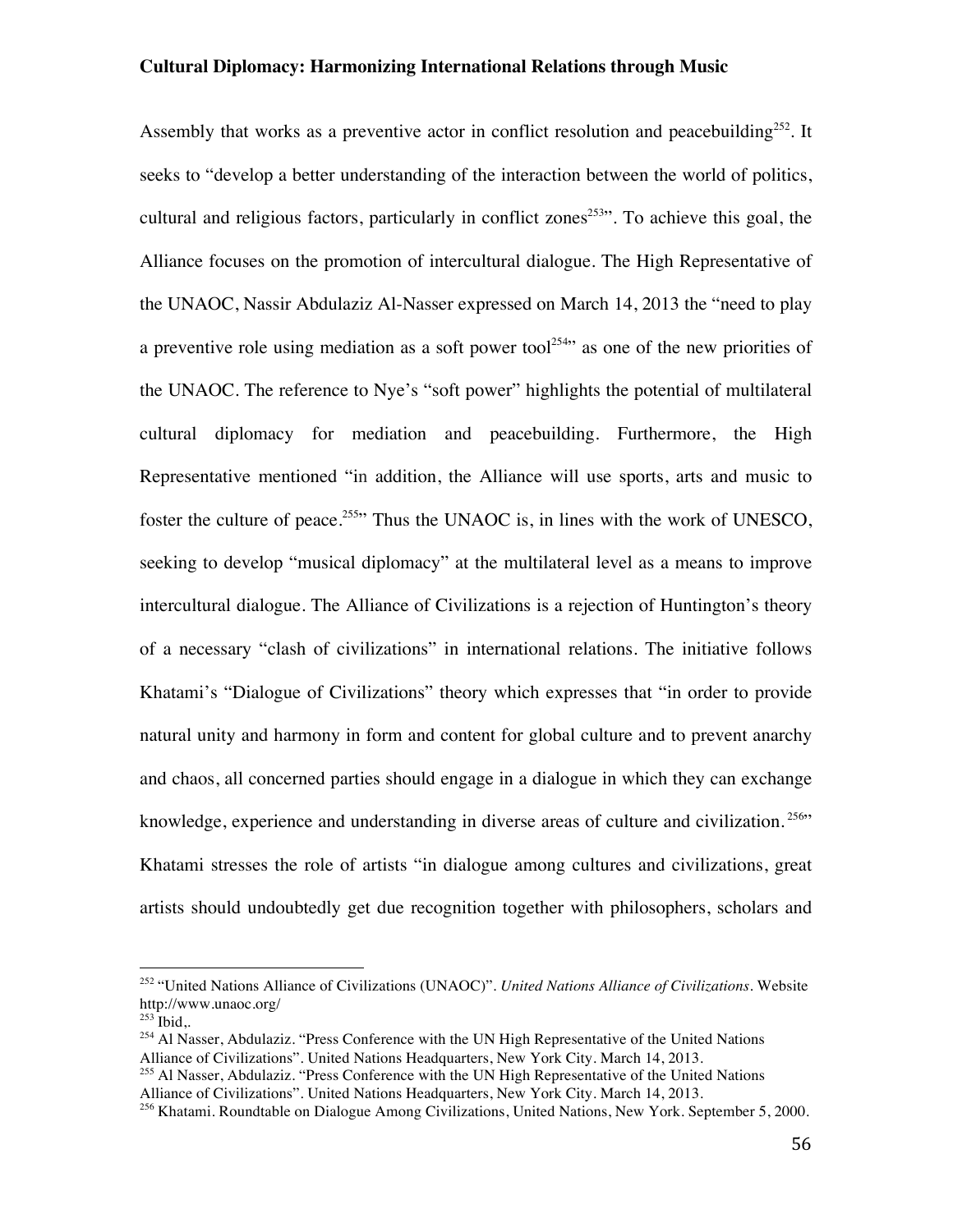theologians. Poets and artists engage in dialogue within and through the sacred language of spirit and morality. That language has remained safe from the poisonous winds of time. $257$ 

The theory of "cosmopolitan constructivism" fits within the framework of the mission of the United Nations. This is demonstrated in the UN Charter. Article 1.2 of the United Nations Charter defends cosmopolitan constructivism in stating "to develop friendly relations among nations based on respect for the principle of equal rights and self-determination of peoples, and to take other appropriate measures to strengthen universal peace.<sup>258</sup> The theory recognizes that "the construction of a peaceful community of states matters as the highest goal for diplomacy, and that governments must make use of cultural and public diplomacies as mechanisms to collaborate in the common understanding of their own cultures, diversities and differences.<sup>259</sup> "Furthermore, constructivism can be observed in the UNESCO Declaration of Principles of International Cultural Cooperation, even though the term "cosmopolitan constructivism" had not yet been created. The declaration considers that "despite the technical advances which facilitate the development and dissemination of knowledge and ideas, ignorance of the way of life and customs of peoples still presents an obstacle to friendship among the nations, to peaceful co-operation and to the progress of mankind.<sup>260</sup> The declaration clearly shares the discourse of the constructivists in mentionning the need of creating long-lasting relationships among states to foster mutual understanding. Constructivism

*peoples, and to take other appropriate measures to strengthen universal peace".* <sup>259</sup> Villanueva Rivas.

<sup>&</sup>lt;sup>257</sup> Khatami. Roundtable on Dialogue Among Civilizations, United Nations, New York. September 5, 2000. <sup>258</sup> United Nations Charter. Article 1.2. The purposes of the United Nations are "*To develop friendly relations among nations based on respect for the principle of equal rights and self-determination of* 

<sup>260</sup> United Nations Educational, Scientific and Cultural Organization. *Declaration of Principles of International Cultural Cooperation.* November 4, 1966.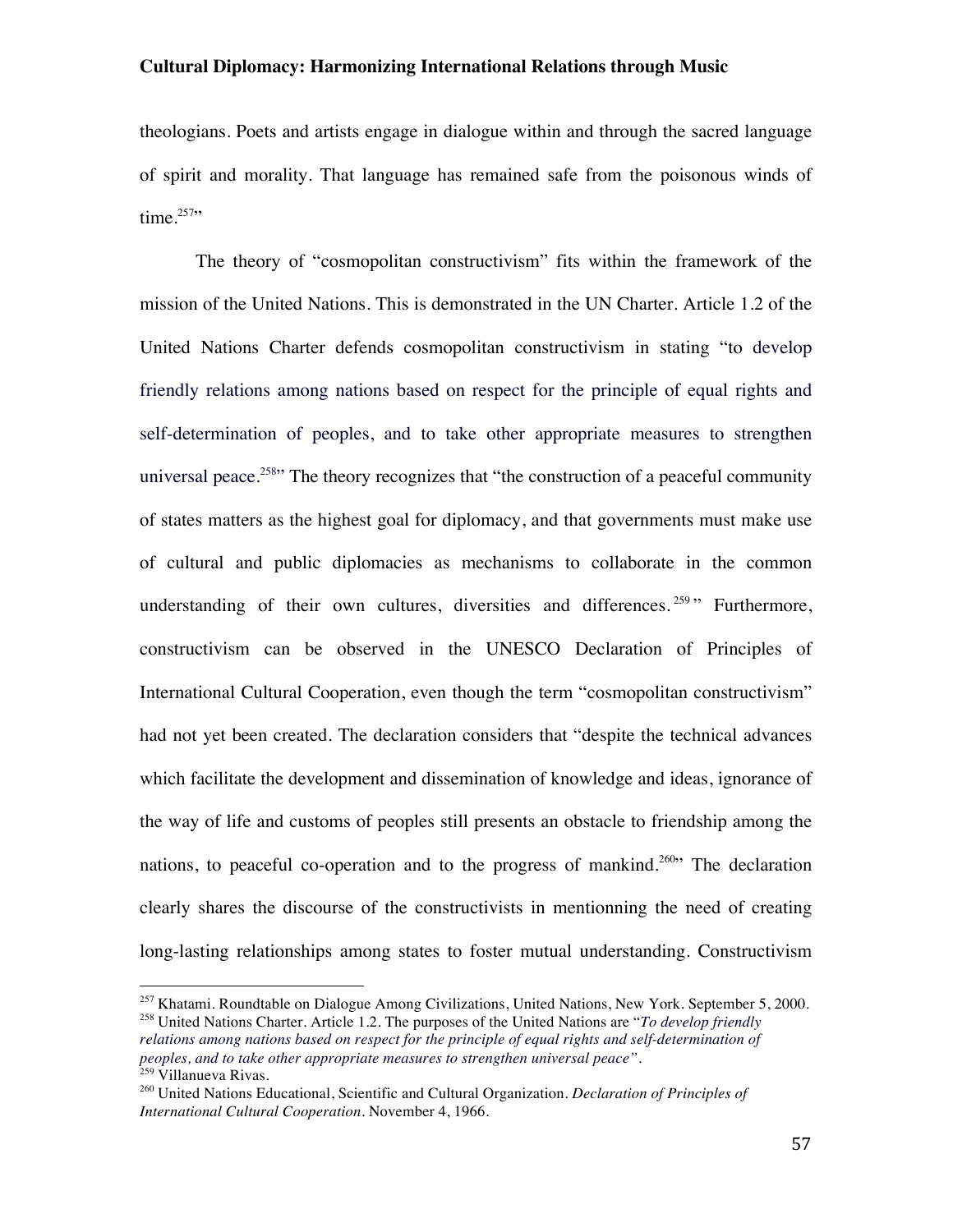places ideas and beliefs at the core of international relations and argues that the system will only change through ideas and values<sup>261</sup>. UNESCO was founded upon this belief. The 1945 UNESCO Constitution holds "since wars begin in the minds of men, it is in the minds of men that the defenses of peace must be constructed (…) that a peace based exclusively upon the political and economic arrangements of governments would not be a peace which could secure the unanimous, lasting and sincere support of the peoples of the world, and that the peace must therefore be founded, if it is not to fail, upon the intellectual and moral solidarity of mankind.<sup>262</sup> Thus, the ideal way to implement musical diplomacy is through collaboration between governments, non-state actors, individuals and international organizations both at the bilateral and multilateral levels.

<sup>261</sup> Villanueva Rivas.

<sup>262</sup> United Nations Educational, Scientific and Cultural Organization. *UNESCO Constitution*, 1945.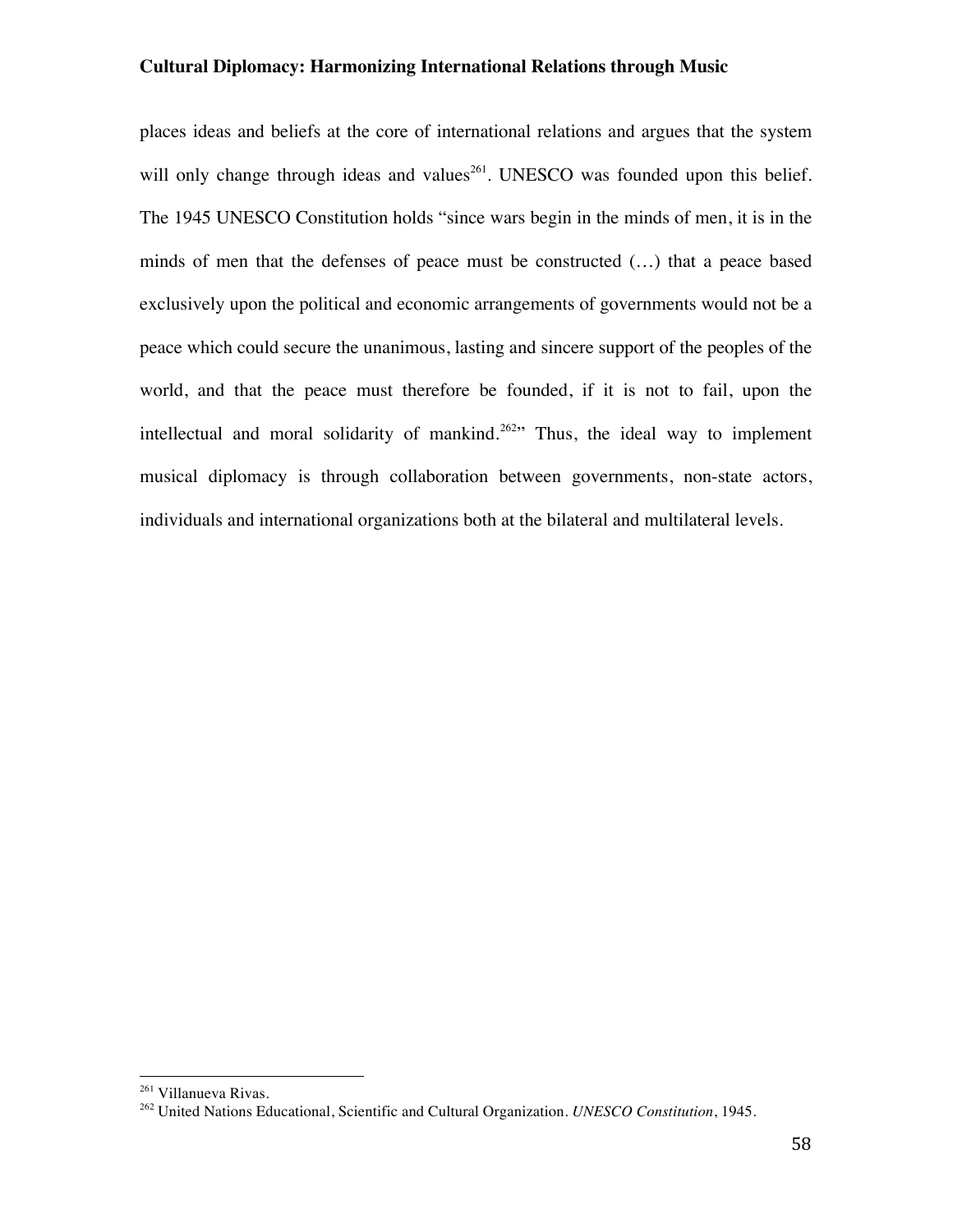### **IV. Conclusion**

Governments should acknowledge the potential of musical diplomacy for improving intercultural communication and understanding. When studying the impact of music education and musical programs, we realized that music is essential for community building, the improvement of intercultural dialogue and human development. A better knowledge of the other's culture, beliefs and interests is the first step towards the improvement of international relations. As expressed by Villanueva Rivas "a lasting and stable world order cannot rely merely on governments and power politics, it also depends on the free exchange of cultures among peoples in pursuing common intellectual and cultural interests via open cosmopolitan public and cultural diplomacies.<sup>263</sup> Thus, all the actors of the global stage should play a part in cultural diplomacy from non-state actors such as transnational advocacy networks, non-governmental organizations, academia and artists to international organizations. Understanding human dynamics is a prerequisite for intercultural dialogue and peacebuilding. Dialogue implies an exchange of ideas and different perspectives – thus contributing to changing norms and values. The constructivists believe that the international system can only change through a change in norms, values and interests. Consequently, the more we develop musical diplomacy the more we will be able to shape the international arena in a more cooperative and harmonious system.

The philosopher Martin Buber spent a lifetime concentrating on the philosophy of dialogue as a means of peacebuilding. In his book *I and Thou,* he stresses the need for building relationships between human beings "the world as experience belongs to the

<sup>263</sup> Villanueva Rivas.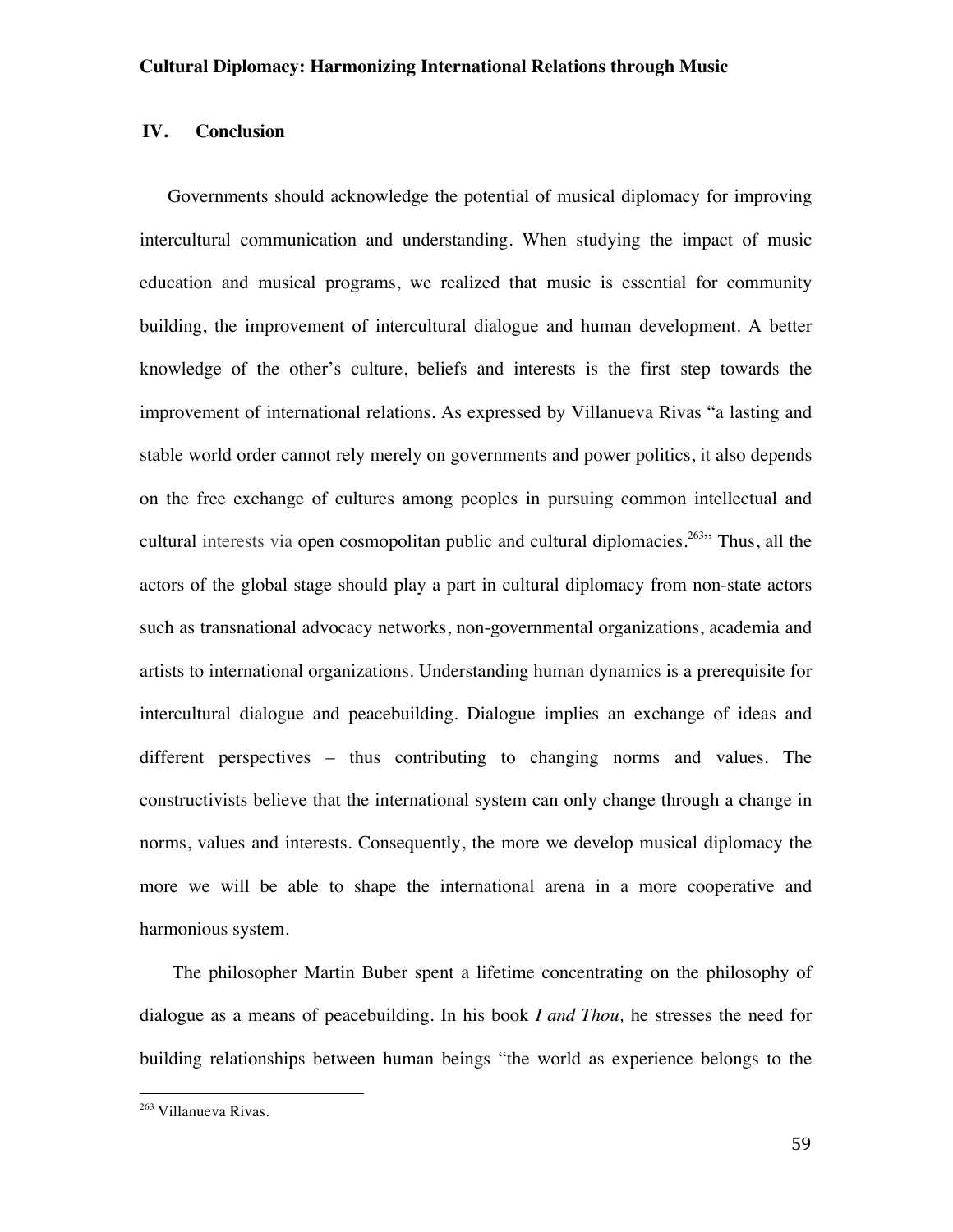basic word I-It. The basic word I-You establishes the world of relation.<sup>264</sup>" Buber differentiates "technical dialogue" from "true dialogue" in that true dialogue brings about relationship building<sup>265</sup>. Dialogue is a means to achieve collaboration and mutual understanding. He argues that intercultural dialogue is indispensable for international cooperation and peacebuilding<sup>266</sup>.

Galtung, leading thinker in peacebuiling differentiates "negative peace" from "positive peace". "Negative peace" is according to him the absence of violence and conflict whereas positive peace is the "integration of human society<sup>267</sup>". "Positive peace" on the other hand is defines as a sustainable peace in that it builds relationships between human beings. Galtung stresses the importance of culture and arts in conflict resolution<sup>268</sup> in defining art not just as "verbalizing and expressing peace<sup>269</sup>" but peace itself. Therefore music through its capacity for intercultural dialogue can become a basis for peacebuilding.

This research has shown that music has the potential to express emotions in a way that language can never achieve. Musical diplomacy therefore should not be used to advance national interests but to advance intercultural communication. According to the constructivist theory in international relations, the international system can be improve through norms and values. Non-state actors and intergovernmental organizations are instrumental in the construction of norms in the international arena as expressed in this research – therefore we should not only rely on states in the context of musical

<sup>264</sup> Buber, p.56.

<sup>265</sup> Buber.

<sup>&</sup>lt;sup>266</sup> Buber.

 $^{267}$  Galtung, "Twenty-five years of Peace Research: Ten Challenges and Some Responses".

<sup>268</sup> Ibid,.

<sup>&</sup>lt;sup>269</sup> Galtung, "Peace, Music and the Arts: In Search of Interconnections".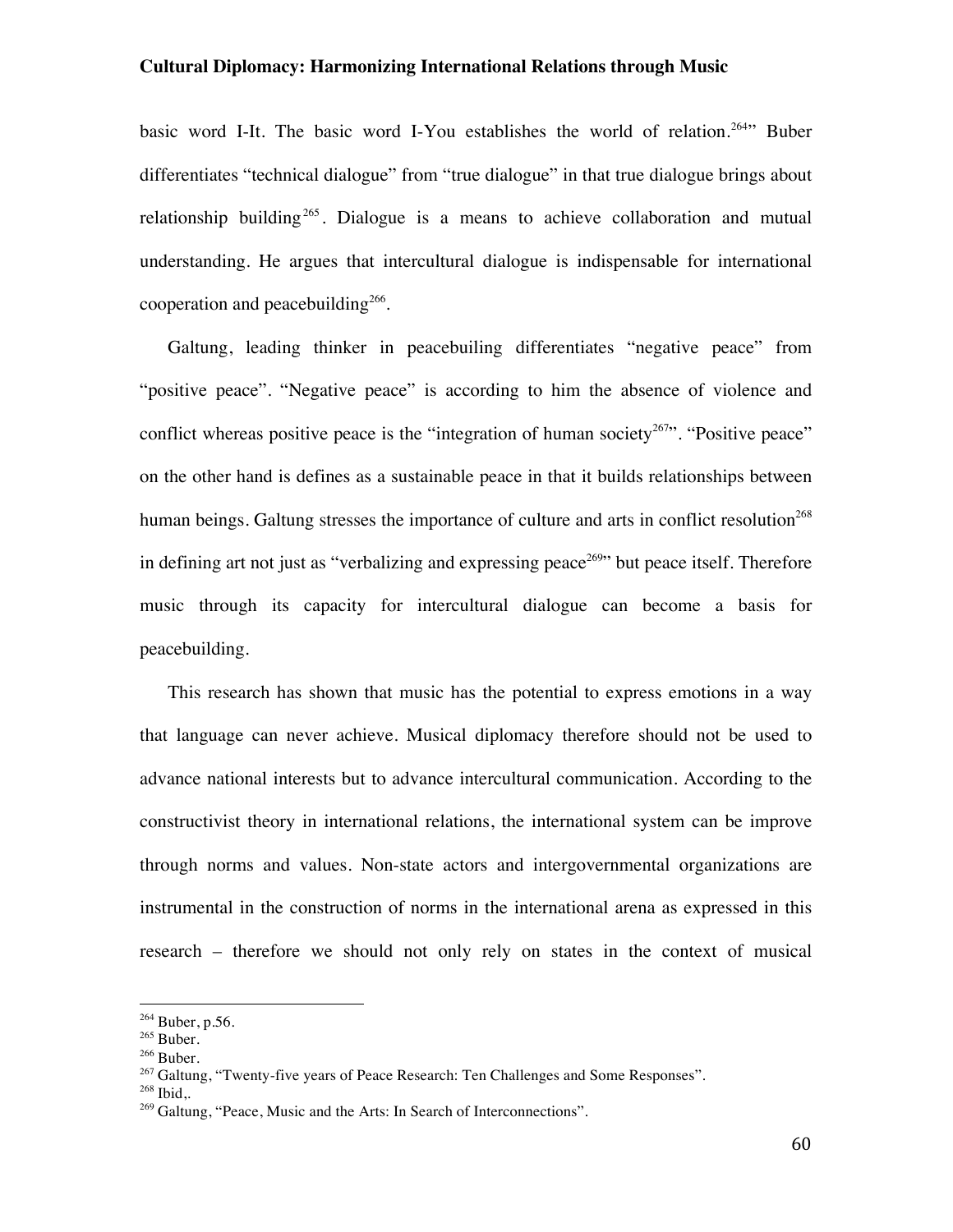diplomacy. Musical diplomacy can improve the way we see each other and the way we interact with each other – thus improve international cooperation.

According to Leon Botstein music is "a speechless form of life that can renew our respect and gratitude for our own life and the lives of others – Whether the existential consciousness that music creates can be a basis for a politics that redeems the possibility of harmony, peace, and freedom with tolerance for the diversity not of groups but of persons throughout the world is an objective we can wish for.<sup>270</sup>" Botstein then nuances his statement by declaring "at best, music can reaffirm this goal. But the responsibility and the means to reach it rest exclusively with politics and ourselves as citizens.<sup>271</sup>"

This research has shown that musical diplomacy can "harmonize" international relations. A prerequisite for musical diplomacy to be effective is the respect of the diversity of world cultures and recognition that different peoples may have different definitions of music. I believe that our best hope to improve communication between the different peoples of the world is to promote interaction through the exchange of languages, ideas, music and the arts. I am arguing that music can be a means of promoting dialogue between diverse cultures through personal interaction and the creation of a "safe space" for dialogue. We must understand different cultures and what they imply for each of us as a means of conflict prevention.

The case studies that I chose to look at in this thesis exemplify how musical diplomacy can shape ideas and promote better understanding between peoples from different backgrounds. We need more empirical research on the subject to defend the

<sup>270</sup> Botstein, p.11.

 $271$  Ibid,.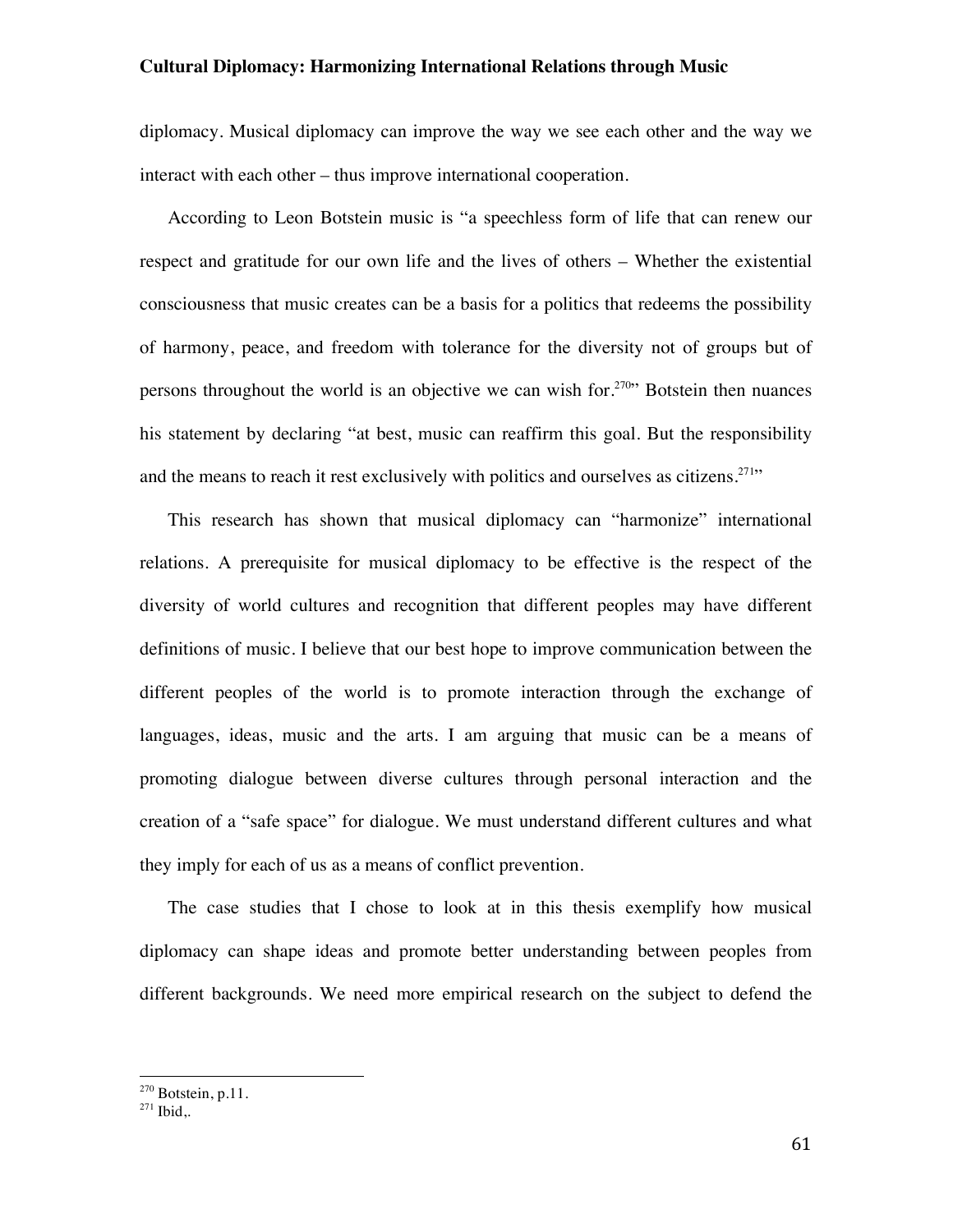argument that musical diplomacy is an effective means to improve international cooperation.

Music through its potential to communicate human emotions and "connect souls" has the capacity to transcend boundaries. Music can create relationships between people from different backgrounds and opposing beliefs – it can therefore be a basis for peacebuilding.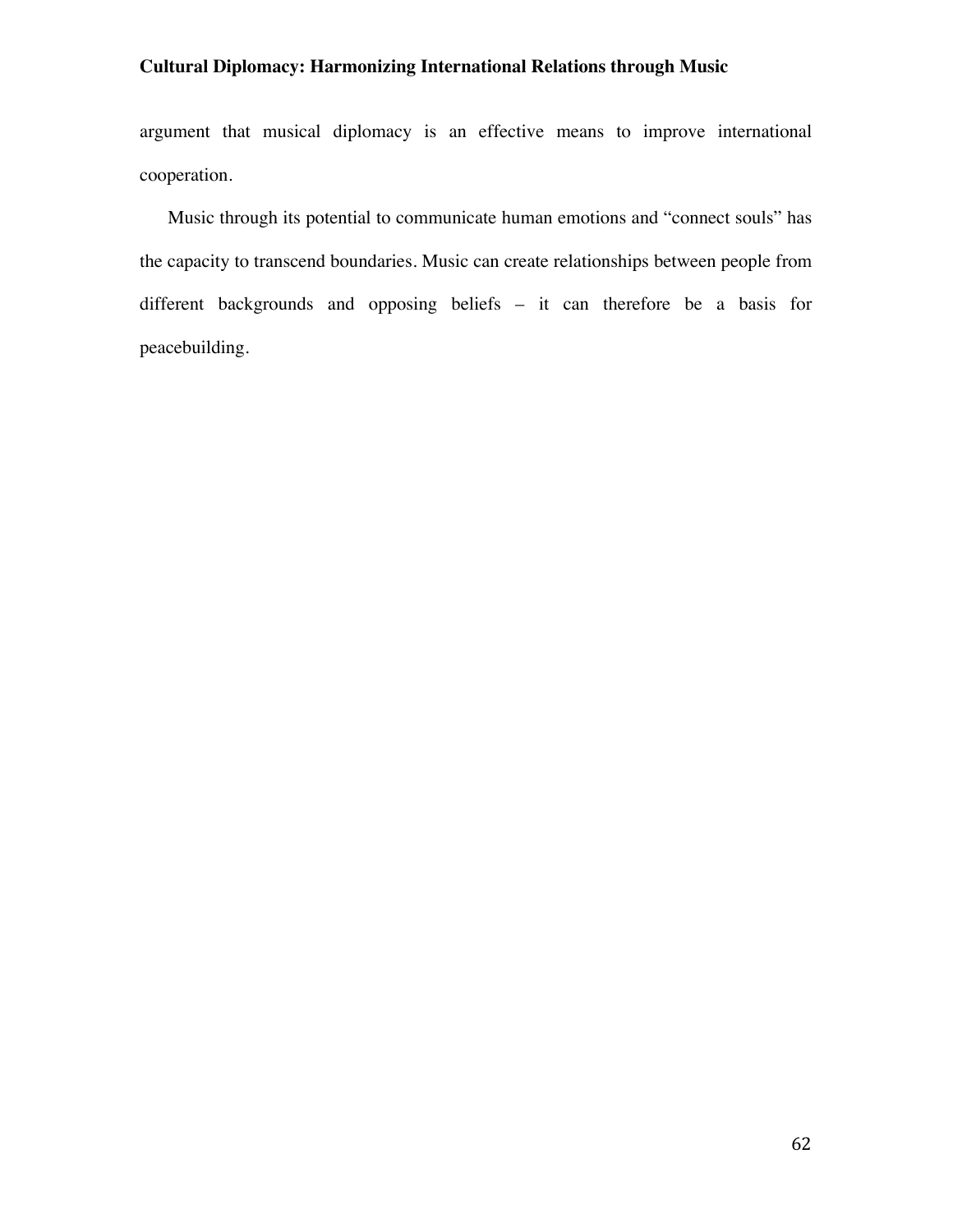# **Appendix**

*Katz, Linor. Personal Interview conducted in New York on April 14, 2013. Linor Katz is an Israeli Cellist who has been with the West-Eastern Divan Orchestra for eight years with which she toured all over Europe, Qatar, North America and South America. She has also played with the Israel Philharmonic Orchestra. Linor was born in Israel in 1987. Today, she lives in the United States.*

### *How did you hear about the West-Eastern Divan Orchestra?*

Well, when I first applied for the Divan, I had no idea what it was about. I just knew that Daniel Barenboim was the conductor and that he was going to lead the master classes. I then sent a CD from Israel to apply. It was an uncommon application because Barenboim's assistant called me and said that the sound quality of my CD was not good enough. He then told me that Barenboim himself was coming to Jerusalem and wanted to listen to me. I then performed in front of Barenboim! What an experience! When I was done he told me, "Thank you and see you soon". He introduced me to another musician who was going to perform with the Divan that same year, a pianist from Syria I remember.

### *What was your first experience like? What did you expect and what did you learn from the other cultures?*

When I went to Seville for the first summer, I did not know what to expect. It was the first time in my life that I was able to meet young people from Syria, Iran, Palestine, Lebanon, and Egypt… The first moments were tensed for me, but as soon as we started to meet the situation became friendly and warm. A friend of mine was already performing with the orchestra, so she introduced me to everyone. I was filled with warmth. I met young people who were so nice. This might sound "naïve" but all that I knew about these diverse cultures, I had heard on the Israeli media. I was happy to be able to "meet" young people like myself, make my own judgment and exchange personal experiences. The orchestra allowed for difficult conversations to take place but always in a peaceful and civilized atmosphere. We all listened to one another.

### *How do you think we can learn from the Divan and improve intercultural relations? Do you think cross-cultural education would change anything?*

Absolutely! The best would be to educate young people. It is them who are the most curious and who do not have prejudices. I am lucky enough to have parents who educated in an open-mind, however this is not the chance of everyone. I feel that education systems should include the teaching of other cultures. Through the orchestra, I learned so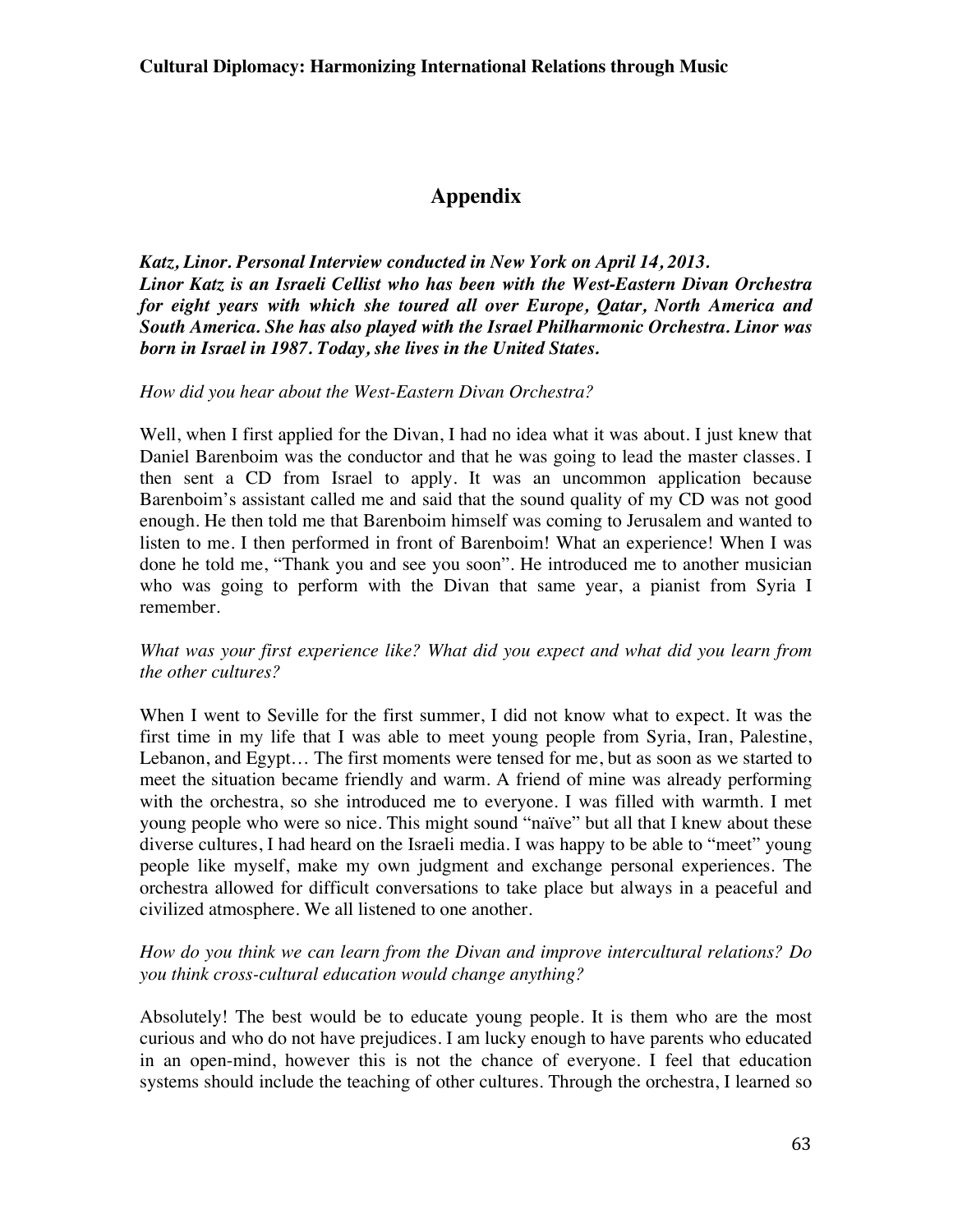much about the other's, their cultures, values and interests. It was an enriching personal experience. I learned about our similarities as well as differences.

## *What about music? What does music represent for you? Do you think that music could improve such international relations?*

Music, for me is a meditative state. I believe that music a way to communicate with all peoples. Even though there are a lot of differences between cultures, we can all communicate our emotions through music. When I play, I am outside the world. "When I perform, I become music". I am no longer myself, I am part of something higher. Music has the power to transcend. It is an opportunity to express warmth to a large audience simultaneously. In my daily life, I can only give warmth to my friends and family. When I am performing, if the audience is of 600 people, I can give them warmth at the same moment through music. (*We then started talking about her French boyfriend, whom I had met in February during a performance by the Divan Orchestra and who had helped me to get an interview with her. She then told me that they met when Linor needed the assistance of a pianist to rehearse for an audition. When she heard him play, his music moved her so much that she cried. She was moved by the emotions he could express through his music.)* Music is the expression of "true emotions". It has to power to move us and connect souls. For example, this year we will be playing Berlioz' "Symphonie Fantastique". We can all relate to it and express emotions through music. Yet, I still believe that Beethoven is, in my opinion, the most "universal composer". We will also be performing from an Israeli and an Arab composer this year.

### *What did you learn "musically" with Daniel Barenboim while performing with the West-Eastern Divan Orchestra? And humanly?*

This is a tough question! Every rehearsal I learn something. This is part of Barenboim's genius and talent as a teacher. He thinks about music 24/7 and always has good advice. One of which was that he taught us the secret to a perfect crescendo. To perform well, we need to focus on the emotional character of music. The audience has to think that the crescendo was the "only choice possible" and should not be forced. What I learned humanly was first of all, to be less shy. I also learned to be more open-minded, daring to share my experience with others and to be a good listener. I had already been living my life according to these principals before my experience at the Divan. The orchestra amplified them all.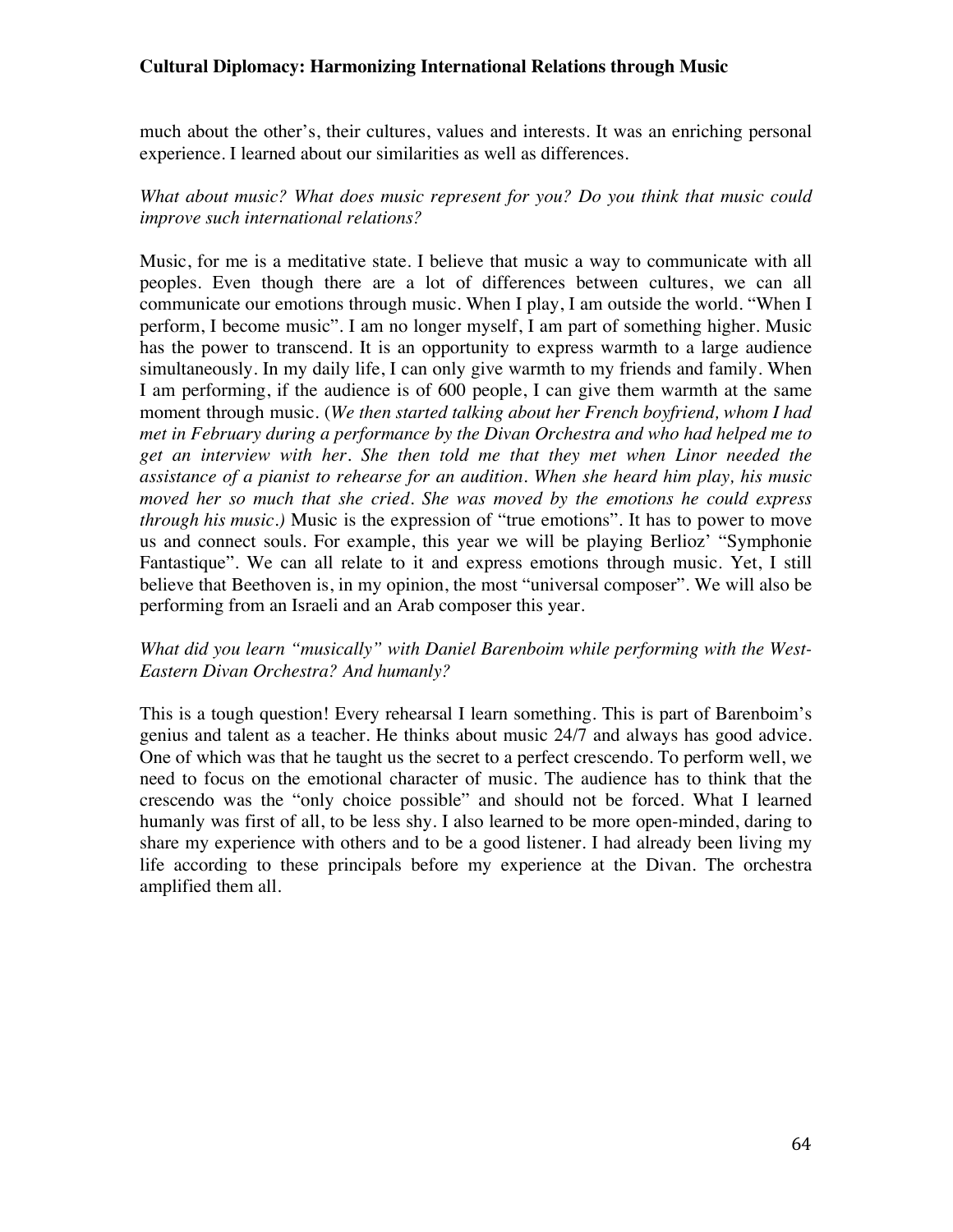# **Bibliography**

- Alting Von Geusau, Frans Alphons Maria. *Cultural Diplomacy: Waging War by Other Means?* Nijmegen: Wolf Legal, 2009.
- Al Nasser, Abdulaziz. "Press Conference with the UN High Representative of the United Nations Alliance of Civilizations". United Nations Headquarters, New York City. March 14, 2013.
- Annan, Kofi. "Music Unites People of Different Background". Introductory Remarks at the Lecture on "Why Music Matters" by Leon Botstein. United Nations Headquarters, New York City on November 8, 2004.
- Annan, Kofi. "Secretary-General underscores the Importance of Music to Humankind". Concert Celebration of the United Nations Day and the Anniversary Membership of Switzerland. United Nations Headquarters, New York City. October 28, 2003.
- Arndt, Richard T. *The First Resort of Kings: American Cultural Diplomacy in the Twentieth Century*. Washington, D.C.
- Barenboim, Daniel and Said, Edward W. *Parallels and Paradoxes: Explorations in Music and Society.* Vintage Books, New York, 2004.
- Barenboim, Daniel. West-Eastern Divan Orchestra. Website. <http://www.westeastern-divan.org>
- Barenboim, Daniel. *Music Quickens Time.* Verso Books, 2008.
- Barenboim, Daniel. "Remembering Edward W. Said: a conversation and performance with Daniel Barenboim and members of the West-Eastern Divan Orchestra". Columbia University Morningside Campus Miller Theatre. Friday, February 1, 2013.
- Barenboim, Daniel. "Sound and Vision". *The Guardian*. Guardian News and Media, 25 Oct. 2004. <http://www.guardian.co.uk/music/2004/oct/25/classicalmusicandopera1>.
- Barnett and Finnemore. "The Power of Liberal International Organizations". *Power in Global Governance.* Cambridge University Press, 2005.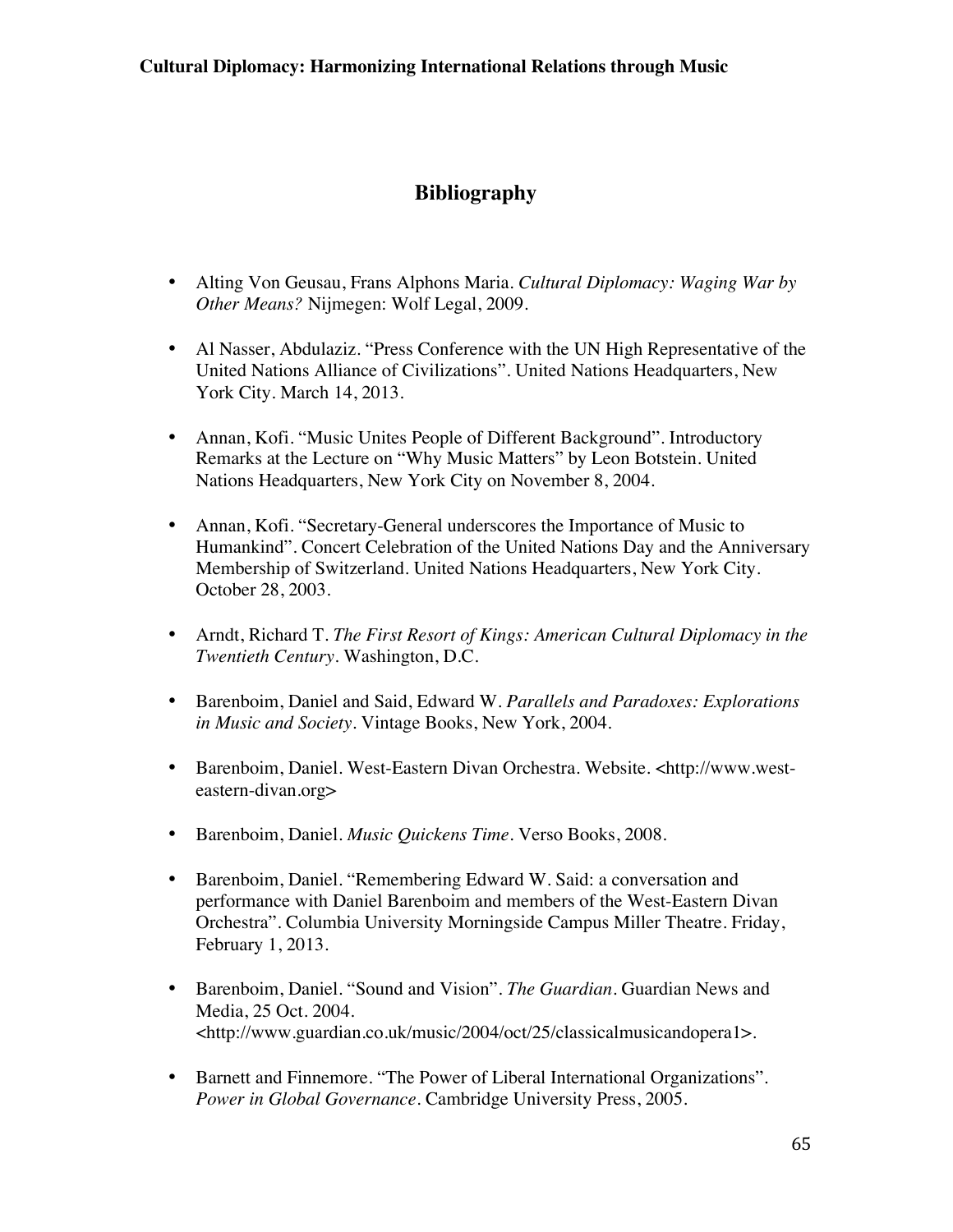- Becker Judith. *Deep Listeners: Music, Emotion, and Trancing.* Indiana University Press, 2004.
- Blacking, John. *How Musical is Man?* University of Washington Press, 1973.
- Bleiker, Roland. "Music and International Politics". *Resounding International Relations: On Music, Culture, and Politics.* Edited by M. I. Franklin, Palgrave Macmillan, 2005.
- Botstein, Leon. *Why Music Matters.* Musical Quarterly, Volume 87, N.2, 2005.
- Buber, Martin. *I and Thou*. Charles Scribner's Sons, New York, 1970.
- Braman, Sandra. "Art and Power in the International Arena: Treaties as Cultural Instruments". *International Journal of Cultural Policy.* Ed. Singh. Palgrave Macmillan, 2010.
- Campbell, Patricia Shehan. *Lessons from the World: A Cross-Cultural Guide to Music Teaching and Learning.* Schirmer Books, UK, 1991.
- Channick, Joan. "The Artist as Cultural Diplomat". *American Theater Magazine*, May/June 2005.
- Clinton, Hillary R. Nomination Hearing to be Secretary of State. Statement before the Senate Committee on Foreign Relations. Washington, DC, on January 13, 2009.
- Cohen, Cynthia. "Music a Universal Language". *Music and Conflict Transformation: Harmonies and Dissonances in Geopolitics.* Ed. Urbain, Olivier. I.B Tauris in association with the Toda Institute for Global Peace and Policy Research, London, 2008.
- Cowan, Geoffrey and Arsenault, Amelia. "Moving from Monologue to Dialogue to Collaboration: The Three Layers of Public Diplomacy". *Annals of American Academy of political and Social Science.* Volume 616, Public Diplomacy in a Changing World, 2008.
- Copeland, Dale. "The Constructivist Challenge to Structural Realism: A Review Essay". *Constructivism and International Relations: Alexander Wendt and his critics.* Ed. Guzzini and Leander. Routledge, 2006.
- Cummings, Milton. *Cultural Diplomacy and the United States Government: a survey*. Cultural Diplomacy Research Center for Arts and Culture, 26 June 2009.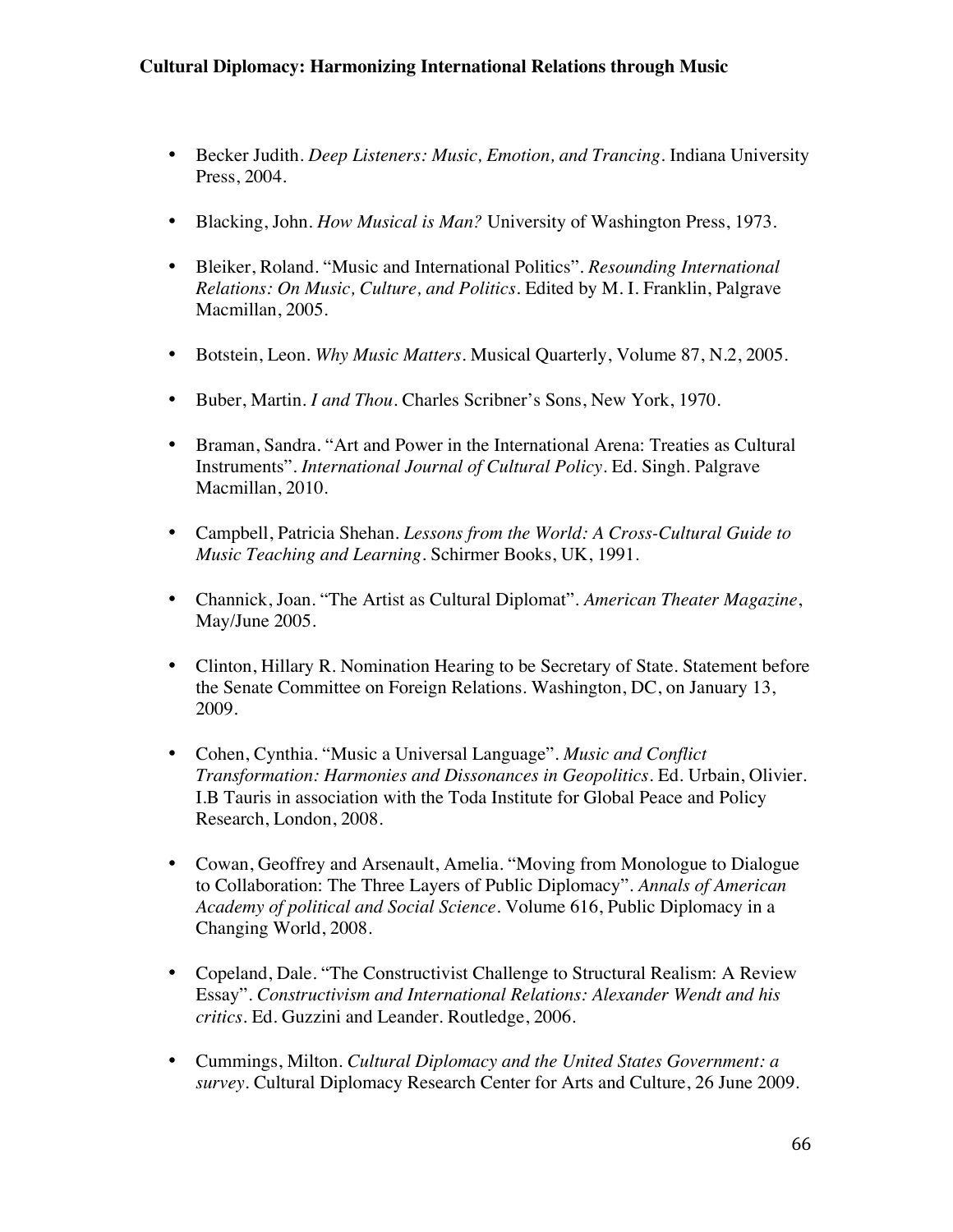- Dowling, W. Jay and Harwood, Dane L. *Music Cognition.* San Diego Academic Press, 1986.
- Dwight, John Sullivan. The Concerts of the Past Winter and Other Selections (1840-1881). *Journal of Music.* 1852.
- Elliott, David. *Music Matters: A New Philosophy of Music Education*. New York, Oxford University Press, 1995.
- Elliot, David. "Music Education as/for Artistic Citizenship". *Music Educators Journal,* Volume 99 N.1, 2012.
- Fulbright, James William. *The Price of Empire.* Pantheon Books, New York, 1989.
- Finn, Helena. "The Case for Cultural Diplomacy: Engaging Foreign Audiences". *Foreign Affairs.* Vol. 82 N.6. 2003.
- Finnemore, Martha. *National Interests in International Society.* Cornell University Press, Ithaca, 1996.
- Galtung, Johan. "Twenty-five years of Peace Research: Ten Challenges and Some Responses". *Journal of Peace Research*, Volume 22, n.2. 1985.
- Galtung, Johan. "Peace, Music and the Arts: In Search of Interconnections". *Music and Conflict Transformation: Harmonies and Dissonances in Geopolitics*. Ed. Urbain, Olivier. I.B Tauris in association with the Toda Institute for Global Peace and Policy Research, London, 2008.
- Gienow-Hecht, Jessica. *Sound Diplomacy: Music and Emotions in Transatlantic Relations, 1850-1920.* University of Chicago Press, 2009.
- Gienow-Hecht, Jessica. "What Are We Searching For? Culture, Diplomacy, Agents and the State". *Searching for a Cultural Diplomacy.* Ed. Donfried, Mark and Gienow-Hecht, Jessica. Berghahn Books, New York, 2010.
- Gienow-Hecht and Donfried, Mark. "The Model of Cultural Diplomacy: Power, Distance and the Promise of Civil Society". *Searching for a Cultural Diplomacy.*  Ed. Donfried, Mark and Gienow-Hecht, Jessica. Berghahn Books, New York, 2010.
- Hauser, Marc and McDermott, John. "The Evolution of Music Faculty: a Comparative Perspective". Review Nature Neuroscience. Volume 6, Number 7, July 2003.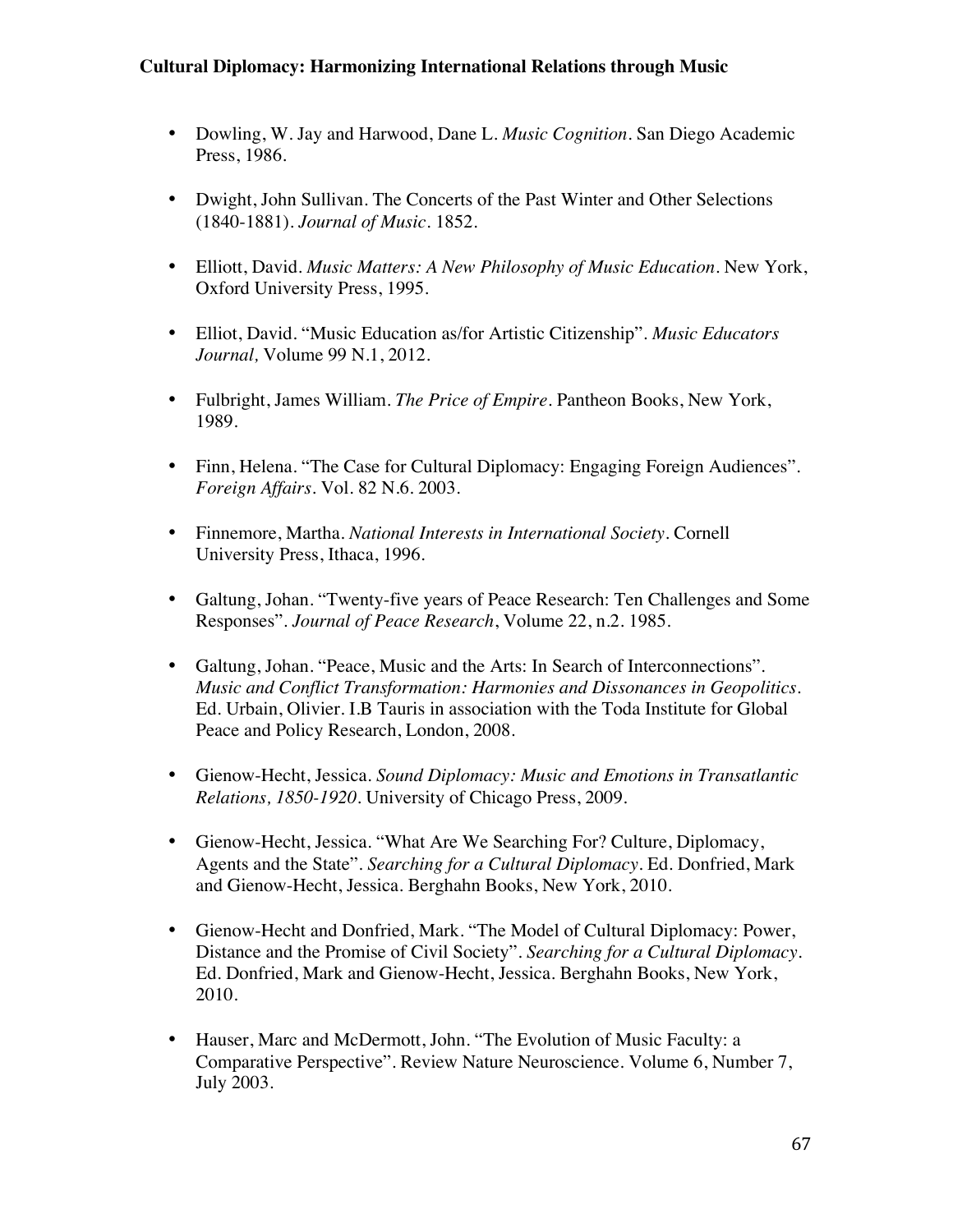- Huntington, Samuel. *The Clash of Civilizations and the remaking of world order.* Simon and Schuster, 1997.
- Iriye, Arika. *Cultural Internationalism and World Order.* John Hopkins University, 1997.
- "International Music Council". *International Music Council.* Website <http://www.imc-cim.org/>
- Jackson, Robert & Sørensen, Georg. *Introduction to International Relations. Theories & Approaches*. New York: Oxford University Press, 2010.
- Jorgensen, Estelle R. "Music and International Relations". *Culture and International Relations*. Ed. Chay, Jongsuk. Praeger Publishers, New York, 1990.
- "Jeunesse Musicales International" *Jeunesse Musicales International.* Website. http://www.jmi.net/
- Katz, Linor. Personal Interview conducted in New York City. April 14, 2013.
- Khatami. "Roundtable on Dialogue Among Civilizations". United Nations Headquarters, New York City. September 5, 2000.
- Keck and Sikkink*. Activists beyond Borders: Advocacy Networks in International Politics.* Cornell University, Ithaca, 1998.
- Keohane, Robert and Nye, Joseph S. *Power and Interdependence: World Politics in Transition.* Little, Brown and Company, Boston, 1977.
- Knapp, Karlfried. *Analyzing Intercultural Communication.* Mouton de gruyter, Berlin, 1987.
- Langer, Susanne. *Philosophy in a New Key: Study in the Symbolism of Reason, Rite and Art.* Harvard University Press, 1996.
- Lederach, John Paul. *The Moral Imagination.* Oxford University Press, 2005.
- Levitin, Daniel*. This Is Your Brain On Music: The Science of a Human Obsession.* London: Atlantic Books, 2006.
- Mans, Minette. *Living in Worlds of Music: A View of Education and Values.* Springer, USA, 2009.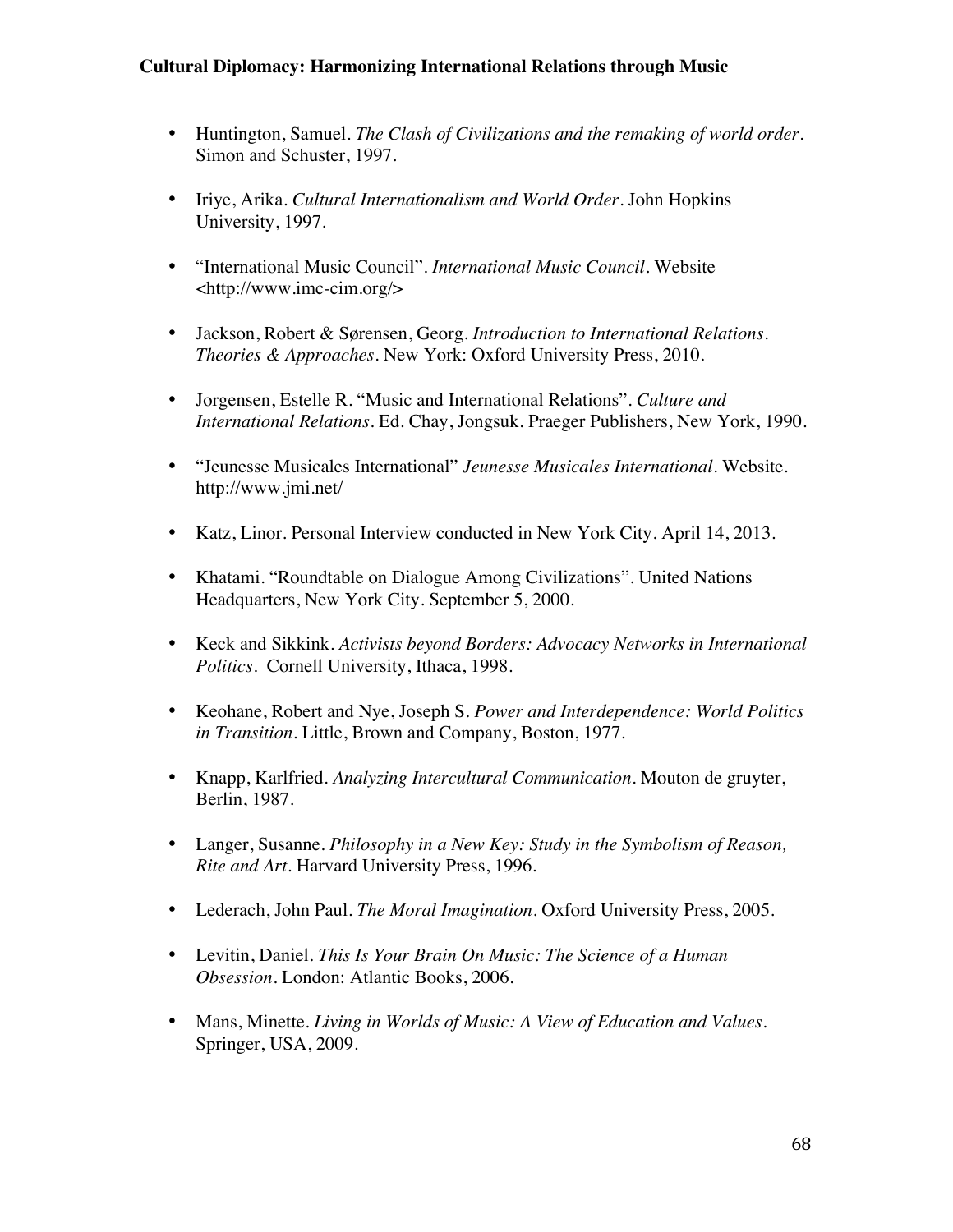- "Melody for Dialogue Among Civilizations Association". *Melody for Dialogue Among Civilizations Association*. Website. <http://www.melodydialogue.org/>.
- Messenger, Phyllis Mauch. *The Ethics of Collecting Cultural Property*. University of New Mexico Press, 1989.
- Montville, Joseph, and Davidson, William. "Foreign Policy According to Freud". *Foreign Policy* N.45, 1981.
- Mowlana, Hamid. "Communication and International Relations". *Culture and International Relations*. Ed. Chay, Jongsuk. Praeger Publishers, New York, 1990.
- "Music Unites Us". *MusicUnitesUS*. Website. <http://www.musicunitesus.info/education.html>.
- "Musicians without Borders". *Musicians without Borders*. Website. <http://www.musicianswithoutborders.org/>.
- Nietzsche, Friedrich Wilhelm, and Clifton Fadiman. *The Birth of Tragedy from the Spirit of Music*. Dover Publications, 1995.
- Nye, Joseph S. *Soft Power: The Means to Success in World Politics*. Public Affairs, 2005.
- O'Connell, John Morgan. *Music and Conflict*. Urbana: University of Illinois PressPrint.
- Patel, Aniruddh. "Music and the Brain". Discussion in the Edition of "Grey" Matters" University of California, 2006. http://www.youtube.com/watch?v=ZgKFeuzGEns
- Pérez De Cuéllar, Javier. "Our Creative Diversity: The World Commission on Culture and Development". UNESCO, 1997.
- Plato. *The Republic*. Summary: Book III, 386a-412b. Ed. Ivor A. Richards, CUP Archive, 2000.
- "Playing for Change". *Playing For Change*. Website. http://playingforchange.com/
- Reus-Smit, Christian. *The Moral Purpose of the State: Culture, Social identity, and Institutional Relationality in International Relations.* Princeton University Press, 1999.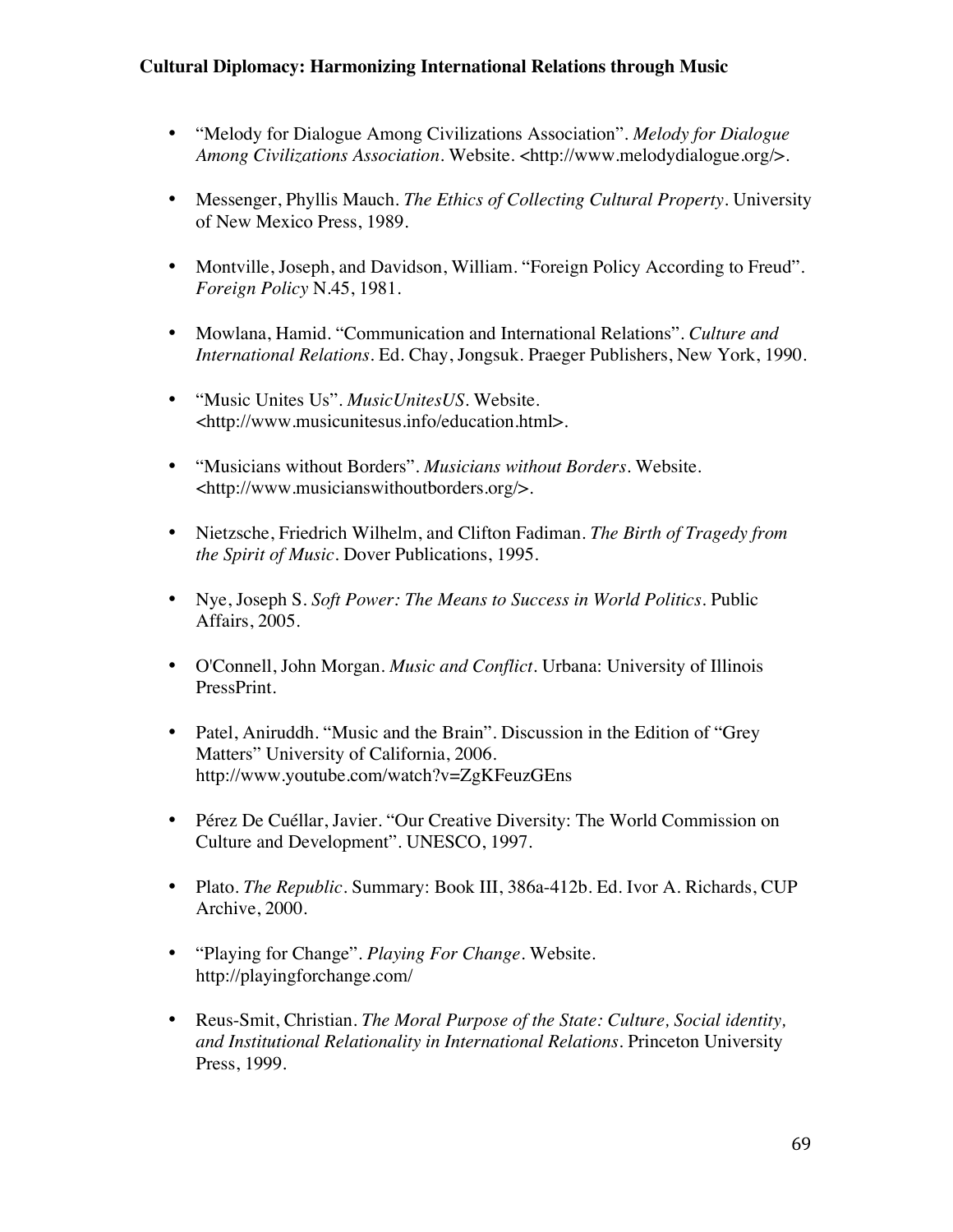- Riiser, Solveig. "Identity and the West-Eastern Divan Orchestra". *Music and Arts in Action,* Volume 2, Issue 2, 2010.
- Rogers, Hart and Miike. "Edward T. Hall and The History of Intercultural Communication: The United States and Japan". *Keio Communication Review N.* 24, 2004.
- Said, Mariam. Personal Interview conducted in New York City. May 11, 2013.
- Sajjadpour, Seyed Kazem. "Dialogue of Civilizations and International Relations". In *Civilizational Dialogue and Political Thought.* Edited by Fred Dallmayr and Abbas Manoochechri. Lexington Books, 2007.
- Salimi, Hossein. "The Evolution in the Conflictual Foundation". In *Civilizational Dialogue and Political Thought.* Edited by Fred Dallmayr and Abbas Manoochechri. Lexington Books, 2007.
- Schoen, Max. "Walter Pater on the Place of Music among the Arts". *The Journal of Aesthetics and Art Criticism* Volume 2 N.6, 1943.
- Schopenhauer. *The World as Will and Representation.* Dover, New York, 1966.
- Skyllstad, Kjell. "Creating a Culture of Peace: The Performing Arts in Interethnic Negotiations". *Journal of Intercultural Communication.* 2000, November, Issue 4.
- Slachmuijlder, Lena "The Rhythm of Reconciliation: A Reflection on Drumming as a Contribution to Reconciliation Processes in Burundi and South Africa". *Brandeis University Working Paper*, 2005.
- Spohr, Arne. "This Charming Invention Created by the King Christian IV and His Invisible Music". *Music and Diplomacy Conference.* Tufts and Harvard Universities, Cambridge on March 1, 2013. Lecture.
- Støre, Jonas Gahr*. In Defense of Dialogue*. (The Foreign Minister of Norway makes a compelling case for open discussion, dialogue and mediation, even when values diverge, in an attempt to build greater security for all.) Ted Talk, TEDxRC2, Jan 2012.
- Tilson Thomas, Michael. *Music and Emotion through Time.* (Michael Tilson Thomas traces the development of classical music through the development of written notation, the record, and the re-mix.) TED Talk, May 2012.
- Toyotaka, Komiya. *Japanese Music and Drama in the Meiji Era.* Volume 3 of Kaikoku Hyakunen Kinen Bunka Jigyokai. A Cultural History in the Meiji Era. Toyo Bunko, 1956.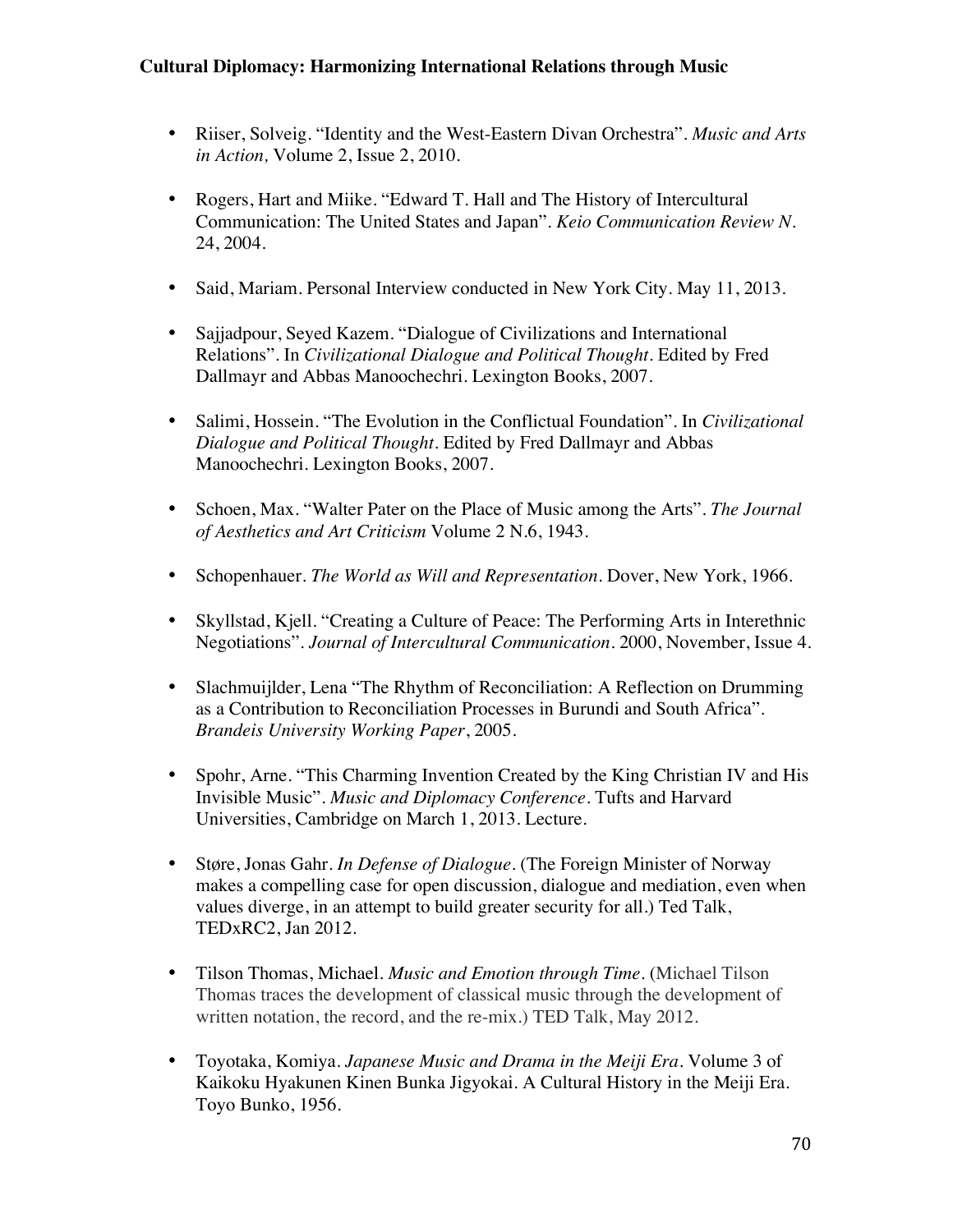- "United Nations Alliance of Civilizations (UNAOC)". *United Nations Alliance of Civilizations.* Website http://www.unaoc.org/
- United Nations Educational, Scientific and Cultural Organization. *UNESCO Constitution*, 1945.
- United Nations Educational, Scientific and Cultural Organization. *Declaration of Principles of International Cultural Cooperation.* November 4, 1966.
- United Nations Educational, Scientific and Cultural Organization. *Convention Concerning the Protection of the World Cultural and Natural Heritage,* 16 November 1972.
- United Nations Educational, Scientific and Cultural Organization. *Universal Declaration on Cultural Diversity.* November 2, 2001.
- United Nations Educational, Scientific and Cultural Organization. *UNESCO World Report Investing in Cultural Diversity and Intercultural Dialogue.*  UNESCO, France, 2009.
- United Nations Concert "Tunes for Peace" March 5, 2012. The concert features Israeli pop singer Rita and her band. Rita performs pieces from her most recent album and is sponsored by the Permanent Mission of Israel to the United Nations. http://webtv.un.org/meetings-events/other-meetingsevents/watch/tunes-for-peaceconcert/2205666940001
- U.S Department of State. Report of the Advisory Commission on Cultural Diplomacy. *Cultural Diplomacy: The Linchpin of Public Diplomacy.* 2005.
- U.S Department of State, *Conducting People-to-People Diplomacy through Music, US Department of State Announces New Partnership with the Association of American Voices.* Washington, DC, 2011.
- Villanueva Rivas, César. "Cosmopolitan Constructivism: Mapping a Road to the Future of Cultural and Public Diplomacy". *Public Diplomacy Magazine,* 2010.
- Von Eschen, Penny. *Satchmo Blows up the World: Jazz Ambassadors Play the Cold War.* Harvard University Press, Cambridge, 2004.
- Wendt, Alexander. *Social Theory of International Politics*. Cambridge University Press, 1999.
- Weiss, Piero and Taruskin, Richard. *Music in the Western World: A History in Documents.* Schirmer Books, U.S, 1984.